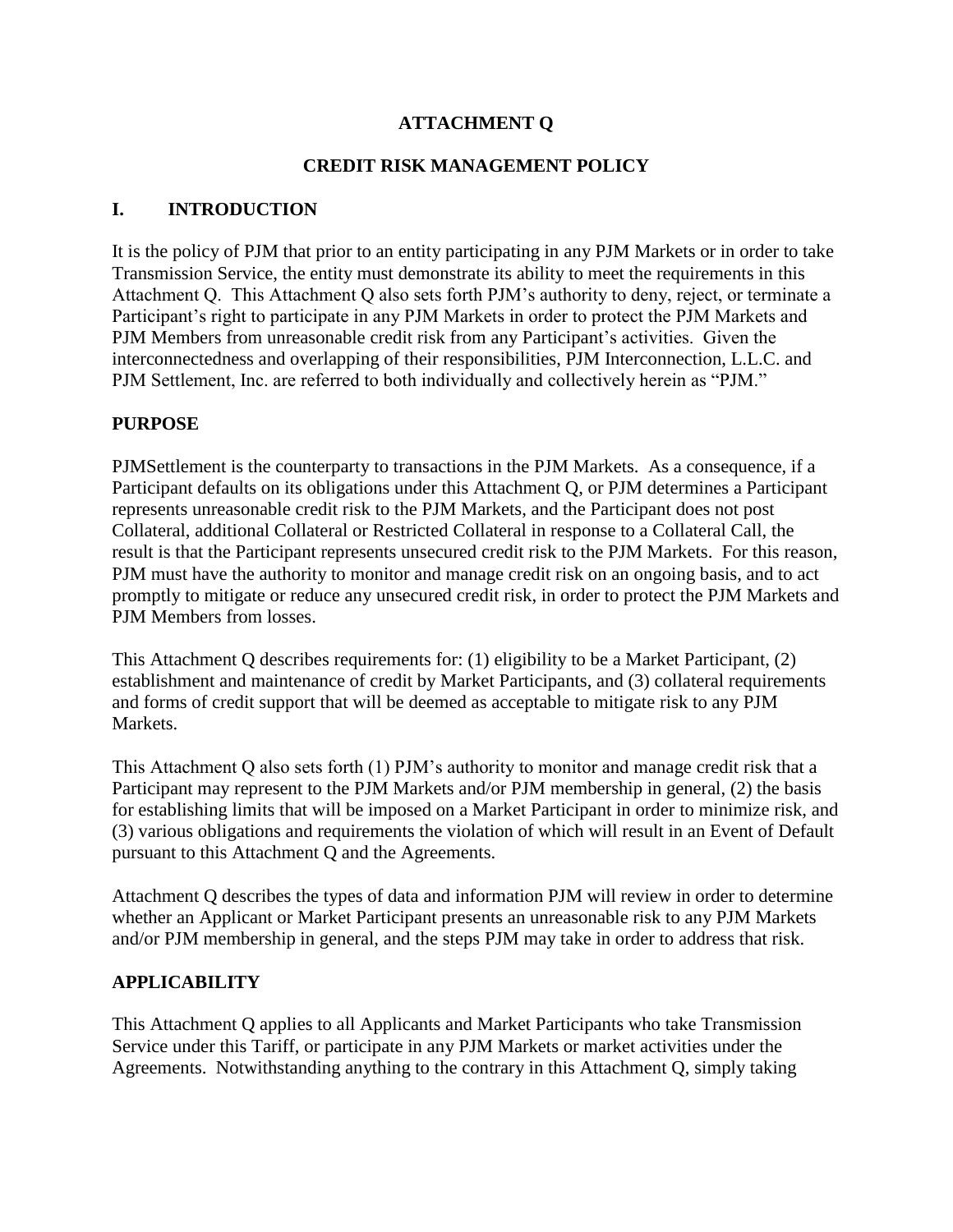transmission service or procuring Ancillary Services via market-based rates does not imply market participation for purposes of applicability of this Attachment Q.

# **II. RISK EVALUATION PROCESS**

PJM will conduct a risk evaluation to determine eligibility to become and/or remain a Market Participant or Guarantor that: (1) assesses the entity's financial strength, risk profile, creditworthiness, and other relevant factors; (2) determines an Unsecured Credit Allowance, if appropriate; (3) determines appropriate levels of Collateral; and (4) evaluates any Credit Support, including Guaranties or Letters of Credit.

## **A. Initial Risk Evaluation**

PJM will perform an initial risk evaluation of each Applicant and/or its Guarantor. As part of the initial risk evaluation, PJM will consider certain Minimum Participation Requirements, assign an Internal Risk Score, establish an Unsecured Credit Allowance if appropriate, and make a determination regarding required levels of Collateral, creditworthiness, credit support, Restricted Collateral and other assurances for participation in certain PJM Markets.

Each Applicant and/or its Guarantor must provide the information set forth below at the time of its initial application pursuant to this Attachment Q and on an ongoing basis in order to remain eligible to participate in any PJM Markets. The same quantitative and qualitative factors will be used to evaluate Participants whether or not they have rated debt.

## **1. Rating Agency Reports**

PJM will review Rating Agency reports from Standard & Poor's, Moody's Investors Service, Fitch Ratings, or other Nationally Recognized Statistical Rating Organization for each Applicant and/or Guarantor. The review will focus on the Applicant's or its Guarantor's senior unsecured debt ratings. If senior unsecured debt ratings are not available, PJM may consider other ratings, including issuer ratings, corporate ratings and/or an implied rating based on an internally derived Internal Credit Score pursuant to section II.A.3 below.

## **2. Financial Statements and Related Information**

Each Applicant and/or its Guarantor must submit, or cause to be submitted, audited financial statements, except as otherwise indicated below, prepared in accordance with United States Generally Accepted Accounting Principles ("US GAAP") or any other format acceptable to PJM for the three (3) fiscal years most recently ended, or the period of existence of the Applicant and/or its Guarantor, if shorter. Applicants and/or their Guarantors must submit, or cause to be submitted, financial statements, which may be unaudited, for each completed fiscal quarter of the current fiscal year. All audited financial statements provided by the Applicant and/or its Guarantor must be audited by an Independent Auditor.

The information should include, but not be limited to, the following: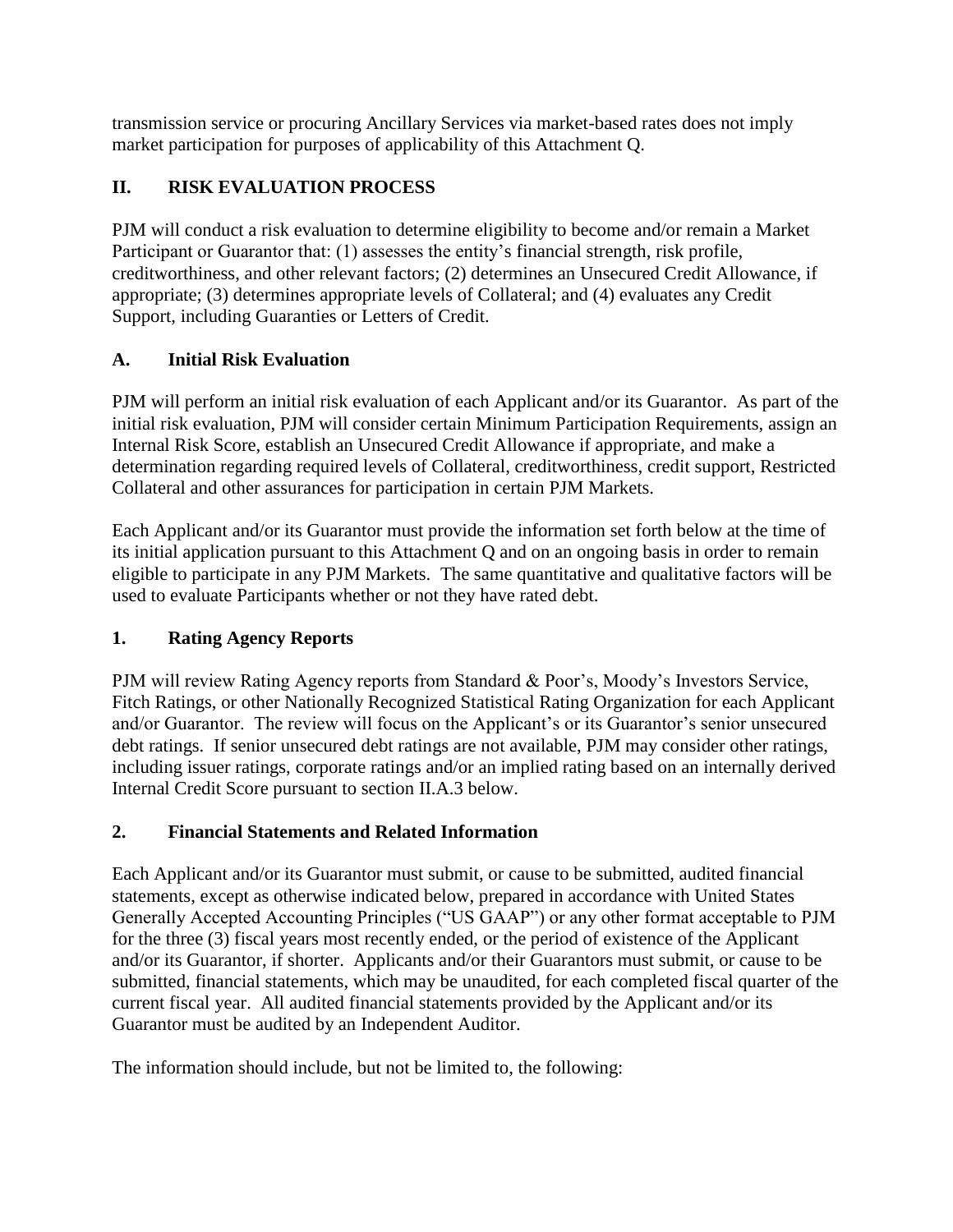- (a) If the Applicant and/or its Guarantor has publicly traded securities:
	- (i) Annual reports on Form 10-K, together with any amendments thereto;
	- (ii) Quarterly reports on Form 10-Q, together with any amendments thereto;
	- (iii) Form 8-K reports, if any, that have been filed since the most recent Form 10-K;
	- (iv) A summary provided by the Principal responsible, or to be responsible, for PJM Market activity of: (1) the Participant's primary purpose(s) of activity or anticipated activity in the PJM Markets (investment, trading or "hedging or mitigating commercial risks," as such phrase has meaning in the CFTC's regulations regarding the end-user exception to clearing); (2) the experience of the Participant (and its Principals) in managing risks in similar markets, including other organized RTO/ISO markets or on regulated commodity exchanges; and (3) a high level overview of the Participant's intended participation in the PJM Markets.
	- (v) All audited financial statements provided by an Applicant with publicly traded securities and/or its Guarantor with publicly traded securities must be audited by an Independent Auditor that satisfies the requirements set forth in the Sarbanes-Oxley Act of 2002.
- (b) If the Applicant and/or its Guarantor does not have publicly-traded securities:
	- (i) Annual Audited Financial Statements or equivalent independently audited financials, and quarterly financial statements, generally found on:
		- Balance Sheets
		- Income Statements
		- Statements of Cash Flows
		- Statements of Stockholder's or Member's Equity or Net Worth;
	- (ii) Notes to Annual Audited Financial Statements, and notes to quarterly financial statements if any, including disclosures of any material changes from the last report;
	- (iii) Disclosure equivalent to a Management's Discussion & Analysis, including an executive overview of operating results and outlook, and compliance with debt covenants and indentures, and off balance sheet arrangements, if any;
	- (iv) Auditor's Report with an unqualified opinion or written letter from auditor containing the opinion whether the annual audited financial statements comply with the US GAAP or any other format acceptable to PJM; and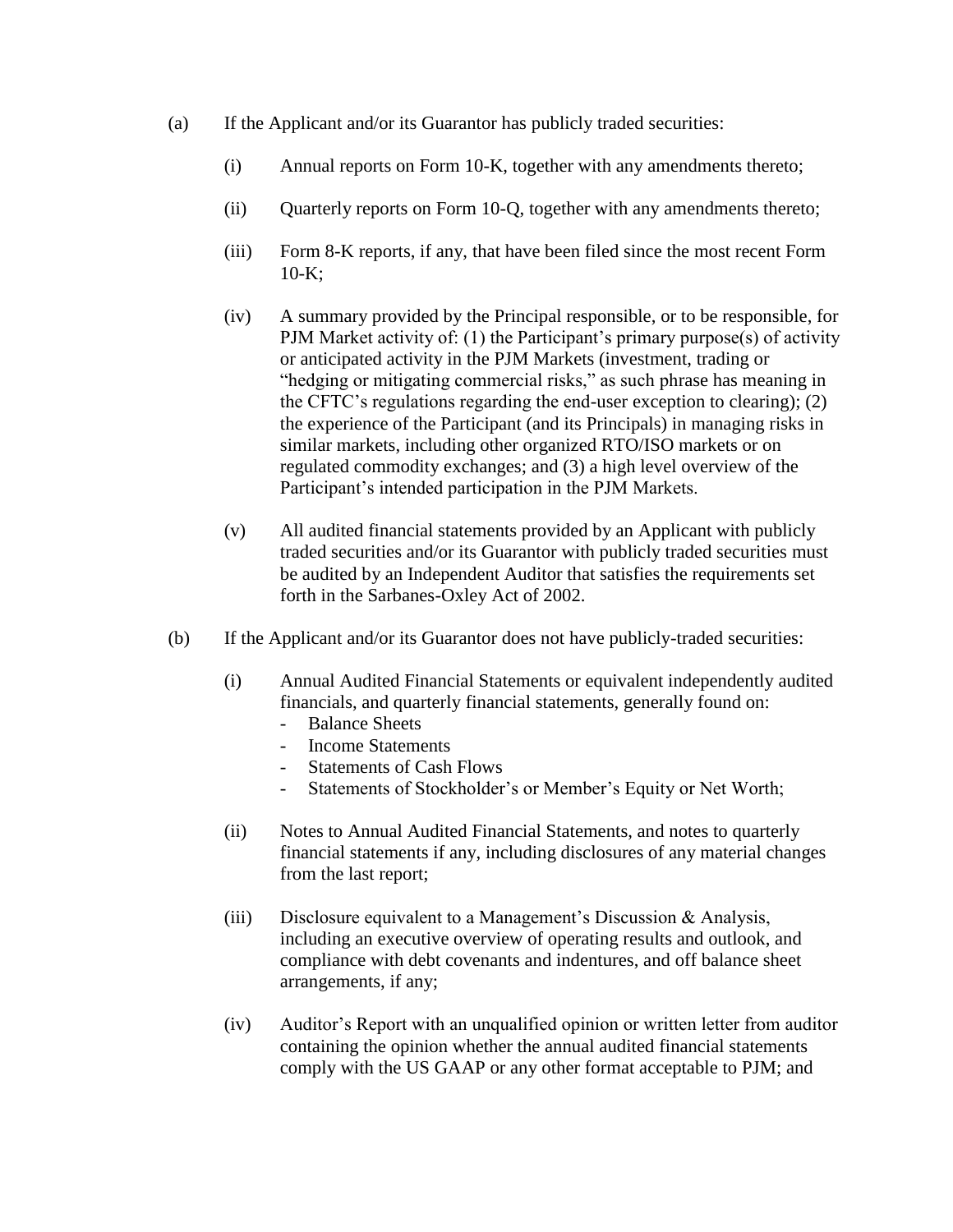- (v) A summary provided by the Principal responsible or to be responsible for PJM Market activity of: (1) the Participant's primary purpose(s) of activity or anticipated activity in the PJM Markets (investment, trading or "hedging or mitigating commercial risks," as such phrase has meaning in the CFTC's regulations regarding the end-user exception to clearing); (2) the experience of the Participant (and its Principals) in managing risks in similar markets, including other organized RTO/ISO markets or on regulated commodity exchanges; and (3) a high level overview of the Participant's intended participation in the PJM Markets.
- (c) If Applicant and/or Guarantor is newly formed, does not yet have three (3) years of audited financials, or does not routinely prepare audited financial statements, PJM may specify other information to allow it to assess the entity's creditworthiness, including but not limited to:
	- (i) Equivalent financial information traditionally found in:
		- Balance Sheets
		- Income Statements
		- Statements of Cash Flows
	- (ii) Disclosure equivalent to a Management's Discussion & Analysis, including an executive overview of operating results and outlook, and compliance with debt covenants and indentures, and off balance sheet arrangements, if any; and
	- (iii) A summary provided by the Principal responsible or to be responsible for PJM Market activity of: (1) the Participant's primary purpose(s) of activity or anticipated activity in the PJM Markets (investment, trading or "hedging or mitigating commercial risks," as such phrase has meaning in the CFTC's regulations regarding the end-user exception to clearing); (2) the experience of the Participant (and its Principals) in managing risks in similar markets, including other organized RTO/ISO markets or on regulated commodity exchanges; and (3) a high level overview of the Participant's intended participation in the PJM Markets.
- (d) During a two year transition period from June 1, 2020 to May 31, 2022, the Applicant or Guarantor may provide a combination of audited financial statements and/or equivalent financial information.

If any of the above information in this section II.A.2 is available on the internet, the Applicant and/or its Guarantor may provide a letter stating where such statements can be located and retrieved by PJM. If an Applicant and/or its Guarantor files Form 10-K, Form 10-Q, or Form 8- K with the SEC, then the Applicant and/or its Guarantor will be deemed to have satisfied the requirement by indicating to PJM where the information in this section II.A.2 can be located on the internet.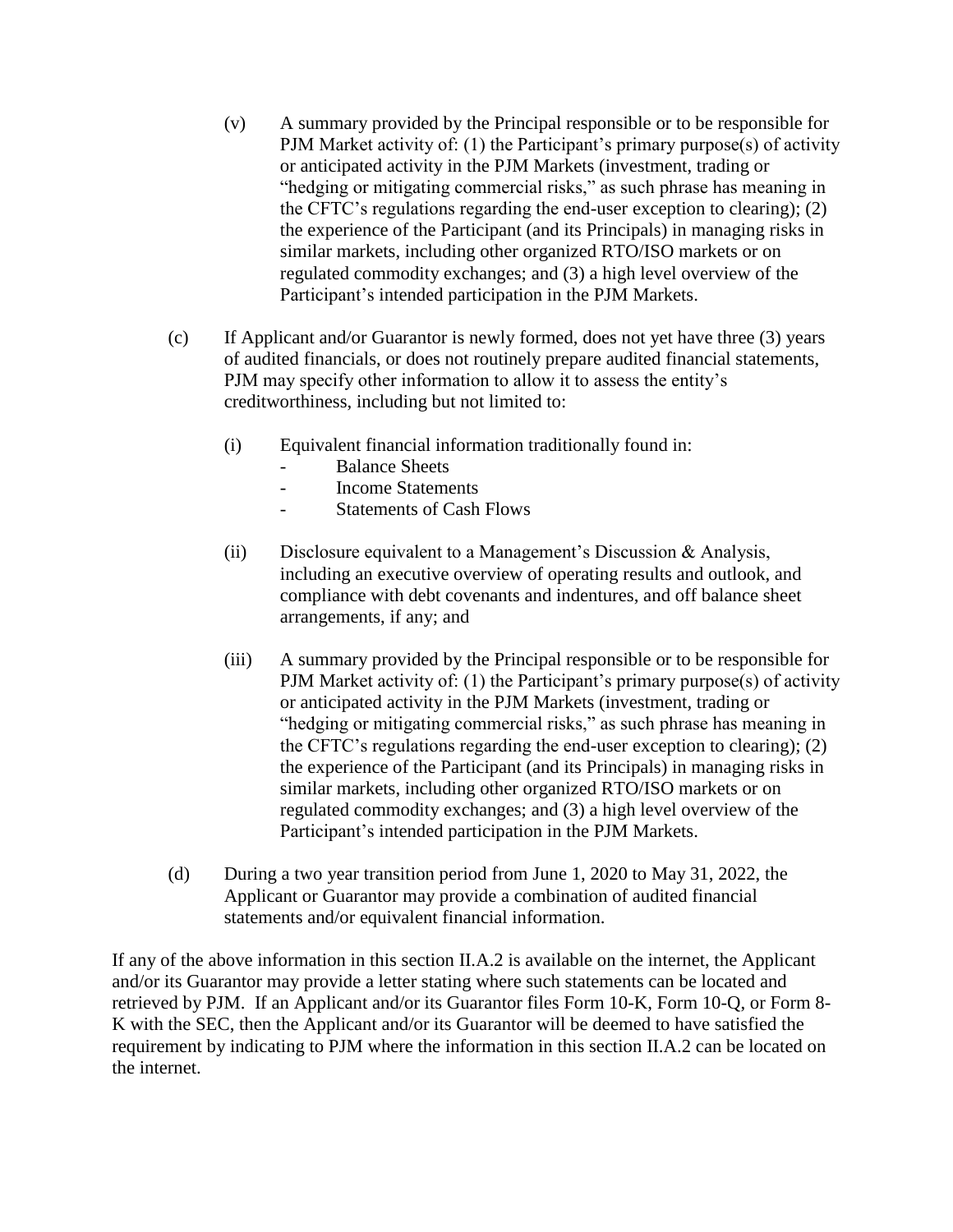If the Applicant and/or its Guarantor fails, for any reason, to provide the information required above in this section II.A.2, PJM has the right to (1) request Collateral and/or Restricted Collateral to cover the amount of risk reasonably associated with the Applicant and/or its Guarantor's expected activity in any PJM Markets, and/or (2) restrict the Applicant from participating in certain PJM Markets, including but not limited to restricting the positions the Applicant (once it becomes a Market Participant) takes in the market.

For certain Applicants and/or their Guarantors, some of the above submittals may not be applicable and alternate requirements for compliant submittals may be specified by PJM. In the credit evaluation of Municipalities and Cooperatives, PJM may also request additional information as part of the initial and ongoing review process and will consider other qualitative factors in determining financial strength and creditworthiness.

## **3. Credit Rating and Internal Credit Score**

PJM will use credit risk scoring methodologies as a tool in determining an Unsecured Credit Allowance for each Applicant and/or its Guarantor. As its source for calculating the Unsecured Credit Allowance, PJM will rely on the ratings from a Rating Agency, if any, on the Applicant's or Guarantor's senior unsecured debt or their issuer ratings or corporate ratings if senior unsecured debt ratings are not available. If there is a split rating between the Rating Agencies, the lower of the ratings shall apply. If no external credit rating is available PJM will utilize its Internal Credit Score in order to calculate the Unsecured Credit Allowance.

The model used to develop the Internal Credit Score will be quantitative, based on financial data found in the income statement, balance sheet, and cash flow statement, and it will be qualitative based on relevant factors that may be internal or external to a particular Applicant and/or its Guarantor.

PJM will employ a framework, as outlined in Tables 1-5 below, based on metrics internal to the Applicant and/or its Guarantor, including capital and leverage, cash flow coverage of fixed obligations, liquidity, profitability, and other qualitative factors. The particular metrics and scoring rules differ according to the Applicant's or Guarantor's line of business and the PJM Markets in which it anticipates participating, in order to account for varying sources and degrees of risk to the PJM Markets and PJM members.

The formulation of each metric will be consistently applied to all Applicants and Guarantors across industries with slight variations based on identifiable differences in entity type, anticipated market activity, and risks to the PJM Markets and PJM members. In instances where the external credit rating is used to calculate the unsecured credit allowance, PJM may also use the Internal Credit Score as an input into determining the overall risk profile of an Applicant and/or its Guarantor.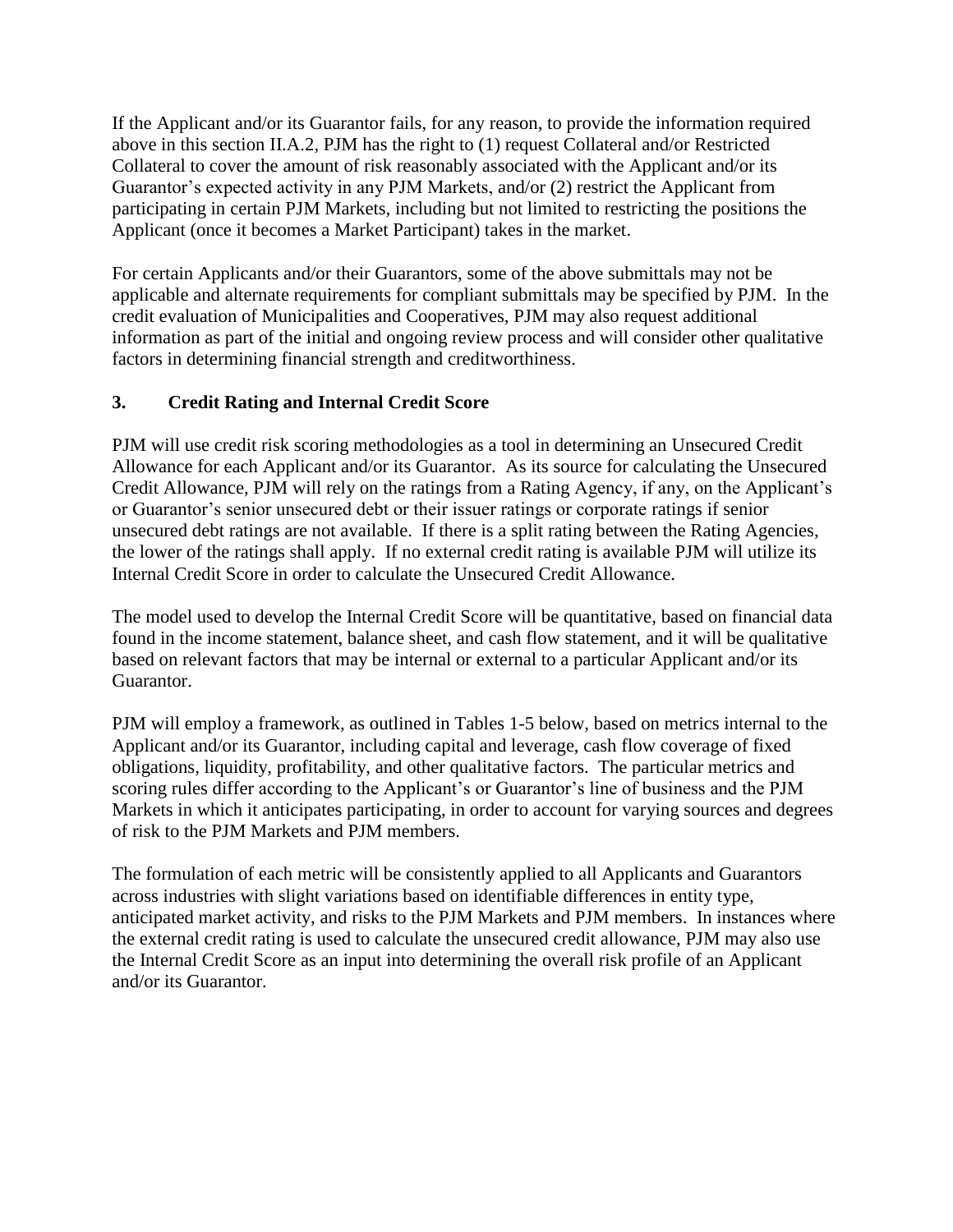| Table 1.<br>Quantitative Metrics by Line of<br><b>Business: Leverage and Capital</b><br><b>Structure</b> | Investor<br>Utilities<br>Owned | Municipal<br>Utilities | Co-Operative<br>Utilities | Transmission<br>Power | Merchant Power | Developers<br>Project | త<br><b>Exploration</b><br>Production | Institutions<br>Financial | Commodity<br>Trading | Private Equity |
|----------------------------------------------------------------------------------------------------------|--------------------------------|------------------------|---------------------------|-----------------------|----------------|-----------------------|---------------------------------------|---------------------------|----------------------|----------------|
| Debt / Total Capitalization (%)                                                                          |                                |                        |                           |                       |                |                       |                                       |                           |                      |                |
| FFO / Debt (%)                                                                                           |                                |                        |                           |                       |                |                       |                                       |                           |                      |                |
| Debt / EBITDA $(x)$                                                                                      |                                |                        |                           |                       |                |                       |                                       |                           |                      |                |
| Debt / Property, Plant & Equipment<br>(% )                                                               |                                |                        |                           |                       |                |                       |                                       |                           |                      |                |
| Retained Earnings / Total Assets (%)                                                                     |                                |                        |                           |                       |                |                       |                                       |                           |                      |                |
| Debt / Avg Daily Production or KwH<br>$(\$)$                                                             |                                |                        |                           |                       |                |                       |                                       |                           |                      |                |
| Tangible Net Worth (\$)                                                                                  |                                |                        |                           |                       |                |                       |                                       |                           |                      |                |
| Core Capital / Total Assets (%)                                                                          |                                |                        |                           |                       |                |                       |                                       |                           |                      |                |
| Risk-Based Capital / RWA (%)                                                                             |                                |                        |                           |                       |                |                       |                                       |                           |                      |                |
| Tier 1 Capital / RWA (%)                                                                                 |                                |                        |                           |                       |                |                       |                                       |                           |                      |                |
| Equity / Investments (%)                                                                                 |                                |                        |                           |                       |                |                       |                                       |                           |                      |                |
| Debt / Investments (%)                                                                                   |                                |                        |                           |                       |                |                       |                                       |                           |                      |                |

|  | primary metric secondary metric | $FFO = Funds$ From Operations $RWA = Risk-Weighted \, {\rm Ass }$ erts |  |
|--|---------------------------------|------------------------------------------------------------------------|--|
|--|---------------------------------|------------------------------------------------------------------------|--|

| Table 2.<br><b>Quantitative Metrics by Line of</b><br><b>Business: Fixed Charge</b><br><b>Coverage and Funding</b> | Investor<br>Utilities<br>Owned | Municipal<br>Utilities | Co-Operative<br><b>Jtilities</b> | Transmission<br>Power | Merchant Power | Project<br>Developers | త<br>Exploration<br>Production | Institutions<br>Financial | Commodity<br><b>Trading</b> | Equity<br>Private |
|--------------------------------------------------------------------------------------------------------------------|--------------------------------|------------------------|----------------------------------|-----------------------|----------------|-----------------------|--------------------------------|---------------------------|-----------------------------|-------------------|
| EBIT / Interest Expense $(x)$                                                                                      |                                |                        |                                  |                       |                |                       |                                |                           |                             |                   |
| EBITDA / Interest Expense $(x)$                                                                                    |                                |                        |                                  |                       |                |                       |                                |                           |                             |                   |
| EBITDA / [Interest Exp + CPLTD] $(x)$                                                                              |                                |                        |                                  |                       |                |                       |                                |                           |                             |                   |
| $[FFO + Interest Exp] / Interest Exp (x)$                                                                          |                                |                        |                                  |                       |                |                       |                                |                           |                             |                   |
| Loans / Total Deposits (%)                                                                                         |                                |                        |                                  |                       |                |                       |                                |                           |                             |                   |
| $NPL / Gross$ Loans $(\%)$                                                                                         |                                |                        |                                  |                       |                |                       |                                |                           |                             |                   |
| $NPL / [Net Worth + LLR]$ (%)                                                                                      |                                |                        |                                  |                       |                |                       |                                |                           |                             |                   |
| Market Funding / Tangible Bank<br>Assets $(\% )$                                                                   |                                |                        |                                  |                       |                |                       |                                |                           |                             |                   |

*primary metric secondary metric CPLTD = Current Portion of Long-Term Debt EBIT = Earnings Before Interest and Taxes EBITDA = Earnings Before Interest, Taxes, Depreciation and Amortization LLR = Loan Loss Reserves NPL = Non-Performing Loans*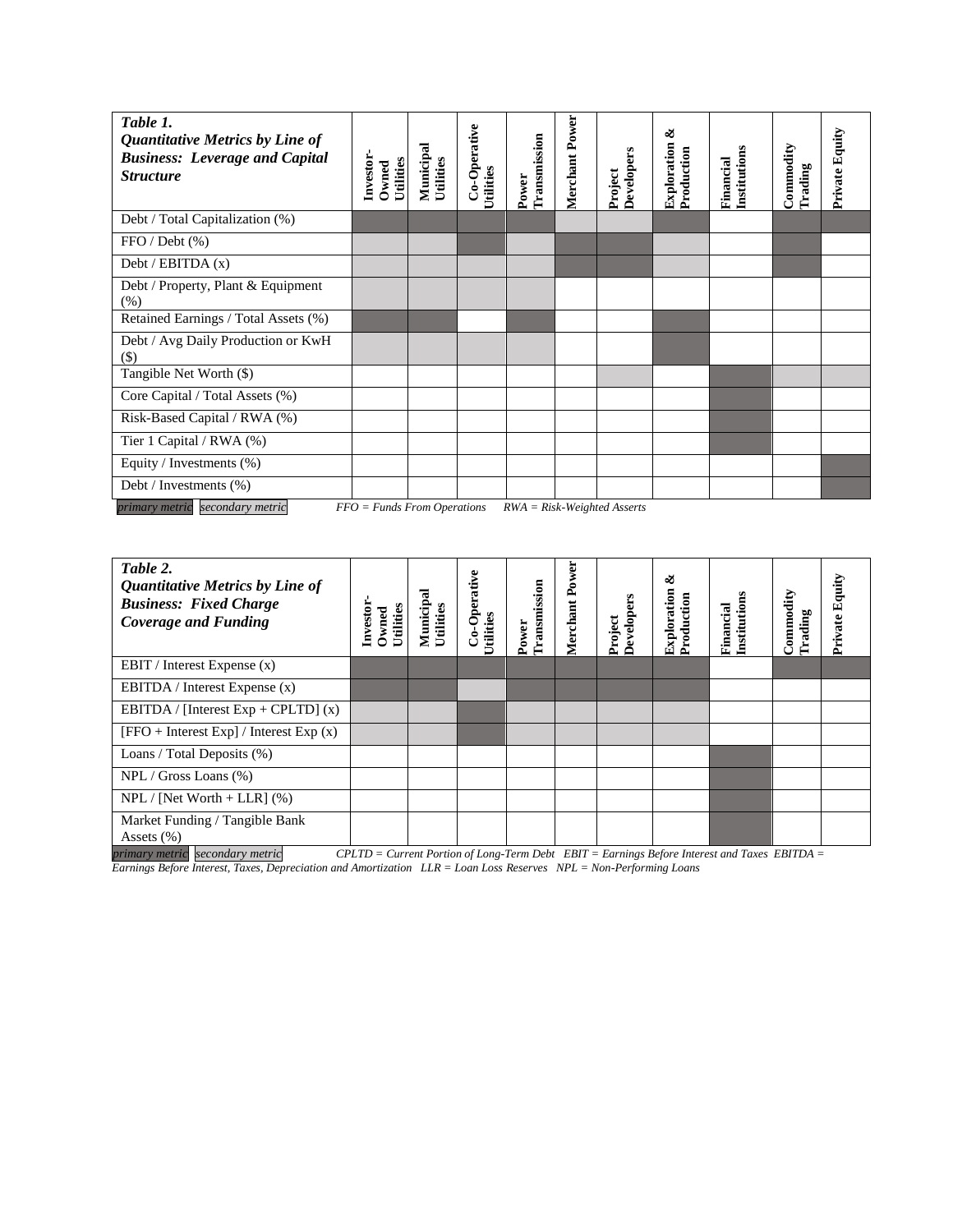| Table 3.<br><b>Quantitative Metrics by Line of</b><br><b>Business: Liquidity</b> | Utilities<br>Investor<br>Owned | ನ<br>Municip<br>Utilities | Co-Operative<br><b>Jtilities</b> | Transmission<br>Power | Power<br>Merchant | Developers<br>Project | ళ<br>Exploration<br>Production | Institutions<br>Financial | Commodity<br>Trading | Equity<br>Private |
|----------------------------------------------------------------------------------|--------------------------------|---------------------------|----------------------------------|-----------------------|-------------------|-----------------------|--------------------------------|---------------------------|----------------------|-------------------|
| CFFO / Total Debt (x)                                                            |                                |                           |                                  |                       |                   |                       |                                |                           |                      |                   |
| Current Assets / Current Liabilities (x)                                         |                                |                           |                                  |                       |                   |                       |                                |                           |                      |                   |
| Liquid Assets / Tangible Bank Assets<br>(% )                                     |                                |                           |                                  |                       |                   |                       |                                |                           |                      |                   |
| Sources / Uses of Funds $(x)$                                                    |                                |                           |                                  |                       |                   |                       |                                |                           |                      |                   |
| Weighted Avg Maturity of Debt (yrs)                                              |                                |                           |                                  |                       |                   |                       |                                |                           |                      |                   |
| Floating Rate Debt / Total Debt (%)                                              |                                |                           |                                  |                       |                   |                       |                                |                           |                      |                   |
| secondary metric<br>$CFFO = Cash Flow From Operations$<br>primary metric         |                                |                           |                                  |                       |                   |                       |                                |                           |                      |                   |

| Table 4.<br><b>Quantitative Metrics by Line of</b><br><b>Business: Profitability</b> | Investor<br>Utilities<br>Owned | Municipal<br>Utilities | Co-Operative<br>Utilities | Transmission<br>Power | Power<br>Merchant | <b>Developers</b><br>Project | ళ<br>Exploration<br>Production | Financial<br>Institutions | Commodity<br>Trading | Equity<br>Private |
|--------------------------------------------------------------------------------------|--------------------------------|------------------------|---------------------------|-----------------------|-------------------|------------------------------|--------------------------------|---------------------------|----------------------|-------------------|
| Return on Assets (%)                                                                 |                                |                        |                           |                       |                   |                              |                                |                           |                      |                   |
| Return on Equity (%)                                                                 |                                |                        |                           |                       |                   |                              |                                |                           |                      |                   |
| Profit Volatility (%)                                                                |                                |                        |                           |                       |                   |                              |                                |                           |                      |                   |
| Return on Revenue (%)                                                                |                                |                        |                           |                       |                   |                              |                                |                           |                      |                   |
| Net Income / Tangible Assets (%)                                                     |                                |                        |                           |                       |                   |                              |                                |                           |                      |                   |
| Net Profit $(\$)$                                                                    |                                |                        |                           |                       |                   |                              |                                |                           |                      |                   |
| Net Income / Dividends $(x)$                                                         |                                |                        |                           |                       |                   |                              |                                |                           |                      |                   |
| primary metric<br>secondary metric                                                   |                                |                        |                           |                       |                   |                              |                                |                           |                      |                   |

| Table 5.<br><i><b>Qualitative</b></i><br><b>Factors:</b><br><b>Industry Level</b> | <b>Sample</b><br>Reference<br><b>Metrics</b>                     | Investor-Owned Utilities | <b>Municipal Utilities</b> | Co-Operative<br>Utilities | Transmission<br>Power | Merchant Power | <b>Project Developers</b> | త<br>Exploration<br>Production | <b>Financial Institutions</b> | Trading<br>Commodity | Private Equity |
|-----------------------------------------------------------------------------------|------------------------------------------------------------------|--------------------------|----------------------------|---------------------------|-----------------------|----------------|---------------------------|--------------------------------|-------------------------------|----------------------|----------------|
| Need for PJM<br>Markets to<br><b>Achieve Business</b><br>Goals                    | Rating<br>Agency<br>criteria or<br>other<br>industry<br>analysis | High                     | High                       | High                      | High                  | Med            | Low                       | Med                            | Low                           | Low                  | N/A            |
| Ability to<br>Grow/Enter<br>Markets other<br>than PJM                             | Rating<br>Agency<br>criteria or<br>other<br>industry<br>analysis | Very<br>Low              | Very<br>Low                | Very<br>Low               | Very<br>Low           | High           | High                      | Med                            | Med                           | High                 | N/A            |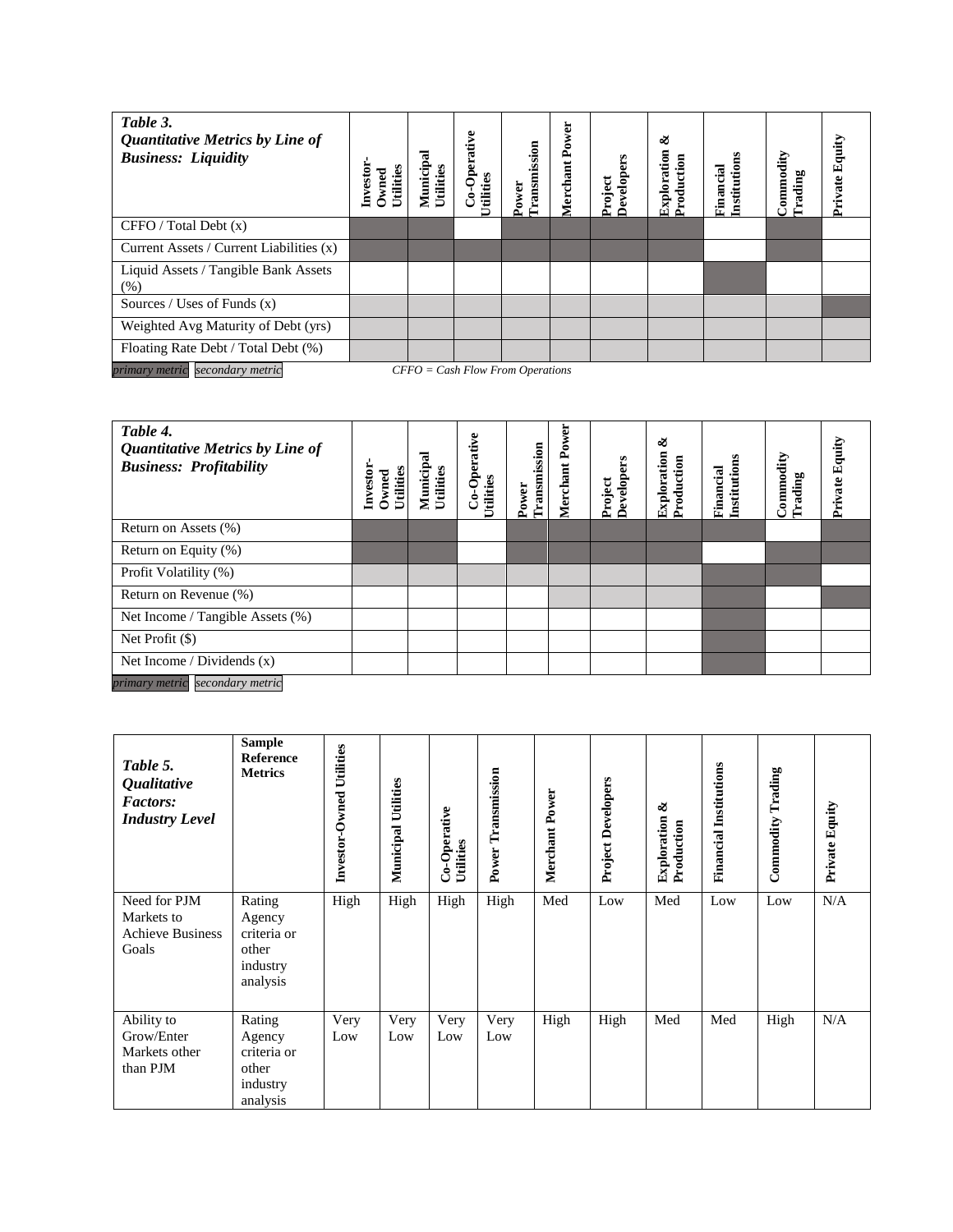| Other<br>Participants'<br>Ability to Serve<br>Customers | Rating<br>Agency<br>criteria or<br>other<br>industry<br>analysis                                                               | Low         | Low        | Low        | Low                        | Low           | Med           | Low           | Low           | High          | N/A           |
|---------------------------------------------------------|--------------------------------------------------------------------------------------------------------------------------------|-------------|------------|------------|----------------------------|---------------|---------------|---------------|---------------|---------------|---------------|
| Regulation of<br>Participant's<br><b>Business</b>       | <b>RRA</b><br>regulatory<br>climate<br>scores, S&P<br><b>BICRA</b>                                                             | <b>PUCS</b> | Govt       | N/A        | <b>FERC</b><br><b>PUCs</b> | N/A           | N/A           | N/A           | N/A           | N/A           | N/A           |
| Primary Purpose<br>of PJM Activity                      | Investment<br>("Inv.")/<br>Trading<br>("Trade")/<br>Hedging or<br>Mitigating<br>Commercial<br>Risk of<br>Operations<br>("CRH") | <b>CRH</b>  | <b>CRH</b> | <b>CRH</b> | CRH/<br>Trade              | CRH/<br>Trade | CRH/<br>Trade | CRH/<br>Trade | Inv.<br>Trade | Inv.<br>Trade | Inv.<br>Trade |

*RRA = Regulatory Research Associates, a division of S&P Global, Inc. BICRA = Bank Industry Country Risk Assessment*

The scores developed will range from 1-6, with the following mappings:

- $1 = \text{Very Low Risk (S&P/Fitch: AAA to AA-; Moody's: Aaa to Aa3)}$
- $2 = Low Risk (S&P/Fitch: A+ to BBB+; Moody's: A1 to Baa1)$
- 3 = Low to Medium Risk (S&P/Fitch: BBB; Moody's: Baa2)
- $4 =$  Medium Risk (S&P/Fitch: BBB-; Moody's: Baa3)
- $5 =$  Medium to High Risk (S&P/Fitch: BB+ to BB; Moody's Ba1 to Ba2)
- $6 =$  High Risk (S&P/Fitch: BB- and below; Moody's: Ba3 and below)

### **4. Trade References**

If deemed necessary by PJM, whether because the Applicant is newly or recently formed or for any other reason, each Applicant and/or its Guarantor shall provide at least one (1) bank reference and three (3) Trade References to provide PJM with evidence of Applicant's understanding of the markets in which the Applicant is seeking to participate and the Applicant's experience and ability to manage risk. PJM may contact the bank references and Trade References provided by the Applicant to verify their business experience with the Applicant.

### **5. Litigation and Contingencies**

Unless prohibited by law, each Applicant and Guarantor is also required to disclose and provide information as to the occurrence of, within the five (5) years prior to the submission of the information to PJM (i) any litigation, arbitration, investigation (formal inquiry initiated by a governmental or regulatory entity), or proceeding, pending or, to the knowledge of the involving, Applicant or its Guarantor or any of their Principals that would likely have a material adverse impact on its financial condition and/or would likely materially affect the risk of nonpayment by the Applicant or Guarantor, or (ii) any finding of material defalcation, market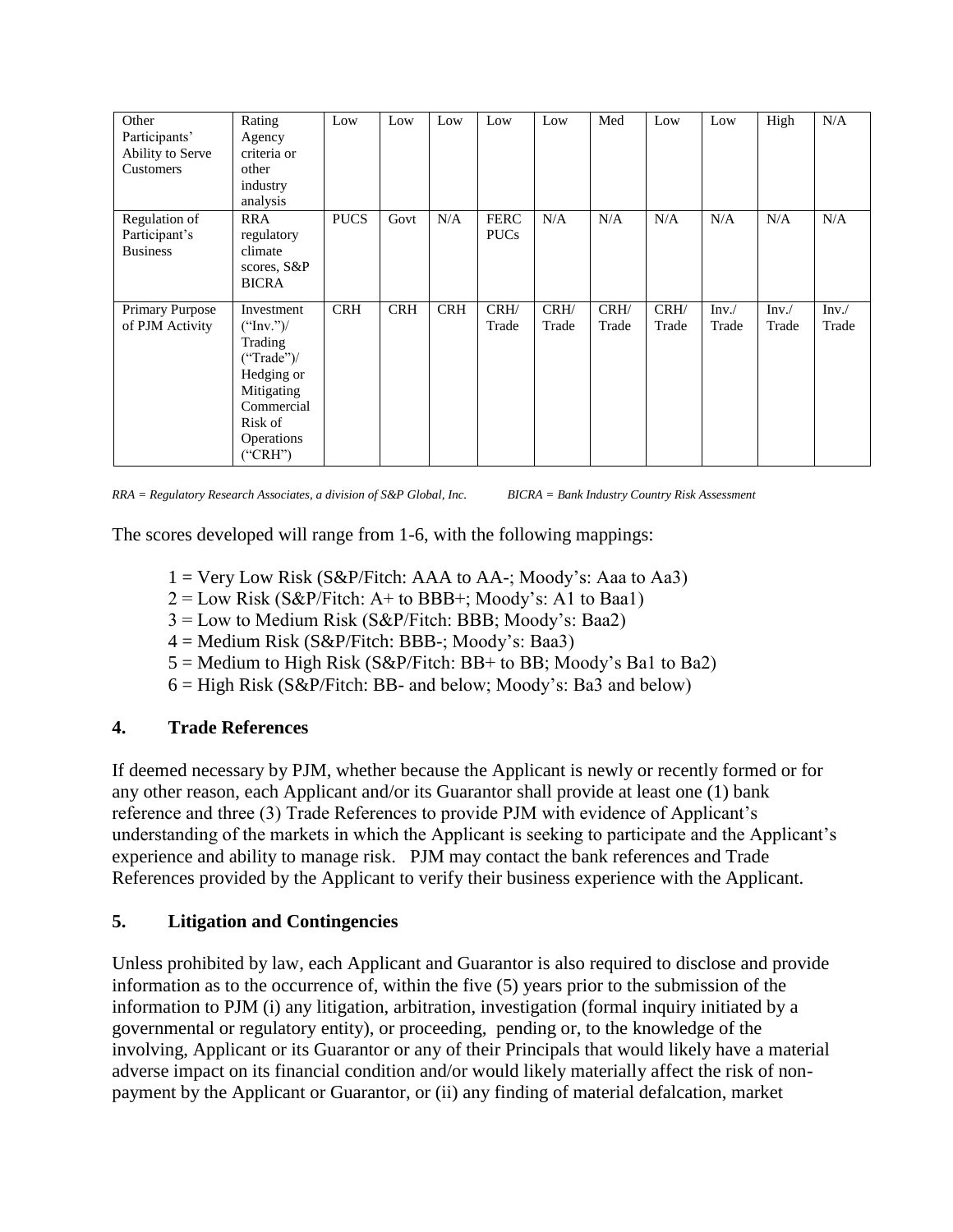manipulation or fraud by or involving the Applicant, Guarantor, or any of their Principals, predecessors, subsidiaries, or Credit Affiliates that participate in any United States power markets based upon a final adjudication of regulatory and/or legal proceedings, (iii) any bankruptcy declarations or petitions by or against an Applicant and/or Guarantor, or (iv) any violation by any of the foregoing of any federal or state regulations or laws regarding energy commodities, U.S. Commodity Futures Trading Commission ("CFTC") or FERC requirements, the rules of any exchange monitored by the National Futures Association, any self-regulatory organization or any other governing, regulatory, or standards body responsible for regulating activity in North American markets for electricity, natural gas or electricity-related commodity products. Each Applicant and Guarantor shall take reasonable measures to obtain permission to disclose information related to a non-public investigation. These disclosures shall be made by Applicant and Guarantor upon application, and within ten (10) Business Days of any material change with respect to any of the above matters.

## **6. History of Defaults in Energy Projects**

Each Applicant and Guarantor shall disclose their current default status and default history for any energy related generation or transmission project (e.g. generation, solar, development), and within any wholesale or retail energy market, including but not limited to within PJM, any Independent System Operator or Regional Transmission Organization, and exchange that has not been cured within the past five (5) years. Defaults of a non-recourse project financed entity may not be included in the default history.

## **7. Other Disclosures and Additional Information**

Each Applicant and Guarantor is required to disclose any Credit Affiliates that are currently Members of PJM, applying for membership with PJM, Transmission Customers, Participants, applying to become Market Participants, or that participate directly or indirectly in any PJM Markets or any other North American markets for electricity, natural gas or electricity-related commodity products. Each Applicant and Guarantor shall also provide a copy of its limited liability company agreement or equivalent agreement, certification of formation, articles of incorporation or other similar organization document, offering memo or equivalent, the names of its five (5) most senior Principals, and information pertaining to any non-compliance with debt covenants and indentures.

Applicants shall provide PJM the credit application referenced in section III.A and any other information or documentation reasonably required for PJM to perform the initial risk evaluation of Applicant's or Guarantor's creditworthiness and ability to comply with the requirements contained in the Agreements related to settlements, billing, credit requirements, and other financial matters.

## **B. Supplemental Risk Evaluation Process**

As described in section VI below, PJM will conduct a supplemental risk evaluation process for Applicants, Participants, and Guarantors applying to conduct virtual and export transactions or participate in any PJM Markets.

## **C. Unsecured Credit Allowance**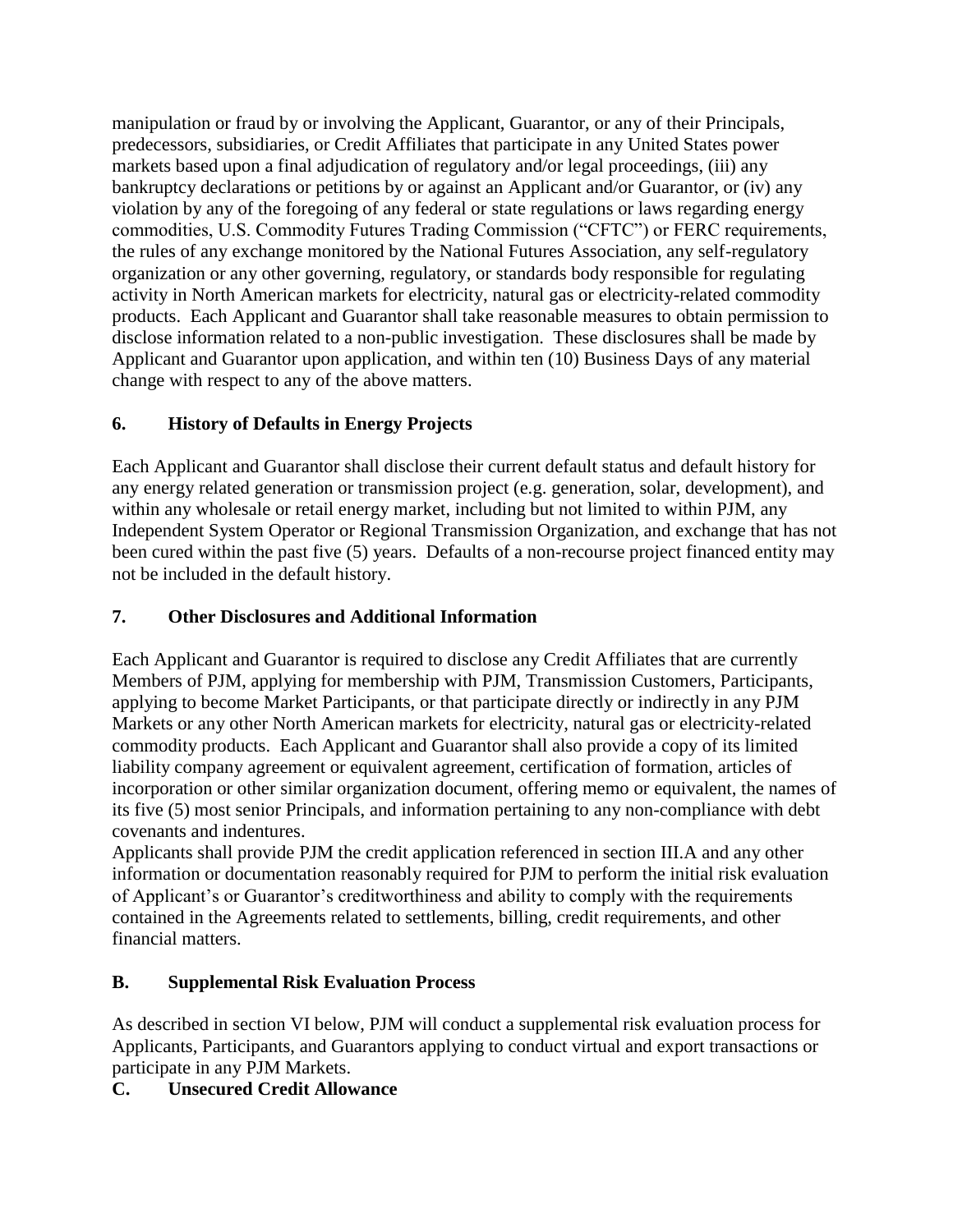A Market Participant may request that PJM consider it for an Unsecured Credit Allowance pursuant to the provisions herein. Notwithstanding the foregoing, an FTR Participant shall not be considered for an Unsecured Credit Allowance for participation in the FTR markets.

## **1. Unsecured Credit Allowance Evaluation**

PJM will perform a credit evaluation on each Participant that has requested an Unsecured Credit Allowance, both initially and at least annually thereafter. PJM shall determine the amount of Unsecured Credit Allowance, if any, that can be provided to the Market Participant in accordance with the creditworthiness and other requirements set forth in this Attachment Q. In completing the credit evaluation, PJM will consider:

## **(a) Rating Agency Reports**

PJM will review Rating Agency reports as for each Market Participant on the same basis as described in section II.A.1 above and section II.E.1 below.

## **(b) Financial Statements and Related Information**

All financial statements and related information considered for an Unsecured Credit Allowance must satisfy all of the same requirements described in section II.A.2 above and section II.E.2 below.

## **2. Material Adverse Changes**

Each Market Participant is responsible for informing PJM, in writing, of any Material Adverse Change in its financial condition (or the financial condition of its Guarantor) since the date of the Market Participant or Guarantor's most recent annual financial statements provided to PJM, pursuant to the requirements reflected in section II.A.2 above and section II.E.3 below.

In the event that PJM determines that a Material Adverse Change in the financial condition of a Market Participant warrants a requirement to provide Collateral, additional Collateral or Restricted Collateral, PJM shall comply with the process and requirements described in section II.A above and section II.E below.

## **3. Other Disclosures**

Each Market Participant desiring an Unsecured Credit Allowance is required to make the disclosures and upon the same requirements reflected in section II.A.7 above and section II.E.7 below.

## **D. Determination of Unreasonable Credit Risk**

Unreasonable credit risk shall be determined by the likelihood that an Applicant will default on a financial obligation arising from its participation in any PJM Markets. Indicators of potentially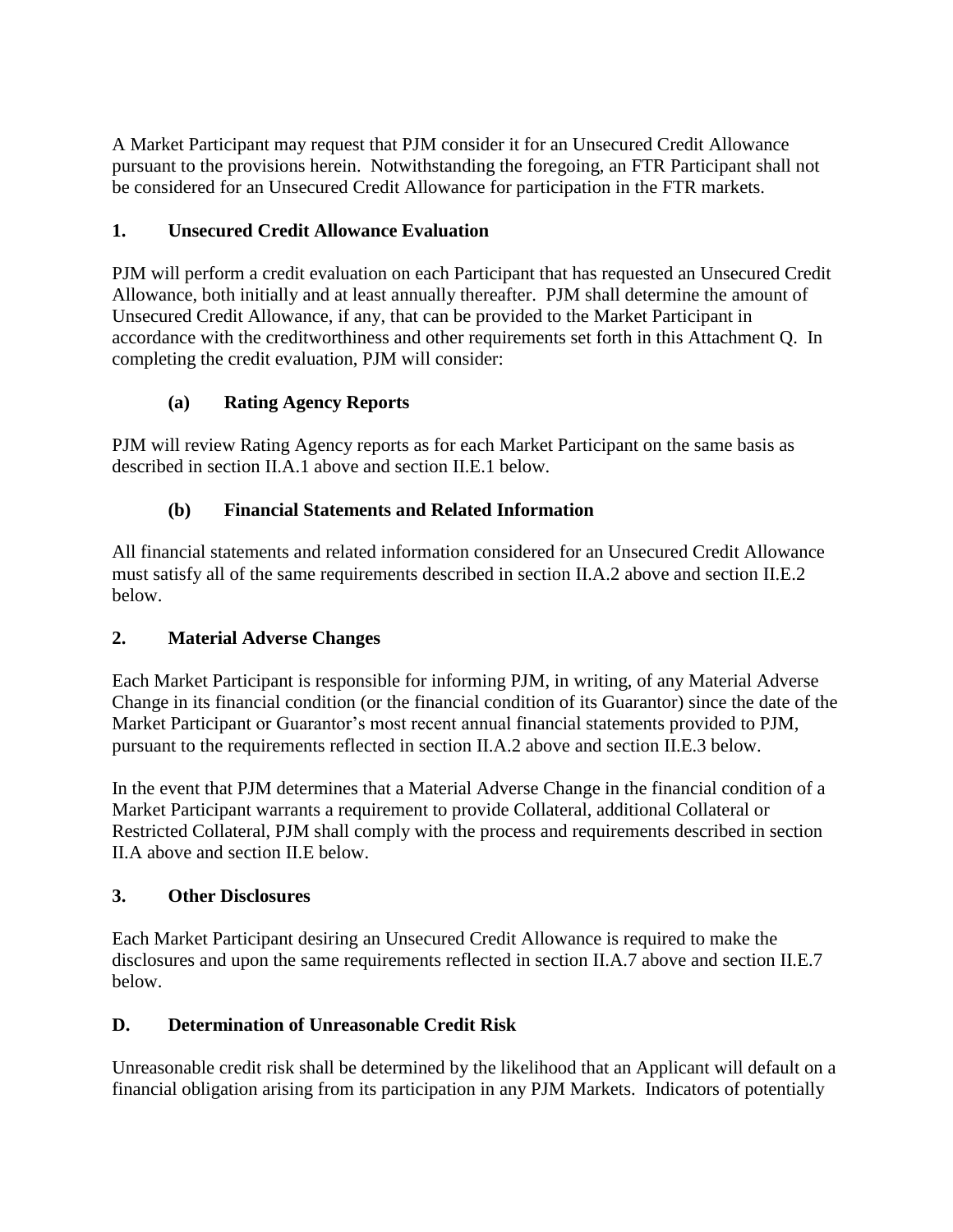unreasonable credit risk include, but are not limited to, a history of market manipulation based upon a final adjudication of regulatory and/or legal proceedings, a history of financial defaults, a history of bankruptcy or insolvency within the past five (5) years, or a combination of current market and financial risk factors such as low capitalization, a reasonably likely future material financial liability, a low Internal Credit Score (derived pursuant to section II.A.3 above) and/or a low externally derived credit score. PJM's determination will be based on, but not limited to, information and material provided to PJM during its initial risk evaluation process, information and material provided to PJM in the Officer's Certification, and/or information gleaned by PJM from public and non-public sources.

If PJM determines that an Applicant poses an unreasonable credit risk to the PJM Markets, PJM may require Collateral, additional Collateral, or Restricted Collateral commensurate with the Applicant's risk of financial default, reject an application, and/or limit or deny Applicant's participation in the PJM Markets, to the extent and for the time period it determines is necessary to mitigate the unreasonable credit risk to the PJM Markets. PJM will reject an application if it determines that Collateral, additional Collateral, or Restricted Collateral cannot address the risk.

PJM will communicate its concerns regarding whether the Applicant presents an unreasonable credit risk, if any, in writing to the Applicant and attempt to better understand the circumstances surrounding that Applicant's financial and credit position before making its determination. In the event PJM determines that an Applicant presents an unreasonable credit risk that warrants a requirement to provide Collateral of any type, or some action to mitigate risk, PJM shall provide the Applicant with a written explanation of why such determination was made.

## **E. Ongoing Risk Evaluation**

In addition to the initial risk evaluation set forth in sections II.A through II.D above and the annual certification requirements set forth in section III.A below, each Market Participant and/or its Guarantor has an ongoing obligation to provide PJM with the information required in section IV.A described in more detail below. PJM may also review public information regarding a Market Participant and/or its Guarantor as part of its ongoing risk evaluation. If appropriate, PJM will revise the Market Participant's Unsecured Credit Allowance and/or change its determination of creditworthiness, credit support, Restricted Collateral, required Collateral or other assurances pursuant to PJM's ongoing risk evaluation process.

Each Market Participant and/or its Guarantor must provide the information set forth below on an ongoing basis in order to remain eligible to participate in any PJM Markets. The same quantitative and qualitative factors will be used to evaluate Market Participants whether or not they have rated debt.

### **1. Rating Agency Reports**

PJM will review Rating Agency reports for each Market Participant and/or Guarantor on the same basis as described in section II.A.1 above.

## **2. Financial Statements and Related Information**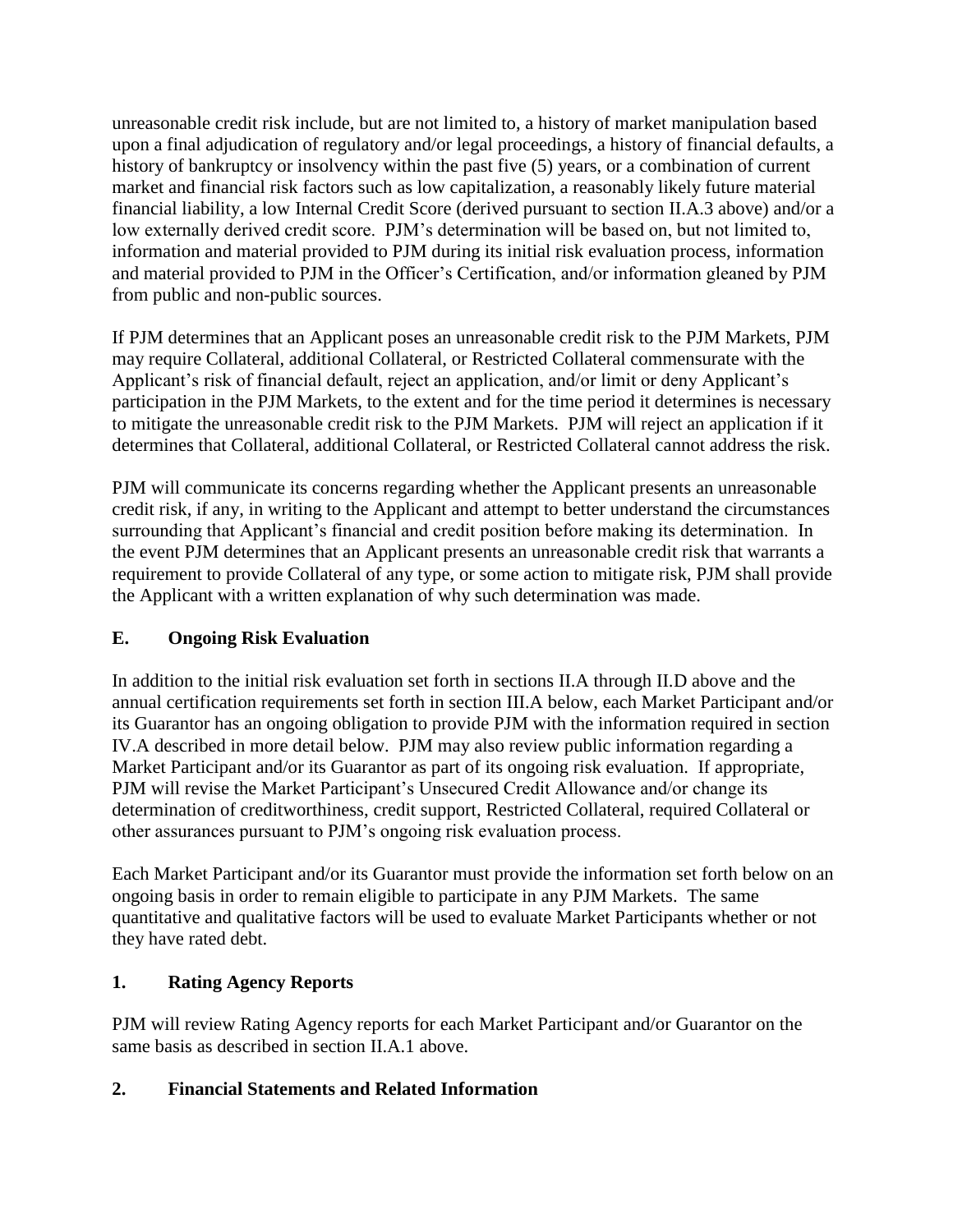On an ongoing basis, Market Participants and/or their Guarantors shall provide the information they are required to provide as described in section II.A.2 above, pursuant to the schedule reflected below, with one exception. With regard to the summary that is required to be provided by the Principal responsible for PJM Market activity, with respect to experience of the Participant or its Principals in managing risks in similar markets, the Principal only needs to provide that information for a new Principal that was not serving in the position when the prior summary was provided. PJM will review financial statements and related information for each Market Participant and/or Guarantor on the same basis as described in section II.A.2 above.

Each Market Participant and/or its Guarantor must submit, or cause to be submitted, annual audited financial statements, except as otherwise indicated below, prepared in accordance with US GAAP or any other format acceptable to PJM for the fiscal year most recently ended within ten (10) calendar days of the financial statements becoming available and no later than one hundred twenty (120) calendar days after its fiscal year end. Market Participants and/or their Guarantors must submit, or cause to be submitted, financial statements, which may be unaudited, for each completed fiscal quarter of the current fiscal year, promptly upon their issuance, but no later than sixty (60) calendar days after the end of each fiscal quarter. All audited financial statements provided by the Market Participant and/or its Guarantor must be audited by an Independent Auditor.

Notwithstanding the foregoing, PJM may upon request, grant a Market Participant or Guarantor an extension of time, if the financials are not available within the time frame stated above.

### **3. Material Adverse Changes**

Each Market Participant and each Guarantor is responsible for informing PJM, in writing, of any Material Adverse Change in its or its Guarantor's financial condition within five (5) Business Days of any Principal becoming aware of the occurrence of a Material Adverse Change since the date of the Market Participant or Guarantor's most recent annual financial statements provided to PJM. However, PJM may also independently establish from available information that a Participant and/or its Guarantor has experienced a Material Adverse Change in its financial condition without regard to whether such Market Participant or Guarantor has informed PJM of the same.

For the purposes of this Attachment Q, a Material Adverse Change in financial condition may include, but is not be limited to, any of the following:

- (a) a bankruptcy filing;
- (b) insolvency;
- (c) a significant decrease in market capitalization;
- (d) restatement of prior financial statements unless required due to regulatory changes;
- (e) the resignation or removal of a Principal unless there is a new Principal appointed or expected to be appointed, a transition plan in place pending the appointment of a new Principal, or a planned restructuring of such roles;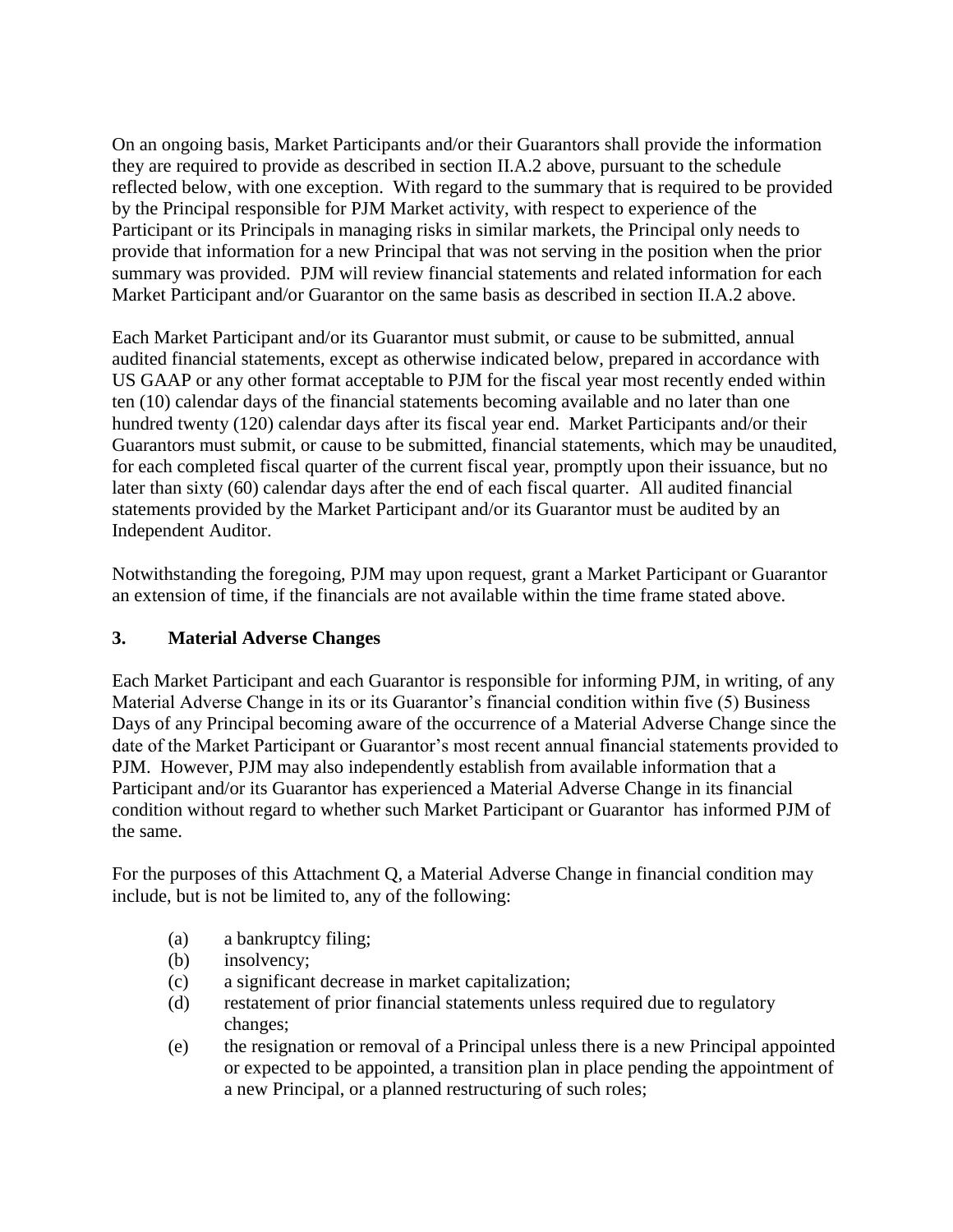- (f) the filing of a lawsuit or initiation of an arbitration, investigation, or other proceeding that would likely have a material adverse effect on any current or future financial results or financial condition or increase the likelihood of nonpayment;
- (g) a material financial default in any other organized energy, ancillary service, financial transmission rights and/or capacity markets including but not limited to those of another Regional Transmission Organization or Independent System Operator, or on any commodity exchange, futures exchange or clearing house, that has not been cured or remedied after any required notice has been given and any cure period has elapsed;
- (h) a revocation of a license or other authority by any Federal or State regulatory agency; where such license or authority is necessary or important to the Participant's continued business, for example, FERC market-based rate authority, or State license to serve retail load;
- (i) a significant change in credit default swap spreads, market capitalization, or other market-based risk measurement criteria, such as a recent increase in Moody's KMV Expected Default Frequency (EDF<sup>tm</sup>) that is materially greater than the increase in its peers'  $EDF<sup>tm</sup>$  rates, or a collateral default swap (CDS) premium normally associated with an entity rated lower than investment grade;
- (j) a confirmed, undisputed material financial default in a bilateral arrangement with another Participant or counterparty that has not been cured or remedied after any required notice has been given and any cure period has elapsed;
- $(k)$  the sale by a Participant of all or substantially all of its bilateral position(s) in the PJM Markets;
- (l) any adverse changes in financial condition which, individually, or in the aggregate, are material; and,
- (m) any adverse changes, events or occurrences which, individually or in the aggregate, could affect the ability of the entity to pay its debts as they become due or could reasonably be expected to have a material adverse effect on any current or future financial results or financial condition.

Upon identification of a Material Adverse Change, PJM shall evaluate the financial strength and risk profile of the Market Participant and/or its Guarantor at that time and may do so on a more frequent basis going forward. If the result of such evaluation identifies unreasonable credit risk to any PJM Market as further described in section II.E.8 below, PJM will take steps to mitigate the financial exposure to the PJM Markets. These steps include, but are not limited to requiring the Market Participant and/or each Guarantor to provide Collateral, additional Collateral or additional Restricted Collateral that is commensurate with the amount of risk in which the Market Participant wants to engage, and/or limiting the Market Participant's ability to participate in any PJM Market to the extent, and for the time-period necessary to mitigate the unreasonable credit risk. In the event PJM determines that a Material Adverse Change in the financial condition or risk profile of a Market Participant and/or Guarantor, warrants a requirement to provide Collateral of any type, or some action to mitigate risk, PJM shall provide the Market Participant and/or Guarantor, a written explanation of why such determination was made. Conversely, in the event PJM determines there has been an improvement in the financial condition or risk profile of a Market Participant and/or Guarantor such that the amount of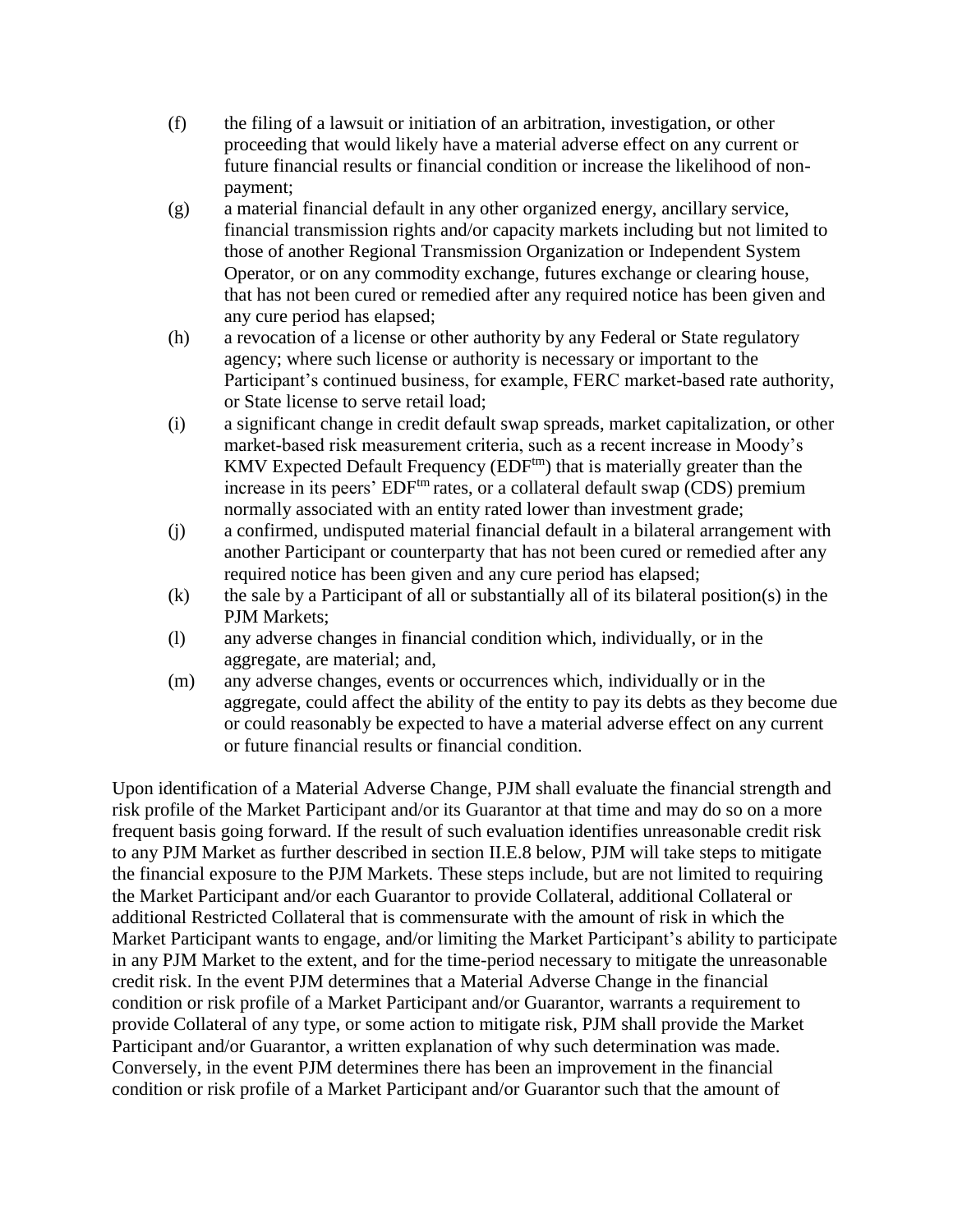Collateral needed for that Market Participant and/or Guarantor can be reduced, PJM shall provide a written explanation why such determination was made, including the amount of the Collateral reduction and indicating when and how the reduction will be made.

## **4. Litigation and Contingencies**

Each Market Participant and/or Guarantor is required to disclose and provide information regarding litigation and contingencies as outlined in section II.A.5 above.

## **5. History of Defaults in Energy Projects**

Each Market Participant and/or Guarantor is required to disclose current default status and default history as outlined in section II.A.6 above.

# **6. Internal Credit Score**

As part of its ongoing risk evaluation, PJM will use credit risk scoring methodologies as a tool in determining an Internal Credit Score for each Market Participant and/or Guarantor, utilizing the same model and framework outlined in section II.A.3 above.

## **7. Other Disclosures and Additional Information**

Each Market Participant and/or Guarantor is required to make other disclosures and provide additional information outlined in section II.A.7 above.

PJM will monitor each Market Participant's use of services and associated financial obligations on a regular basis to determine their total potential financial exposure and for credit monitoring purposes, and may require the Market Participant and/or Guarantor to provide additional information, pursuant to the terms and provisions described herein.

Market Participants shall provide PJM, upon request, any information or documentation reasonably required for PJM to monitor and evaluate a Market Participant's creditworthiness and compliance with the Agreements related to settlements, billing, credit requirements, and other financial matters.

## **8. Unreasonable Credit Risk**

If PJM has reasonable grounds to believe that a Market Participant and/or its Guarantor poses an unreasonable credit risk to any PJM Markets, PJM may immediately notify the Market Participant of such unreasonable credit risk and (1) issue a Collateral Call to demand Collateral, additional Collateral, or Restricted Collateral or other assurances commensurate with the Market Participant's and/or its Guarantor's risk of financial default or other risk posed by the Market Participant's or Guarantor's financial condition or risk profile to the PJM Markets and PJM members, or (2) limit or suspend the Market Participant's participation in any PJM Markets, to the extent and for such time period PJM determines is necessary to mitigate the unreasonable credit risk to any PJM Markets. PJM will only limit or suspend a Market Participant's market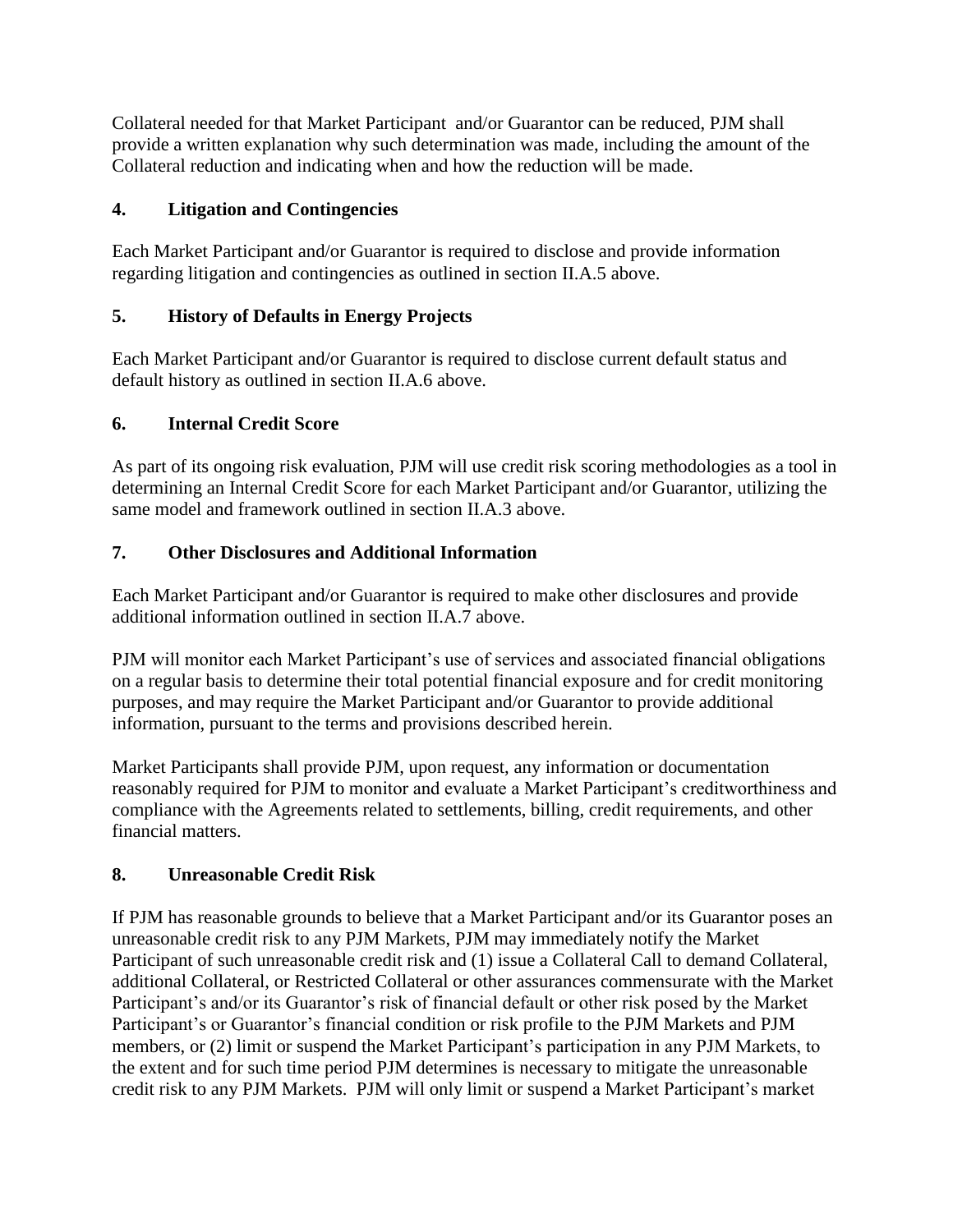participation if Collateral, additional Collateral or Restricted Collateral cannot address the unreasonable credit risk.

PJM's determination will be based on, but not limited to, information and material provided to PJM during its ongoing risk evaluation process or in the Officer's Certification, and/or information gleaned by PJM from public and non-public sources. PJM will communicate its concerns, if any, in writing to the Market Participant and attempt to better understand the circumstances surrounding the Market Participant's financial and credit position before making its determination. At PJM's request or upon its own initiative, the Market Participant or its Guarantor may provide supplemental information to PJM that would allow PJM to consider reducing the additional Collateral requested or reducing the severity of limitations or other restrictions designed to mitigate the Market Participant's credit risk. Such information shall include, but not be limited to: (i) the Market Participant's estimated exposure, (ii) explanations for any recent change in the Market Participant's market activity, (iii) any relevant new load or unit outage information; or (iv) any default or supply contract expiration, termination or suspension.

The Market Participant shall have five (5) Business Days to respond to PJM's request for supplemental information. If the requested information is provided in full to PJM's satisfaction during said period, the additional Collateral requirement shall reflect the Market Participant's anticipated exposure based on the information provided. Notwithstanding the foregoing, any additional Collateral requested by PJM in a Collateral Call must be provided by the Market Participant within the applicable cure period.

In the event PJM determines that an Market Participant and/or its Guarantor presents an unreasonable credit risk, as described above, that warrants a requirement to provide Collateral of any type, or some action to mitigate risk, PJM shall provide the Market Participant with a written explanation of why such final determination was made.

PJM has the right at any time to modify any Unsecured Credit Allowance and/or require additional Collateral as may be deemed reasonably necessary to support current or anticipated market activity as set forth in Tariff, Attachment Q, sections II.A.2 and II.C.1.b. Failure to remit the required amount of additional Collateral within the applicable cure period shall constitute an Event of Default.

### **F. Collateral and Credit Restrictions**

PJM may establish certain restrictions on available credit by requiring that some amounts of credit, i.e. Restricted Collateral, may not be available to satisfy credit requirements. Such designations shall be construed to be applicable to the calculation of credit requirements only, and shall not restrict PJM's ability to apply such designated credit to any obligation(s) in case of a default. Any such Restricted Collateral will be held by PJM, as applicable. Such Restricted Collateral will not be returned to the Participant until PJM has determined that the risk for which such Restricted Collateral is being held has subsided or been resolved.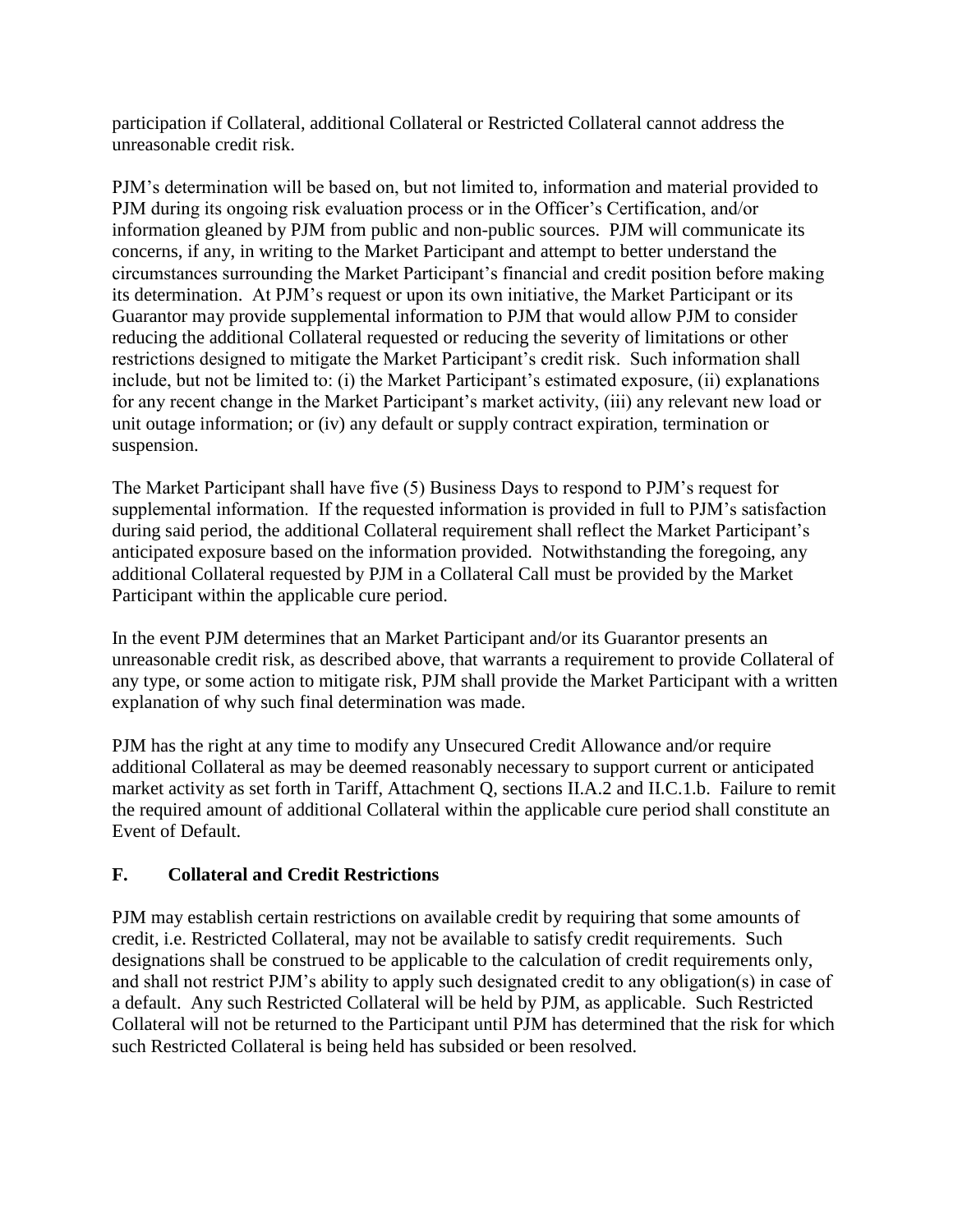PJM may post on PJM's web site, and may reference on OASIS, a supplementary document which contains additional business practices (such as algorithms for credit scoring) that are not included in this Attachment Q. Changes to the supplementary document will be subject to stakeholder review and comment prior to implementation. PJM may specify a required compliance date, not less than fifteen (15) calendar days from notification, by which time all Participants and their Guarantors must comply with provisions that have been revised in the supplementary document.

PJM will regularly post each Participant's and/or its Guarantor's credit requirements and credit provisions on the PJM web site in a secure, password-protected location. Each Participant and/or its Guarantor is responsible for monitoring such information, and maintaining sufficient credit to satisfy the credit requirements described herein. Failure to maintain credit sufficient to satisfy the credit requirements of the Attachment Q shall constitute a Credit Breach, and the Participant will be subject to the remedies established herein and in any of the Agreements.

## **G. Unsecured Credit Allowance Calculation**

The external rating from a Rating Agency will be used as the source for calculating the Unsecured Credit Allowance, unless no external credit rating is available in which case PJM will utilize its Internal Credit Score for such purposes. If there is a split rating between the Rating Agencies, the lower of the ratings shall apply.

Where two or more entities, including Participants, are considered Credit Affiliates, Unsecured Credit Allowances will be established for each individual Participant, subject to an aggregate maximum amount for all Credit Affiliates as provided for in Attachment Q, section II.G.3.

In its credit evaluation of Municipalities and Cooperatives, PJM may request additional information as part of the ongoing risk evaluation process and will also consider qualitative factors in determining financial strength and creditworthiness.

## **1. Credit Rating and Internal Credit Score**

As previously described in section II.A.3 above, PJM will determine the Internal Credit Score for an Applicant, Market Participant and/or its Guarantor using the credit risk scoring methodologies contained therein. Internal Credit Scores, ranging from 1-6, for each Applicant, Market Participant and/or its Guarantor, will be determined with the following mappings:

- $1 = \text{Very Low Risk (S&P/Fitch: AAA to AA-; Moody's: Aaa to Aa3)}$
- $2 = Low Risk (S&P/Fitch: A+ to BBB+: Moody's: A1 to Baa1)$
- $3 =$  Low to Medium Risk (S&P/Fitch: BBB; Moody's: Baa2)
- 4 = Medium Risk (S&P/Fitch: BBB-; Moody's: Baa3)
- $5 =$  Medium to High Risk (S&P/Fitch: BB+ to BB; Moody's Ba1 to Ba2)
- $6 =$  High Risk (S&P/Fitch: BB- and below; Moody's: Ba3 and below)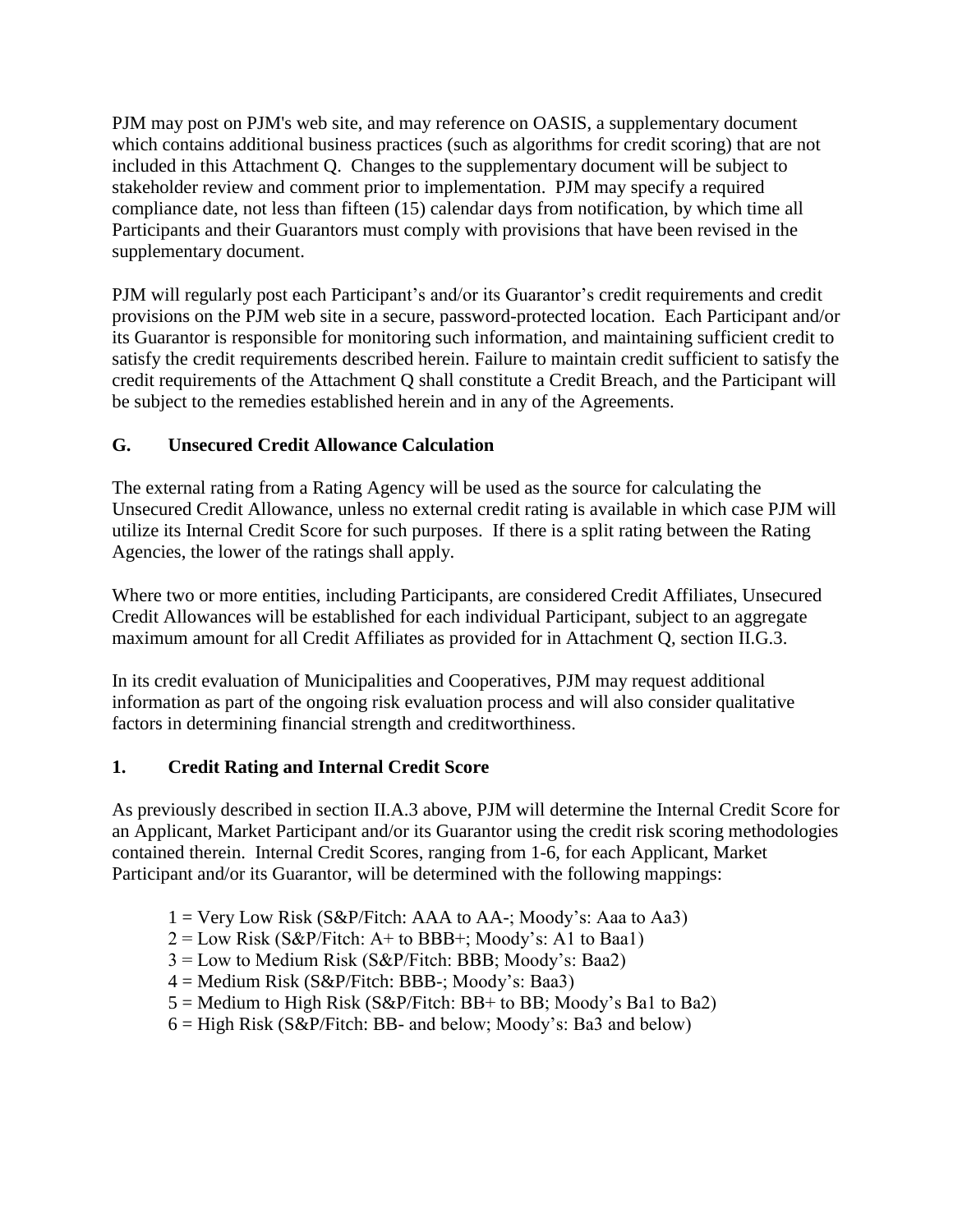In instances where the external credit rating is used to calculate the unsecured credit allowance, PJM may also use the Internal Credit Score as an input into its determination of the overall risk profile of an Applicant and/or its Guarantor

### **2. Unsecured Credit Allowance**

PJM will determine a Participant's Unsecured Credit Allowance based on its external rating or its Internal Credit Score, as applicable, and the parameters in the table below. The maximum Unsecured Credit Allowance is the lower of:

- (a) A percentage of the Participant's Tangible Net Worth, as stated in the table below, with the percentage based on the Participant's external rating or Internal Credit Score, as applicable; and
- (b) A dollar cap based on the external rating or Internal Credit Score, as applicable, as stated in the table below:

| <b>Internal Credit Score</b> | <b>Risk Ranking</b>                   | <b>Tangible Net</b><br><b>Worth Factor</b> | <b>Maximum Unsecured</b><br><b>Credit Allowance</b><br>(\$ Million) |
|------------------------------|---------------------------------------|--------------------------------------------|---------------------------------------------------------------------|
| $1.00 - 1.99$                | $1 -$ Very Low<br>(AAA to AA-)        | Up to 10.00%                               | \$50                                                                |
| $2.00 - 2.99$                | $2 - Low (A + to$<br>$BBB+$           | Up to $8.00\%$                             | \$42                                                                |
| $3.00 - 3.49$                | $3 - Low to$<br>Medium (BBB)          | Up to $6.00\%$                             | \$33                                                                |
| $3.50 - 4.49$                | $4 - Medium$<br>$(BBB-)$              | Up to 5.00%                                | \$7                                                                 |
| $4.50 - 5.49$                | $5 -$ Medium to<br>$High (BB+ to BB)$ | 0%                                         | \$0                                                                 |
| > 5.49                       | $6 - High (BB- and$<br>below)         | 0%                                         | \$0                                                                 |

If a Corporate Guaranty is utilized to establish an Unsecured Credit Allowance for a Participant, the value of a Corporate Guaranty will be the lesser of:

- (a) The limit imposed in the Corporate Guaranty;
- (b) The Unsecured Credit Allowance calculated for the Guarantor; and
- (c) A portion of the Unsecured Credit Allowance calculated for the Guarantor in the case of Credit Affiliates.

PJM has the right at any time to modify any Unsecured Credit Allowance and/or require additional Collateral as may be deemed reasonably necessary to support current market activity. Failure to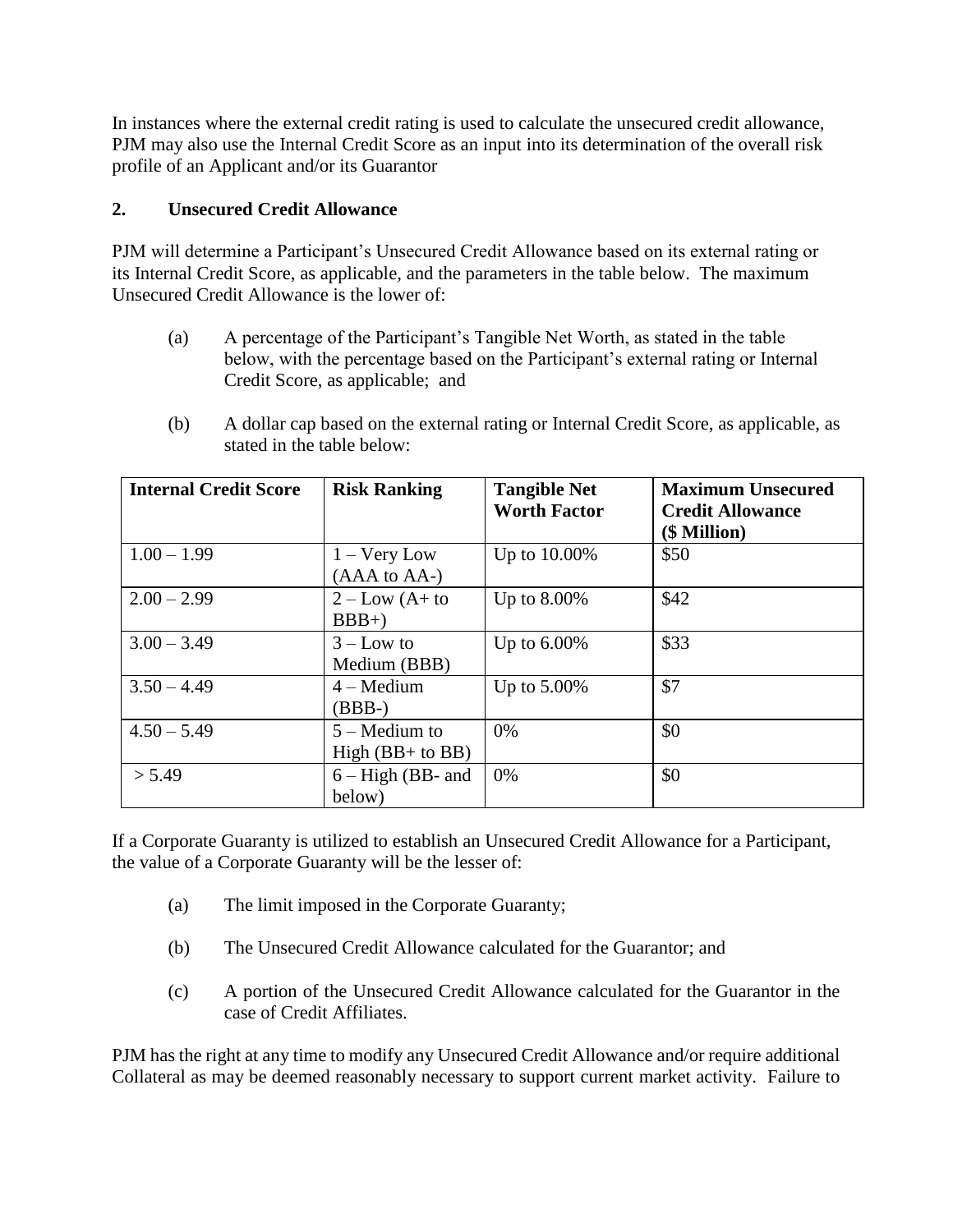remit the required amount of additional Collateral within the applicable cure period shall be deemed an Event of Default.

PJM will maintain a posting of each Participant's Unsecured Credit Allowance, along with certain other credit related parameters, on the PJM website in a secure, password-protected location. Each Participant will be responsible for monitoring such information and recognizing changes that may occur.

### **3. Unsecured Credit Limits For Credit Affiliates**

If two or more Participants are Credit Affiliates and have requested an Unsecured Credit Allowance, PJM will consider the overall creditworthiness of the Credit Affiliates when determining the Unsecured Credit Allowances in order not to establish more Unsecured Credit for the Credit Affiliates collectively than the overall corporate family could support.

**Example:** Participants A and B each have a \$10.0 million Corporate Guaranty from their common parent, a holding company with an Unsecured Credit Allowance calculation of \$12.0 million. PJM may limit the Unsecured Credit Allowance for each Participant to \$6.0 million, so the total Unsecured Credit Allowance does not exceed the corporate family total of \$12.0 million.

PJM will work with the Credit Affiliates to allocate the total Unsecured Credit Allowance among the Credit Affiliates while assuring that no individual Participant, nor common guarantor, exceeds the Unsecured Credit Allowance appropriate for its credit strength. The aggregate Unsecured Credit for a Participant, including Unsecured Credit Allowance granted based on its own creditworthiness and risk profile, and any Unsecured Credit Allowance conveyed through a Guaranty shall not exceed \$50 million. The aggregate Unsecured Credit for a Credit Affiliates corporate family shall not exceed \$50 million. A Credit Affiliate corporate family subject to this cap shall request PJM to allocate the maximum Unsecured Credit amongst the corporate family, assuring that no individual Participant or common guarantor, shall exceed the Unsecured Credit level appropriate for its credit strength and activity.

## **H. Contesting an Unsecured Credit Evaluation**

PJM will provide to a Participant, upon request, a written explanation for any determination of or change in Unsecured Credit or credit requirement within ten (10) Business Days of receiving such request.

If a Participant believes that either its level of Unsecured Credit or its credit requirement has been incorrectly determined, according to this Attachment Q, then the Participant may send a request for reconsideration in writing to PJM. Such a request should include:

(1) A citation to the applicable section(s) of this Attachment Q along with an explanation of how the respective provisions of this Attachment Q were not carried out in the determination as made; and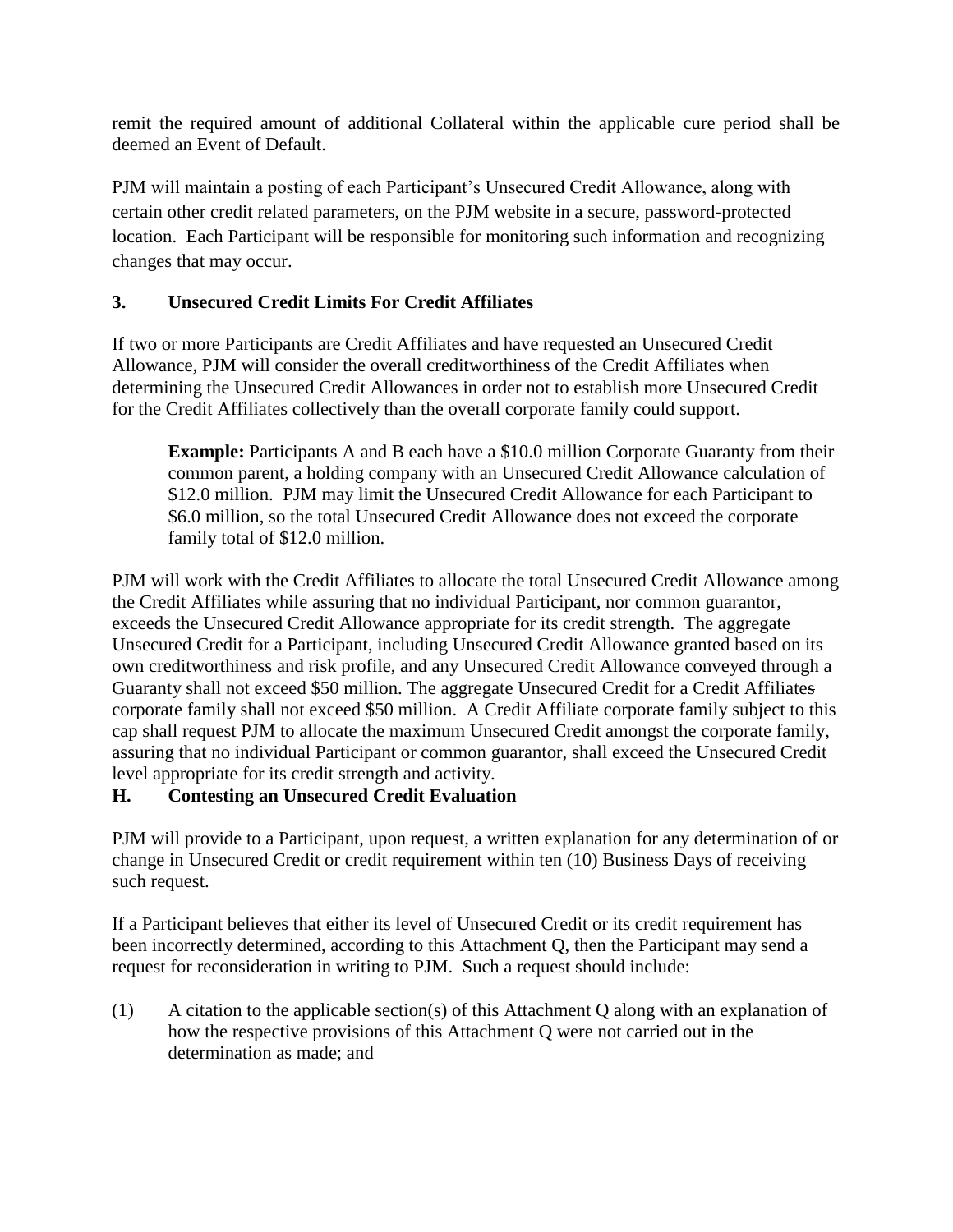(2) A calculation of what the Participant believes should be the appropriate Unsecured Credit or Collateral requirement, according to terms of this Attachment Q.

PJM will provide a written response as promptly as practical, but no more than ten (10) Business Days after receipt of the request. If the Participant still feels that the determination is incorrect, then the Participant may contest that determination. Such contest should be in written form, addressed to PJM, and should contain:

- (1) A complete copy of the Participant's earlier request for reconsideration, including citations and calculations;
- (2) A copy of PJM's written response to its request for reconsideration; and
- (3) An explanation of why it believes that the determination still does not comply with this Attachment Q.

PJM will investigate and will respond to the Participant with a final determination on the matter as promptly as practical, but no more than twenty (20) Business Days after receipt of the request.

Neither requesting reconsideration nor contesting the determination following such request shall relieve or delay Participant's responsibility to comply with all provisions of this Attachment Q, including without limitation posting Collateral, additional Collateral or Restricted Collateral in response to a Collateral Call.

If a Corporate Guaranty is being utilized to establish credit for a Participant, the Guarantor will be evaluated and the Unsecured Credit Allowance granted, if any, based on the financial strength and creditworthiness, and risk profile of the Guarantor. Any utilization of a Corporate Guaranty will only be applicable to non-FTR credit requirements, and will not be applicable to cover FTR credit requirements.

PJM will identify any necessary Collateral requirements and establish a Working Credit Limit for each Participant. Any Unsecured Credit Allowance will only be applicable to non-FTR credit requirements, for positions in PJM Markets other than the FTR market, because all FTR credit requirements must be satisfied by posting Collateral.

## **III. MINIMUM PARTICIPATION REQUIREMENTS**

A Participant seeking to participate in any PJM Markets shall submit to PJM any information or documentation reasonably required for PJM to evaluate its experience and resources. If PJM determines, based on its review of the relevant information and after consultation with the Participant, that the Participant's participation in any PJM Markets presents an unreasonable credit risk, PJM may reject the Participant's application to become a Market Participant, notwithstanding applicant's ability to meet other minimum participation criteria, registration requirements and creditworthiness requirements.

### **A. Annual Certification**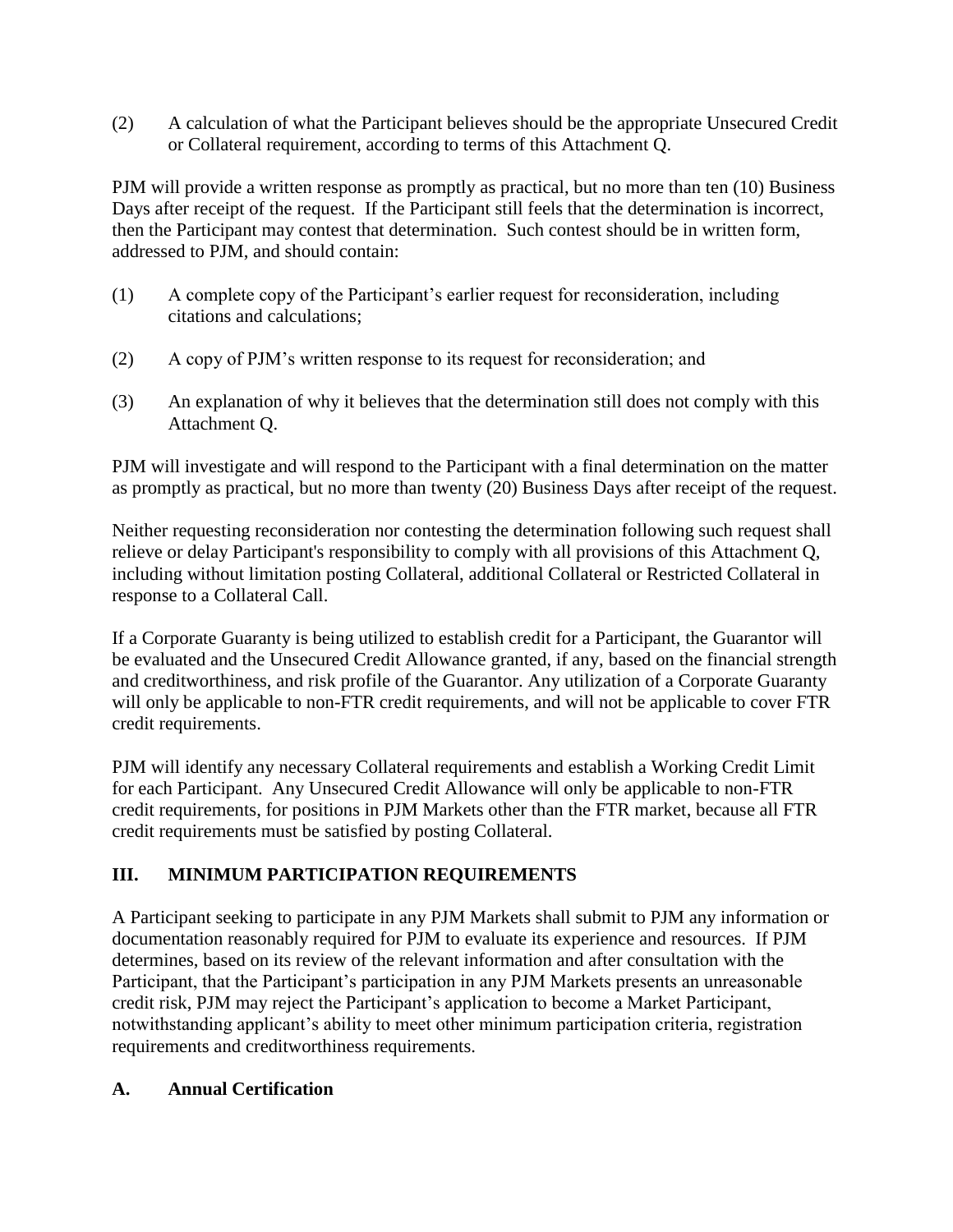Before they are eligible to transact in any PJM Market, all Applicants shall provide to PJM (i) an executed copy of a credit application and (ii) a copy of the annual certification set forth in Attachment Q, Appendix 1. As a condition to continued eligibility to transact in any PJM Market, Market Participants shall provide to PJM the annual certification set forth in Attachment Q, Appendix 1.

After the initial submission, the annual certification must be submitted each calendar year by all Market Participants between January 1 and April 30. PJM will accept such certifications as a matter of course and the Market Participants will not need further notice from PJM before commencing or maintaining their eligibility to participate in any PJM Markets.

A Market Participant that fails to provide its annual certification by April 30 shall be ineligible to transact in any PJM Markets and PJM will disable the Market Participant's access to any PJM Markets until such time as PJM receives the certification. In addition, failure to provide an executed annual certification in a form acceptable to PJM and by the specified deadlines may result in a default under the Tariff.

Market Participants acknowledge and understand that the annual certification constitutes a representation upon which PJM will rely. Such representation is additionally made under the Tariff, filed with and accepted by FERC, and any false, misleading or incomplete statement knowingly made by the Market Participant and that is material to the Market Participant's ability to perform may be considered a violation of the Tariff and subject the Market Participant to action by FERC. Failure to comply with any of the criteria or requirements listed herein or in the certification may result in suspension or limitation of a Market Participant's transaction rights in any PJM Markets.

Applicants and Market Participants shall submit to PJM, upon request, any information or documentation reasonably and/or legally required to confirm Applicant's or Market Participant's compliance with the Agreements and the annual certification.

### **B. PJM Market Participation Eligibility Requirements**

PJM may conduct periodic verification to confirm that Applicants and Market Participants can demonstrate that they meet the definition of "appropriate person" to further ensure minimum criteria are in place. Such demonstration will consist of the submission of evidence and an executed Annual Officer Certification form as set forth in Attachment Q, Appendix 1 in a form acceptable to PJM. If an Applicant or Market Participant does not provide sufficient evidence for verification to PJM within five (5) Business Days of written request, then such Applicant or Market Participant may result in a default under this Tariff. Demonstration of "appropriate person" status and support of other certifications on the annual certification is one part of the Minimum Participation Requirements for any PJM Markets and does not obviate the need to meet the other Minimum Participation Requirements such as those for minimum capitalization and risk profile as set forth in this Attachment Q.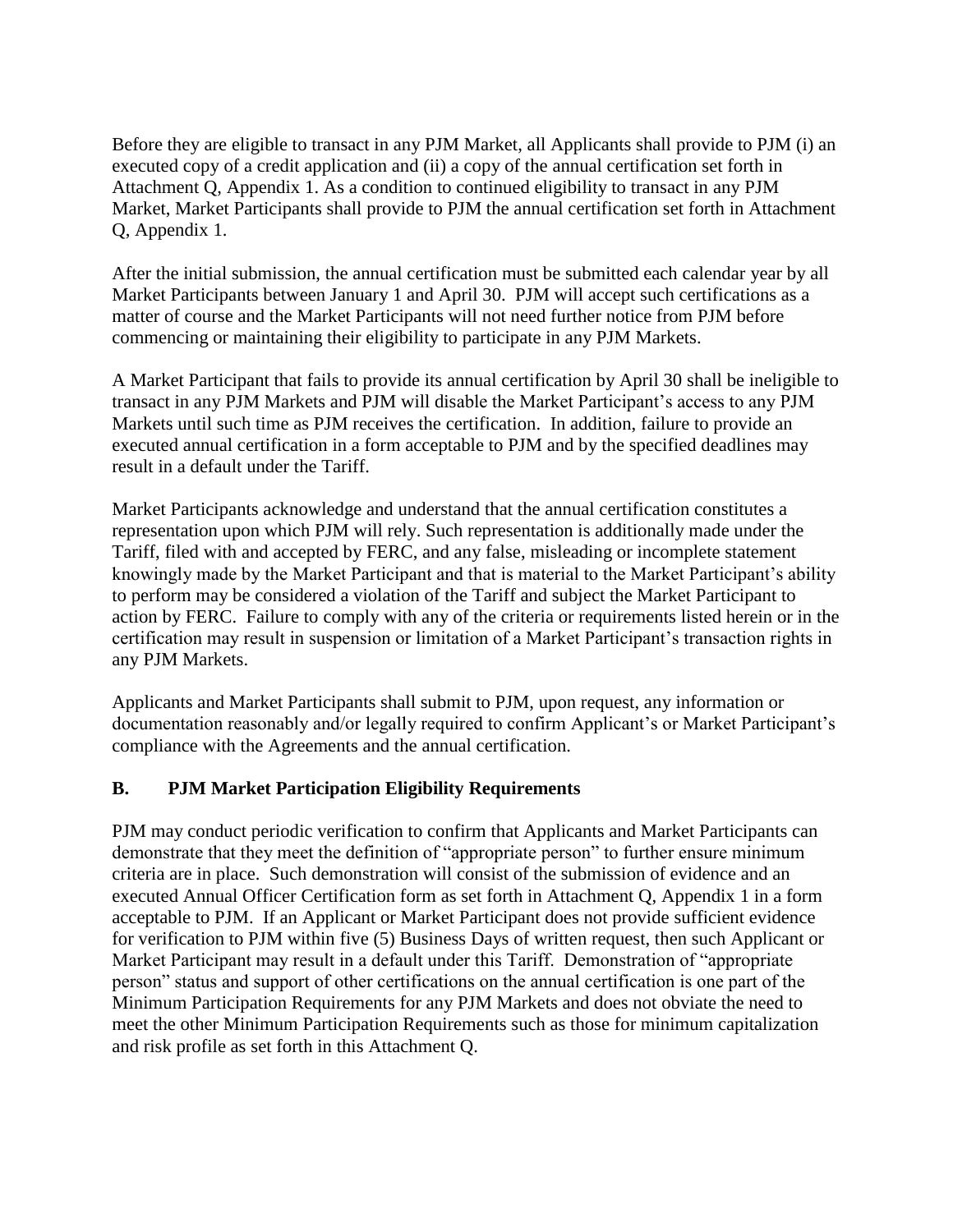To be eligible to transact in any PJM Markets, an Applicant or Participant must demonstrate in accordance with the Risk Management and Verification processes set forth below that it qualifies in one of the following ways:

- 1. an "appropriate person," as that term is defined under Commodity Exchange Act, section  $4(c)(3)$ , or successor provision, or;
- 2. an "eligible contract participant," as that term is defined in Commodity Exchange Act, section 1a(18), or successor provision, or;
- 3. a business entity or person who is in the business of: (1) generating, transmitting, or distributing electric energy, or (2) providing electric energy services that are necessary to support the reliable operation of the transmission system, or;
- 4. an Applicant or Market Participant seeking eligibility as an "appropriate person" providing an unlimited Corporate Guaranty in a form acceptable to PJM as described in section V below from a Guarantor that has demonstrated it is an "appropriate person," and has at least \$1 million of total net worth or \$5 million of total assets per Applicant and Market Participant for which the Guarantor has issued an unlimited Corporate Guaranty, or;
- 5. an Applicant or Market Participant providing a Letter of Credit of at least \$5 million to PJM in a form acceptable to PJM as described in section V below, that the Applicant or Market Participant acknowledges is separate from, and cannot be applied to meet, its credit requirements to PJM, or;
- 6. an Applicant or Market Participant providing a surety bond of at least \$5 million to PJM in a form acceptable to PJM as described in section V below, that the Applicant or Market Participant acknowledges is separate from, and cannot be applied to meet, its credit requirements to PJM.

If, at any time, a Market Participant cannot meet the eligibility requirements set forth above, it shall immediately notify PJM and immediately cease conducting transactions in any PJM Markets. PJM may terminate a Market Participant's transaction rights in any PJM Markets if, at any time, it becomes aware that the Market Participant does not meet the minimum eligibility requirements set forth above.

In the event that a Market Participant is no longer able to demonstrate it meets the minimum eligibility requirements set forth above, and possesses, obtains or has rights to possess or obtain, any open or forward positions in any PJM Markets, PJM may take any such action it deems necessary with respect to such open or forward positions, including, but not limited to, liquidation, transfer, assignment or sale; provided, however, that the Market Participant will, notwithstanding its ineligibility to participate in any PJM Markets, be entitled to any positive market value of those positions, net of any obligations due and owing to PJM.

## **C. Risk Management and Verification**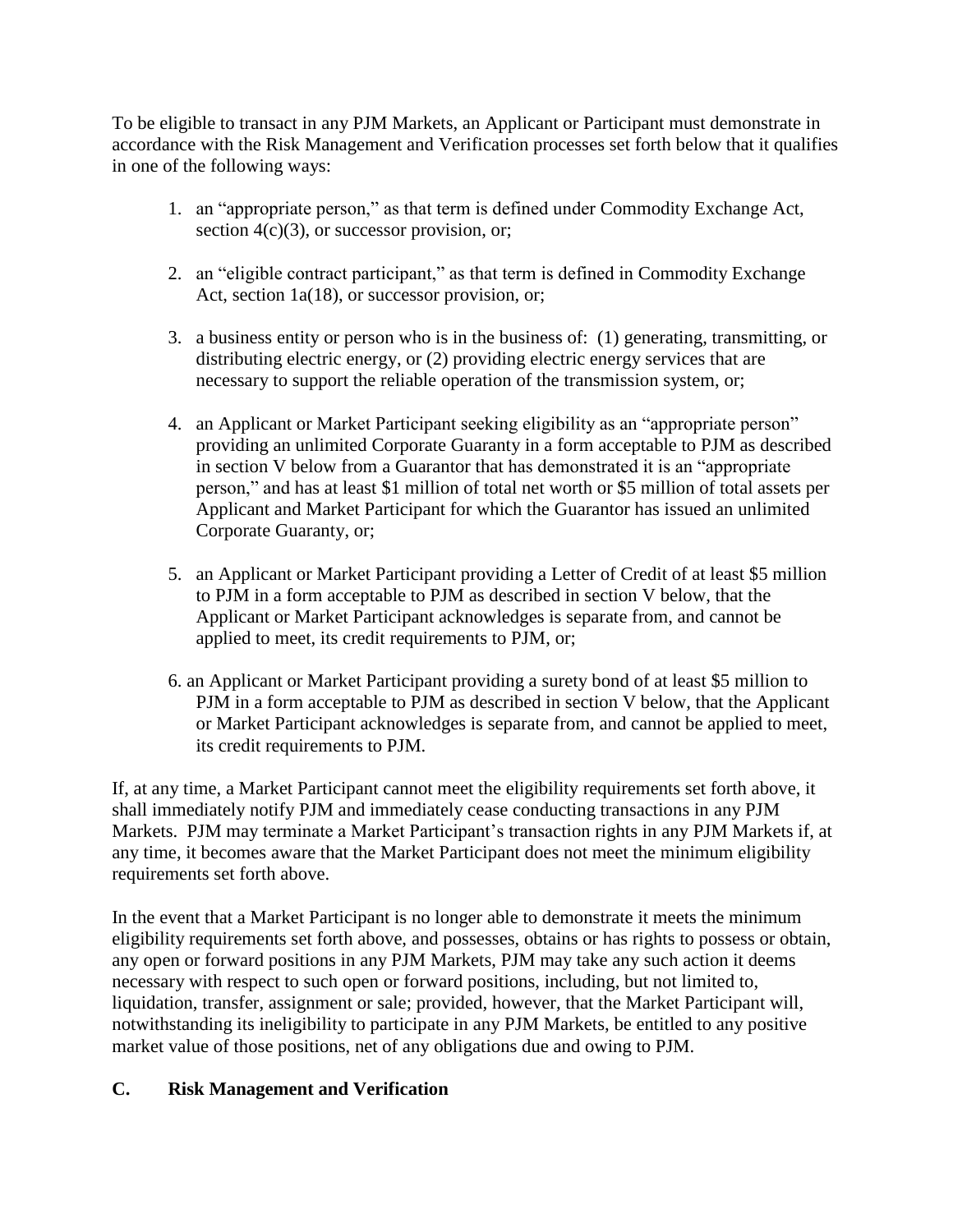All Market Participants must maintain current written risk management policies, procedures, or controls to address how market and credit risk is managed, and are required to submit to PJM (at the time they make their annual certification) a copy of their current governing risk control policies, procedures and controls applicable to their market activities. PJM will review such documentation to verify that it appears generally to conform to prudent risk management practices for entities participating in any PJM Markets.

All Market Participants subject to this provision shall make a one-time payment of \$1,500.00 to PJM to cover administrative costs. Thereafter, if such Participant's risk policies, procedures and controls applicable to its market activities change substantively, it shall submit such modified documentation, with applicable administrative charge determined by PJM, to PJM for review and verification at the time it makes its annual certification. All Market Participant's continued eligibility to participate in any PJM Markets is conditioned on PJM notifying a Participant that its annual certification, including the submission of its risk policies, procedures and controls, has been accepted by PJM. PJM may retain outside expertise to perform the review and verification function described in this section, however, in all circumstances, PJM and any third-party it may retain will treat as confidential the documentation provided by a Participant under this section, consistent with the applicable provisions of the Operating Agreement.

Participants must demonstrate that they have implemented prudent risk management policies and procedures in order to be eligible to participate in any PJM Markets. Participants must demonstrate on at least an annual basis that they have implemented and maintained prudent risk management policies and procedures in order to continue to participate in any PJM Markets. Upon written request, the Participant will have fourteen (14) calendar days to provide to PJM current governing risk management policies, procedures, or controls applicable to Participant's activities in any PJM Markets.

## **D. Capitalization**

In advance of certification, Applicants shall meet the minimum capitalization requirements below. In addition to the annual certification requirements in Attachment Q, Appendix 1, a Market Participant shall satisfy the minimum capitalization requirements on an annual basis thereafter. A Participant must demonstrate that it meets the minimum financial requirements appropriate for the PJM Markets in which it transacts by satisfying either the minimum capitalization or the provision of Collateral requirements listed below:

### **1. Minimum Capitalization**

Minimum capitalization may be met by demonstrating minimum levels of Tangible Net Worth or tangible assets. FTR Participants must demonstrate a Tangible Net Worth in excess of \$1 million or tangible assets in excess of \$10 million. Other Market Participants must demonstrate a Tangible Net Worth in excess of \$500,000 or tangible assets in excess of \$5 million.

(a) Consideration of tangible assets and Tangible Net Worth shall exclude assets which PJM reasonably believes to be restricted, highly risky, or potentially unavailable to settle a claim in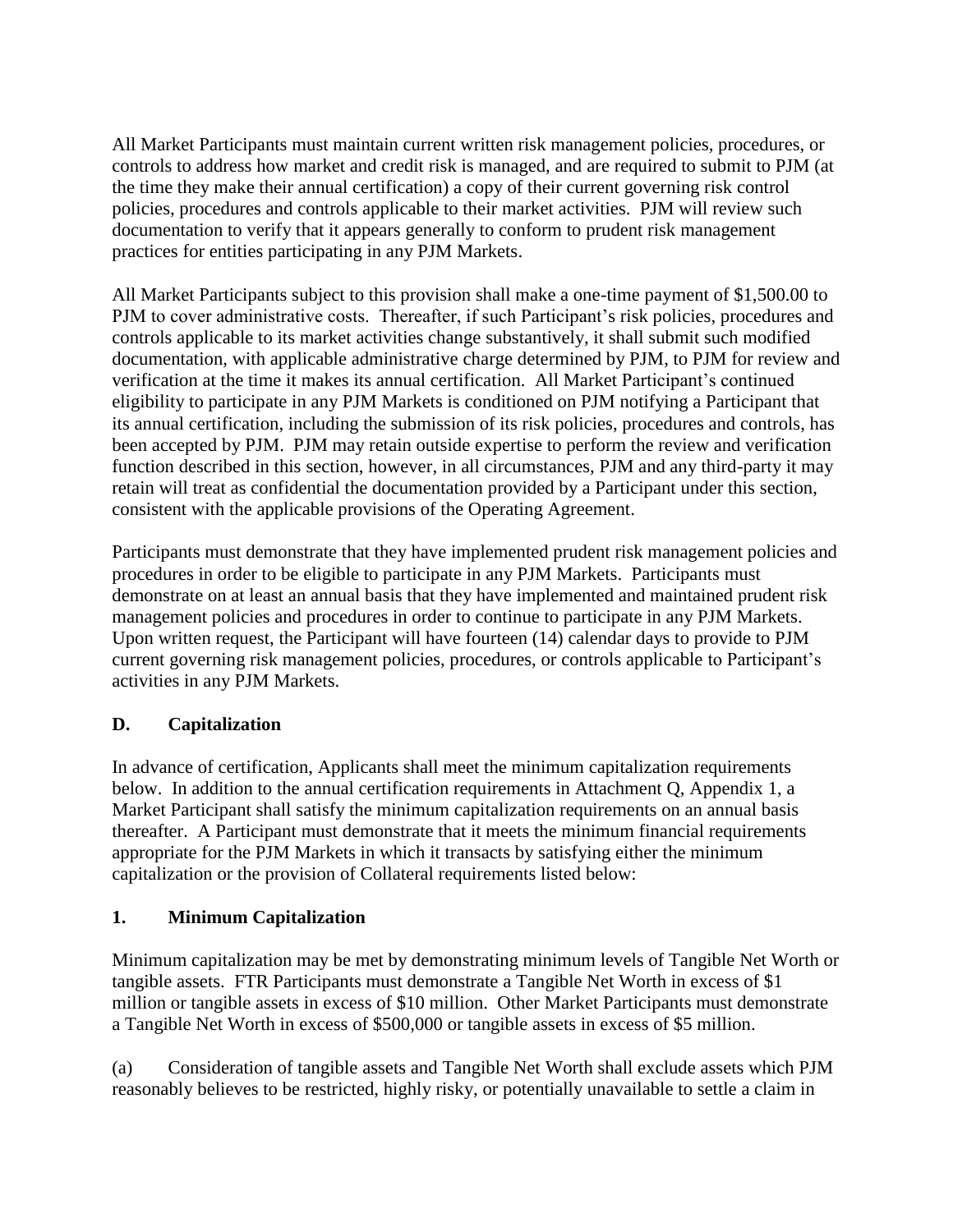the event of default. Examples include, but are not limited to, restricted assets, derivative assets, goodwill, and other intangible assets.

(b) Demonstration of "tangible" assets and Tangible Net Worth may be satisfied through presentation of an acceptable Corporate Guaranty, provided that both:

- (i) the Guarantor is a Credit Affiliate company that satisfies the Tangible Net Worth or tangible assets requirements herein, and;
- (ii) the Corporate Guaranty is either unlimited or at least \$500,000.

If the Corporate Guaranty presented by the Participant to satisfy these capitalization requirements is limited in value, then the Participant's resulting Unsecured Credit Allowance shall be the lesser of:

- (1) the applicable Unsecured Credit Allowance available to the Participant by the Corporate Guaranty pursuant to the creditworthiness provisions of this Attachment Q, or,
- (2) the face value of the Corporate Guaranty, reduced by \$500,000 and further reduced by 10%. (For example, a \$10.5 million Corporate Guaranty would be reduced first by \$500,000 to \$10 million and then further reduced 10% more to \$9 million. The resulting \$9 million would be the Participant's Unsecured Credit Allowance available through the Corporate Guaranty).

In the event that a Participant provides Collateral in addition to a limited Corporate Guaranty to increase its available credit, the value of such Collateral shall be reduced by 10%. This reduced value shall be considered the amount available to satisfy requirements of this Attachment Q.

(c) Demonstrations of minimum capitalization (minimum Tangible Net Worth or tangible assets) must be presented in the form of audited financial statements for the Participant's most recent fiscal year during the initial risk evaluation process and ongoing risk evaluation process.

### **2. Provision of Collateral**

If a Participant does not demonstrate compliance with its applicable minimum capitalization requirements above, it may still qualify to participate in any PJM Markets by posting Collateral, additional Collateral, and/or Restricted Collateral, subject to the terms and conditions set forth herein.

Any Collateral provided by a Participant unable to satisfy the minimum capitalization requirements above will also be restricted in the following manner: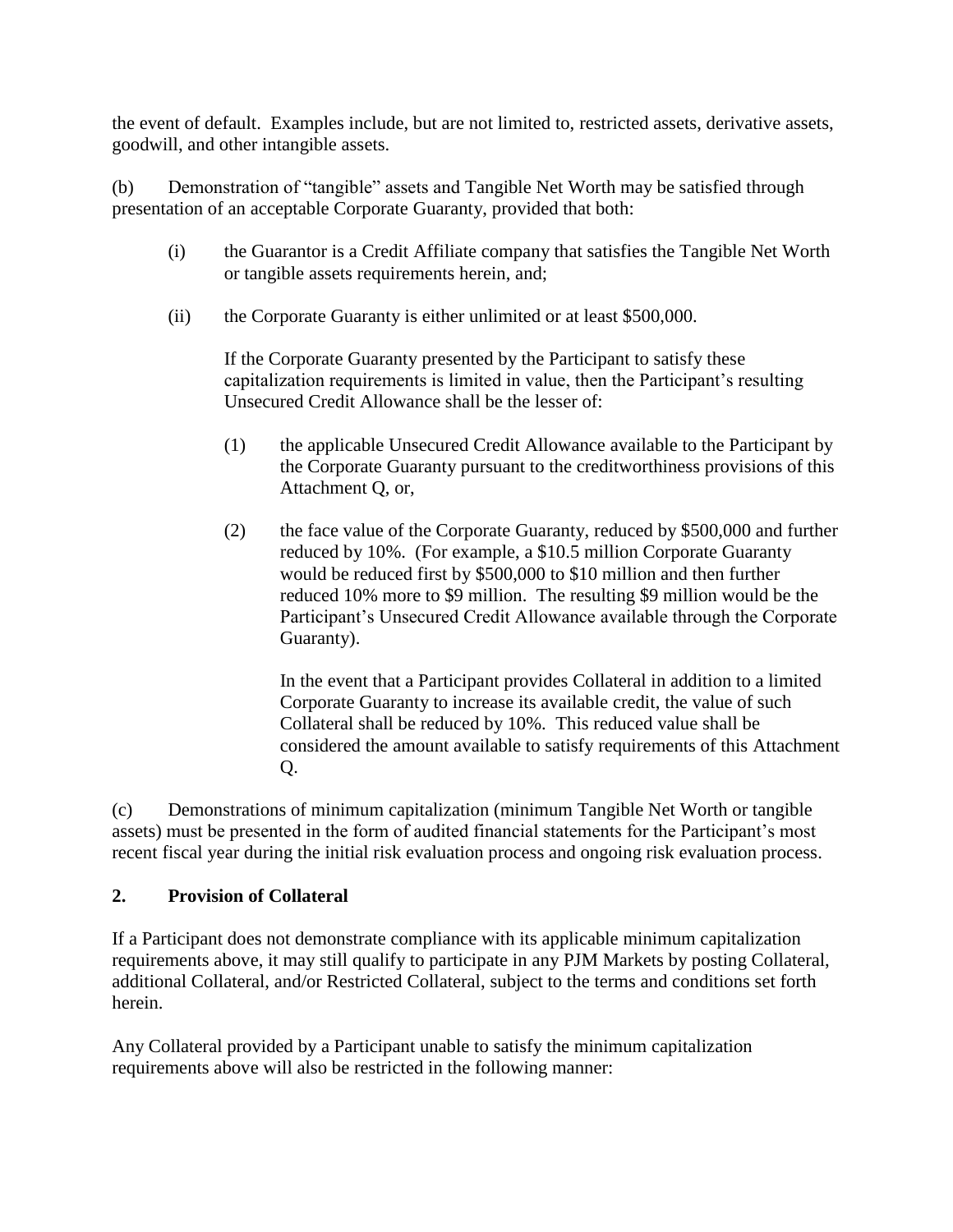- (a) Collateral provided by Market Participants that engage in FTR transactions shall be reduced by an amount of the current risk plus any future risk to any PJM Markets and PJM membership in general, and may coincide with limitations on market participation. The amount of this Restricted Collateral shall not be available to cover any credit requirements from market activity. The remaining value shall be considered the amount available to satisfy requirements of this Attachment Q.
- (b) Collateral provided by other Participants that engage in Virtual Transactions or Export Transactions shall be reduced by \$200,000 and then further reduced by 10%. The amount of this Restricted Collateral shall not be available to cover any credit requirements from market activity. The remaining value shall be considered the amount available to satisfy requirements of this Attachment Q.
- (c) Collateral provided by other Participants that do not engage in Virtual Transactions or Export Transactions shall be reduced by 10%. The amount of this Restricted Collateral shall not be available to cover any credit requirements from market activity. The remaining value shall be considered the amount available to satisfy requirements of this Attachment Q.

In the event a Participant that satisfies the minimum capital requirement through provision of Collateral also provides a Corporate Guaranty to increase its available credit, then the Participant's resulting Unsecured Credit Allowance conveyed through such Corporate Guaranty shall be the lesser of:

(a) the applicable Unsecured Credit Allowance available to the Participant by the Corporate Guaranty pursuant to the creditworthiness provisions of this Attachment Q; or

(b) the face value of the Corporate Guaranty, reduced commensurate with the amount of the current risk plus any anticipated future risk to any PJM Markets and PJM membership in general, and may coincide with limitations on market participation.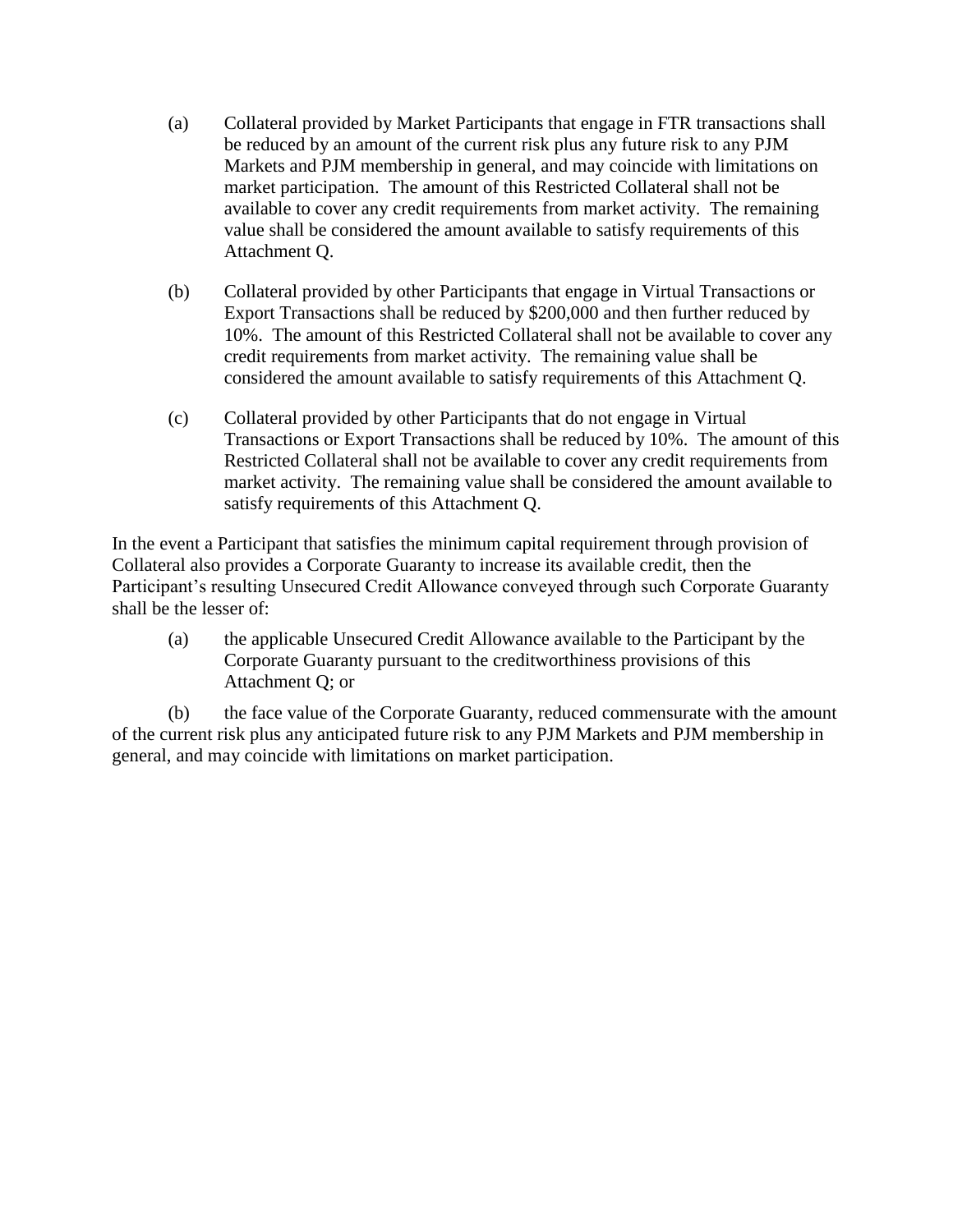#### **IV. ONGOING COVENANTS**

#### **A. Ongoing Obligation to Provide Information to PJM**

So long as a Participant is eligible to participate, or participates or holds positions, in any PJM Markets, it shall deliver to PJM, in form and detail satisfactory to PJM:

- (1) All financial statements and other financial disclosures as required by section II.E.2 by the deadline set forth therein;
- (2) Notice, within five (5) Business Days, of any Principal becoming aware that the Participant does not meet the Minimum Participation Requirements set forth in section III;
- (3) Notice when any Principal becomes aware of any matter that has resulted or would reasonably be expected to result in a Material Adverse Change in the financial condition of the Participant or its Guarantor, if any, a description of such Material Adverse Change in detail reasonable to allow PJM to determine its potential effect on, or any change in, the Participant's risk profile as a participant in any PJM Markets, by the deadline set forth in section II.E.3 above;
- (4) Notice, within the deadline set forth therein, of any Principal becoming aware of a litigation or contingency event described in section II.E.4, or of a Material Adverse Change in any such litigation or contingency event previously disclosed to PJM, information in detail reasonable to allow PJM to determine its potential effect on, or any change in, the Market Participant's risk profile as a participant in any PJM Markets by the deadline set forth therein;
- (5) Notice, within two (2) Business Days after any Principal becomes aware of a Credit Breach, Financial Default, or Credit Support Default, that includes a description of such default or event and the Participant's proposals for addressing the default or event;
- (6) As soon as available but not later than April  $30<sup>th</sup>$  of any calendar year, the annual Certification described in section III.A in a form set forth in Attachment Q, Appendix 1;
- (7) Concurrently with submission of the annual certification, demonstration that the Participant meets the minimum capitalization requirements set forth in section III.D;
- (8) Concurrently with submission of the annual certification and within the applicable deadline of any substantive change, or within the applicable deadline of a request from PJM, a copy of the Participant's written risk management policies, procedures or controls addressing how the Participant manages market and credit risk in the PJM Markets in which it participates, as well as a high level summary by the chief risk officer or other Principal regarding any material violations, breaches, or compliance or disciplinary actions related to the risk management policies, by the Participant under the policies, procedures or controls within the prior 12 months, as set forth in section IV.B below;
- (9) Within five (5) Business Days of request by PJM, evidence demonstrating the Participant meets the definition of "appropriate person" or "eligible contract participant," as those terms are defined in the Commodity Exchange Act and the CFTC regulations promulgated thereunder, or of any other certification in the annual Certification; or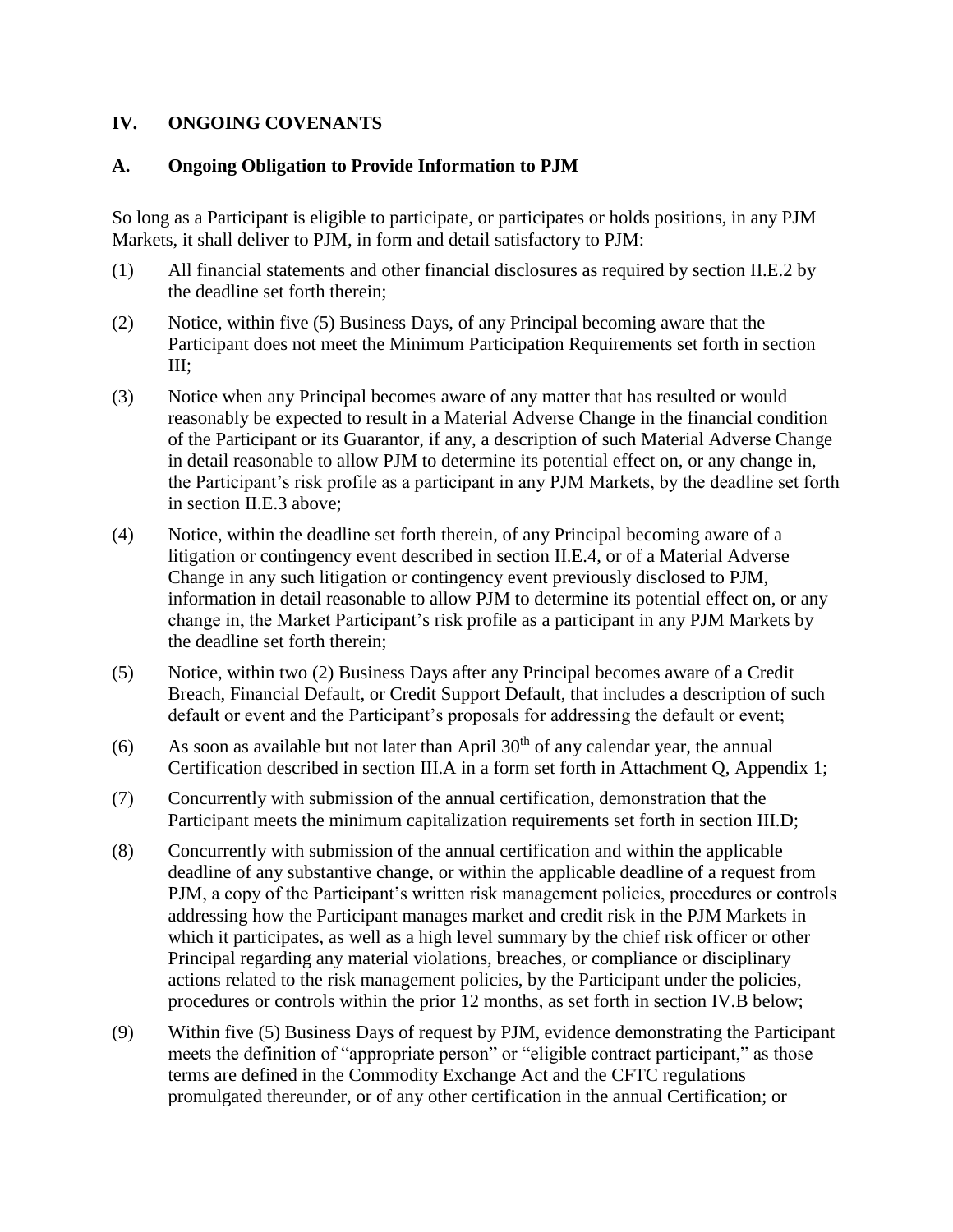(10) Within a reasonable time after PJM requests, any other information or documentation reasonably and/or legally required by PJM to confirm Participant's compliance with the Tariff and its eligibility to participate in any PJM Markets.

Participants acknowledge and understand that the deliveries constitute representations upon which PJM will rely in allowing the Participant to continue to participate in its markets, with the Internal Credit Score and Unsecured Credit Allowance, if any, previously determined by PJM.

### **B. Risk Management Review**

PJM shall also conduct a periodic compliance verification process to review and verify, as applicable, Participants' risk management policies, practices, and procedures pertaining to the Participant's activities in any PJM Markets. PJM shall review such documentation to verify that it appears generally to conform to prudent risk management practices for entities trading in any PJM Markets. Participant shall also provide a high level summary by the chief risk officer or other Principal regarding any material violations, breaches, or compliance or disciplinary actions in connection with such risk management policies, practices and procedures within the prior twelve (12) months.

If a third-party industry association publishes or modifies principles or best practices relating to risk management in North American markets for electricity, natural gas or electricity-related commodity products, PJM may, following stakeholder discussion and with no less than six (6) months prior notice to stakeholders, consider such principles or best practices in evaluating the Participant's risk controls.

PJM will prioritize the verification of risk management policies based on a number of criteria, including but not limited to how long the entity has been in business, the Participant's and its Principals' history of participation in any PJM Markets, and any other information obtained in determining the risk profile of the Participant.

Each Participant's continued eligibility to participate in any PJM Markets is conditioned upon PJM notifying the Participant of successful completion of PJM's verification of the Participant's risk management policies, practices and procedures, as discussed herein. However, if PJM notifies the Participant in writing that it could not successfully complete the verification process, PJM shall allow such Participant fourteen (14) calendar days to provide sufficient evidence for verification prior to declaring the Participant as ineligible to continue to participate in any PJM Markets, which declaration shall be in writing with an explanation of why PJM could not complete the verification. If the Participant does not provide sufficient evidence for verification to PJM within the required cure period, such Participant will be considered in default under this Tariff. PJM may retain outside expertise to perform the review and verification function described in this paragraph. PJM and any third party it may retain will treat as confidential the documentation provided by a Participant under this paragraph, consistent with the applicable provisions of the Agreements. If PJM retains such outside expertise, a Participant may direct in writing that PJM perform the risk management review and verification for such Participant instead of utilizing a third party, provided however, that employees and contract employees of PJM and PJM shall not be considered to be such outside expertise or third parties.

Participants are solely responsible for the positions they take and the obligations they assume in any PJM Markets. PJM hereby disclaims any and all responsibility to any Participant or PJM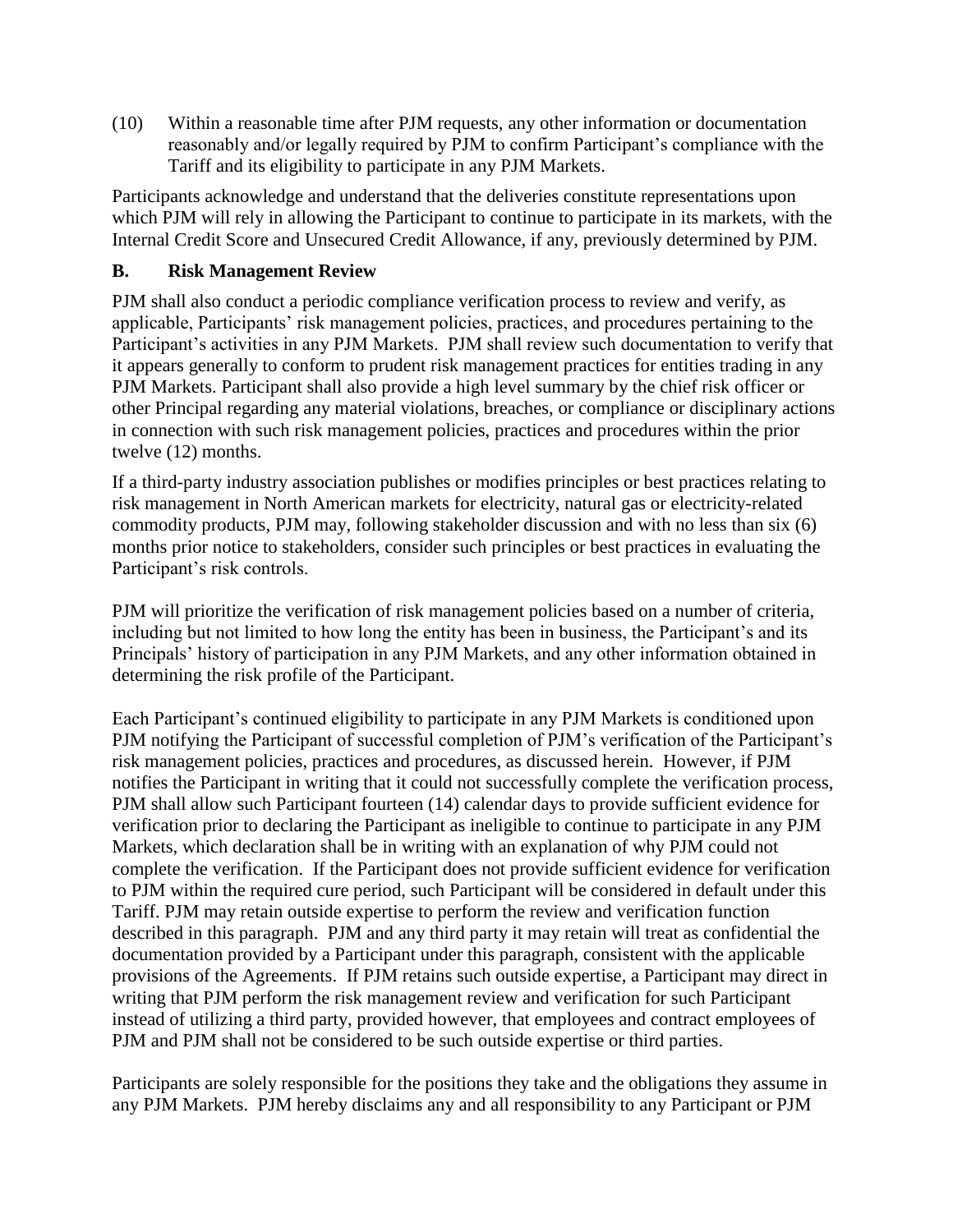Member associated with Participant's submitting or failure to submit its annual certification or PJM's review and verification of a Participant's risk policies, procedures and controls. Such review and verification is limited to demonstrating basic compliance by a Participant showing the existence of written policies, procedures and controls to limit its risk in any PJM Markets and does not constitute an endorsement of the efficacy of such policies, procedures or controls.

## **V. FORMS OF CREDIT SUPPORT**

In order to satisfy their PJM credit requirements Participants may provide credit support in a PJM-approved form and amount pursuant to the guidelines herein, provided that, notwithstanding anything to the contrary in this section, a Market Participant in PJM's FTR markets shall meet its credit support requirements related to those FTR markets with either cash or Letters of Credit.

Unless otherwise restricted by PJM, credit support provided may be used by PJM to secure the payment of Participant's financial obligations under the Agreements.

Collateral which may no longer be required to be maintained under provisions of the Agreements, shall be returned at the request of a Participant, no later than two (2) Business Days following determination by PJM within a commercially reasonable period of time that such Collateral is not required.

Except when an Event of Default has occurred, a Participant may substitute an approved PJM form of Collateral for another PJM approved form of Collateral of equal value.

## **A. Cash Deposit**

Cash provided by a Participant as Collateral will be held in a depository account by PJM. Interest shall accrue to the benefit of the Participant, provided that PJM may require Participants to provide appropriate tax and other information in order to accrue such interest credits.

PJM may establish an array of investment options among which a Participant may choose to invest its cash deposited as Collateral. The depository account shall be held in PJM's name in a banking or financial institution acceptable to PJM. Where practicable, PJM may establish a means for the Participant to communicate directly with the bank or financial institution to permit the Participant to direct certain activity in the PJM account in which its Collateral is held. PJM will establish and publish procedural rules, identifying the investment options and respective discounts in Collateral value that will be taken to reflect any liquidation, market and/or credit risk presented by such investments.

Cash Collateral may not be pledged or in any way encumbered or restricted from full and timely use by PJM in accordance with terms of the Agreements.

PJM has the right to liquidate all or a portion of the Collateral account balance at its discretion to satisfy a Participant's Total Net Obligation to PJM in the Event of Default under this Attachment Q or one or more of the Agreements.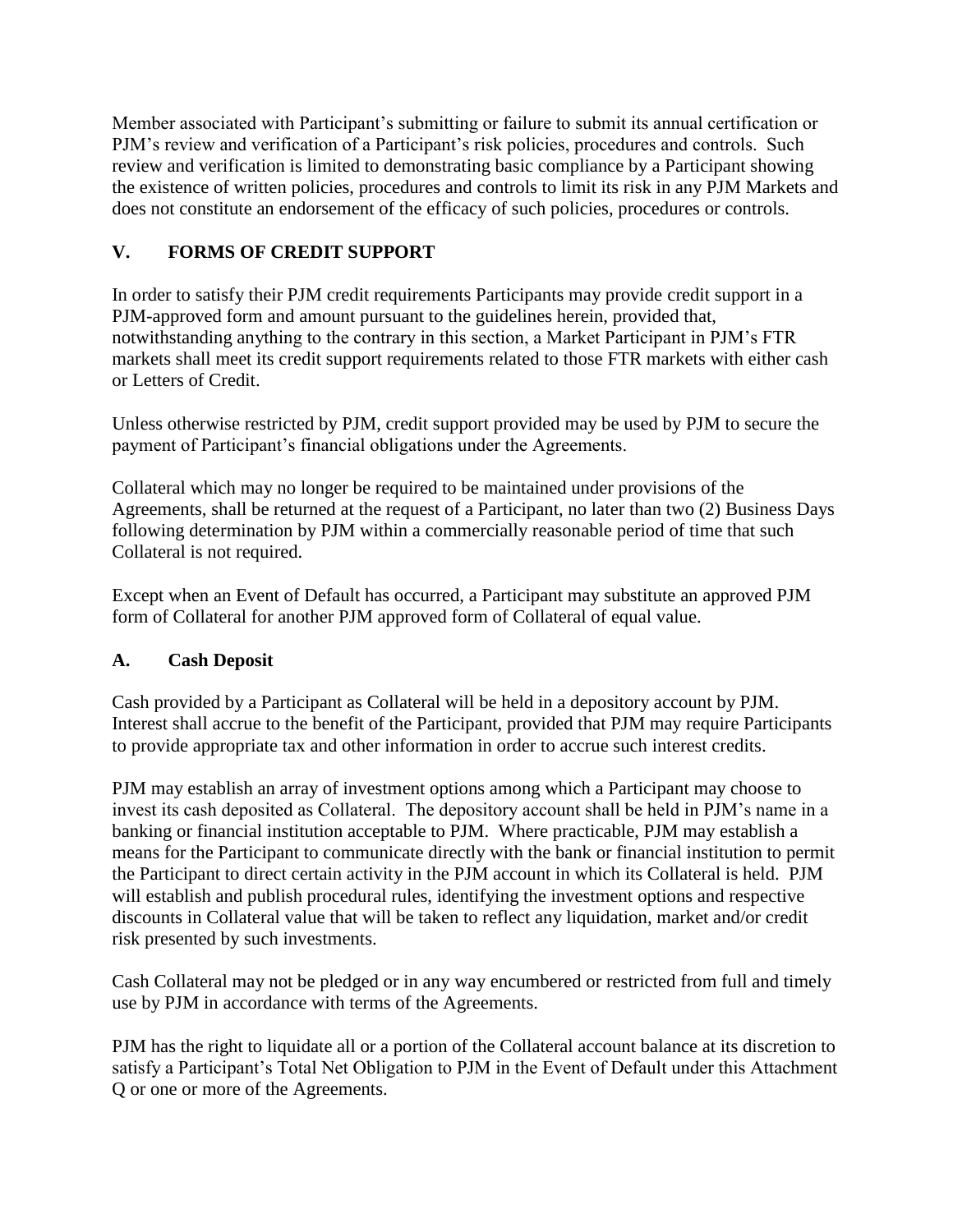### **B. Letter of Credit**

An unconditional, irrevocable standby Letter of Credit can be utilized to meet the Collateral requirement. As stated below, the form, substance, and provider of the Letter of Credit must all be acceptable to PJM.

- (1) The Letter of Credit will only be accepted from U.S.-based financial institutions or U.S. branches of foreign financial institutions ("financial institutions") that have a minimum corporate debt rating of "A" by Standard & Poor's or Fitch Ratings, or "A2" from Moody's Investors Service, or an equivalent short term rating from one of these agencies. PJM will consider the lowest applicable rating to be the rating of the financial institution. If the rating of a financial institution providing a Letter of Credit is lowered below A/A2 by any Rating Agency, then PJM may require the Participant to provide a Letter of Credit from another financial institution that is rated A/A2 or better, or to provide a cash deposit. If a Letter of Credit is provided from a U.S. branch of a foreign institution, the U.S. branch must itself comply with the terms of this Attachment Q, including having its own acceptable credit rating.
- (2) The Letter of Credit shall state that it shall renew automatically for successive one-year periods, until terminated upon at least ninety (90) calendar days prior written notice from the issuing financial institution. If PJM or PJM receives notice from the issuing financial institution that the current Letter of Credit is being cancelled or expiring, the Participant will be required to provide evidence, acceptable to PJM, that such Letter of Credit will be replaced with appropriate Collateral, effective as of the cancellation date of the Letter of Credit, no later than thirty (30) calendar days before the cancellation date of the Letter of Credit, and no later than ninety (90) calendar days after the notice of cancellation. Failure to do so will constitute a default under this Attachment Q and one or more of the Agreements.
- (3) PJM will post on its web site an acceptable standard form of a Letter of Credit that should be utilized by a Participant choosing to submit a Letter of Credit to establish credit at PJM. If the Letter of Credit varies in any way from the standard format, it must first be reviewed and approved by PJM. All costs associated with obtaining and maintaining a Letter of Credit and meeting the Attachment Q provisions are the responsibility of the Participant.
- (4) PJM may accept a Letter of Credit from a financial institution that does not meet the credit standards of this Attachment Q provided that the Letter of Credit has third-party support, in a form acceptable to PJM, from a financial institution that does meet the credit standards of this Attachment Q.

### **C. Corporate Guaranty**

An irrevocable and unconditional Corporate Guaranty may be utilized to establish an Unsecured Credit Allowance for a Participant. Such credit will be considered a transfer of Unsecured Credit from the Guarantor to the Participant, and will not be considered a form of Collateral.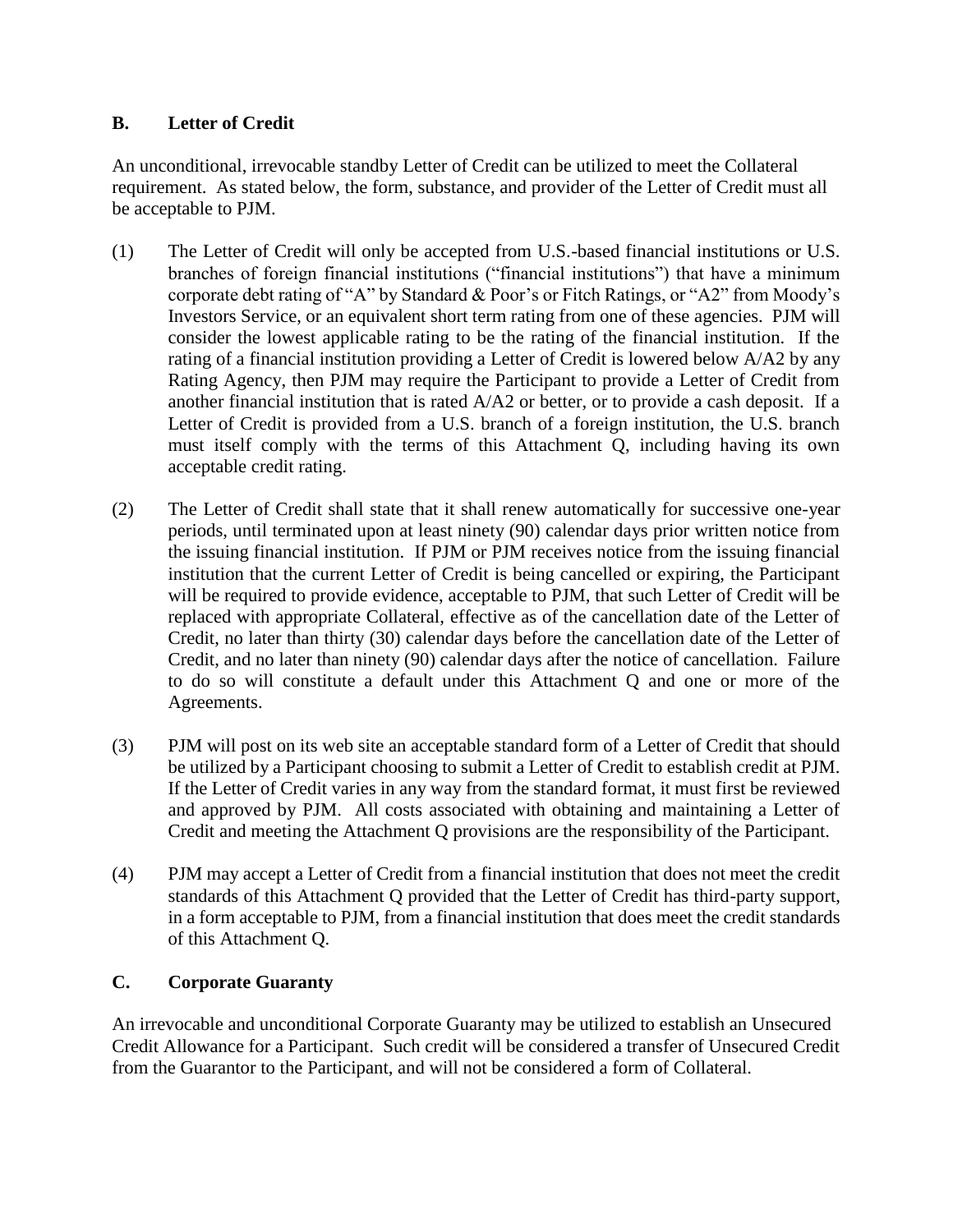PJM will post on its web site an acceptable form that should be utilized by a Participant choosing to establish its credit with a Corporate Guaranty. If the Corporate Guaranty varies in any way from the PJM format, it must first be reviewed and approved by PJM before it may be applied to satisfy the Participant's credit requirements.

The Corporate Guaranty must be signed by an officer of the Guarantor, and must demonstrate that it is duly authorized in a manner acceptable to PJM. Such demonstration may include either a corporate seal on the Corporate Guaranty itself, or an accompanying executed and sealed secretary's certificate from the Guarantor's corporate secretary noting that the Guarantor was duly authorized to provide such Corporate Guaranty and that the person signing the Corporate Guaranty is duly authorized, or other manner acceptable to PJM.

PJM will evaluate the creditworthiness of a Guarantor and will establish any Unsecured Credit granted through a Corporate Guaranty using the methodology and requirements established for Participants requesting an Unsecured Credit Allowance as described herein. Foreign Guaranties and Canadian Guaranties shall be subject to additional requirements as established herein. If PJM determines at any time that a Material Adverse Change in the financial condition of the Guarantor has occurred, or if the Corporate Guaranty comes within thirty (30) calendar days of expiring without renewal, PJM may reduce or eliminate any Unsecured Credit afforded to the Participant through the guaranty. Such reduction or elimination may require the Participant to provide Collateral within the applicable cure period. If the Participant fails to provide the required Collateral, the Participant shall be in default under this Attachment Q.

All costs associated with obtaining and maintaining a Corporate Guaranty and meeting the Attachment Q provisions are the responsibility of the Participant.

### **1. Foreign Guaranties**

A Foreign Guaranty is a Corporate Guaranty that is provided by a Credit Affiliate entity that is domiciled in a country other than the United States or Canada. The entity providing a Foreign Guaranty on behalf of a Participant is a Foreign Guarantor. A Participant may provide a Foreign Guaranty in satisfaction of part of its credit obligations or voluntary credit provision at PJM provided that all of the following conditions are met:

PJM reserves the right to deny, reject, or terminate acceptance of any Foreign Guaranty at any time, including for material adverse circumstances or occurrences.

- (a) A Foreign Guaranty:
	- (i) Must contain provisions equivalent to those contained in PJM's standard form of Foreign Guaranty with any modifications subject to review and approval by PJM counsel.
	- (ii) Must be denominated in US currency.
	- (iii) Must be written and executed solely in English, including any duplicate originals.
	- (iv) Will not be accepted towards a Participant's Unsecured Credit Allowance for more than the following limits, depending on the Foreign Guarantor's credit rating: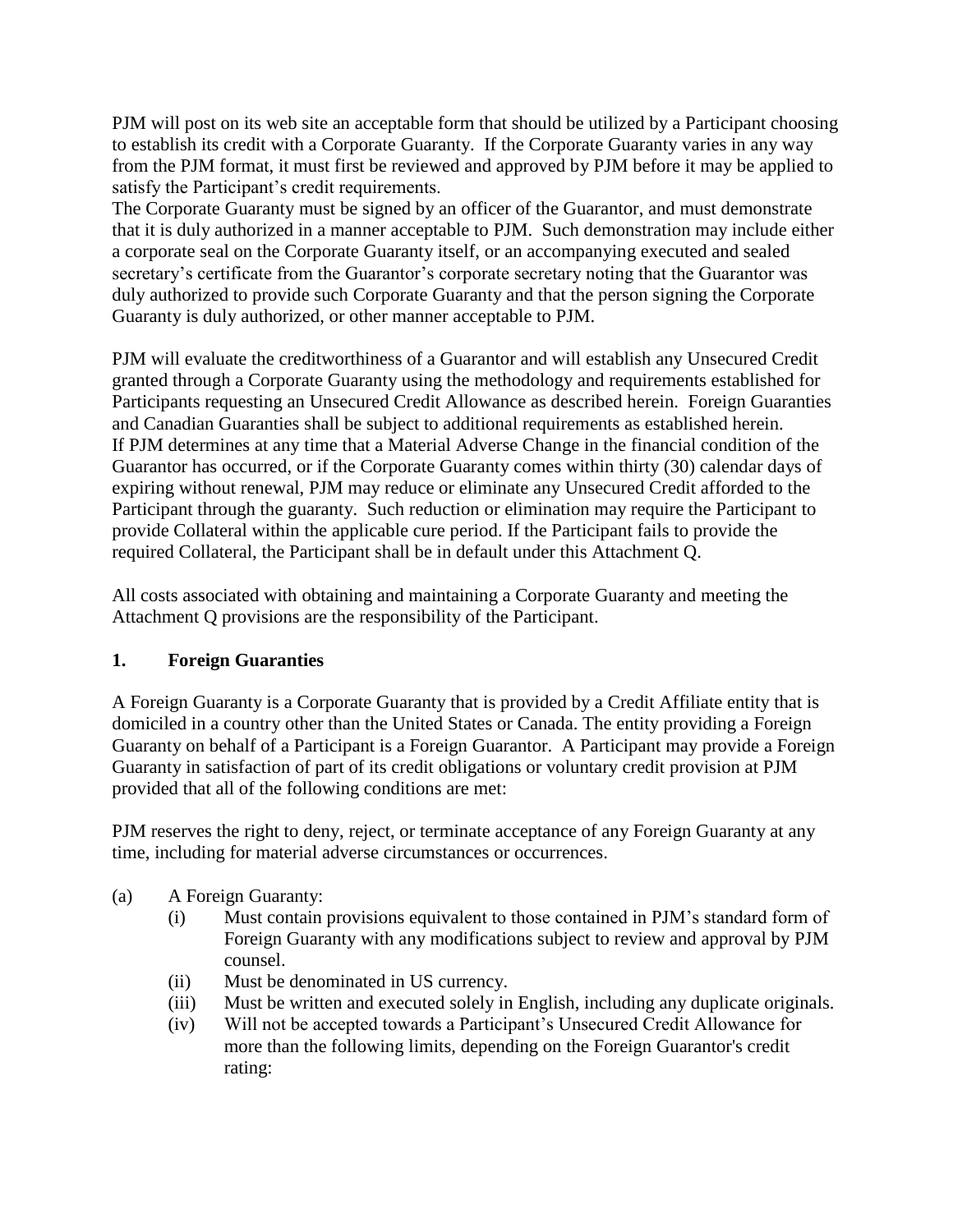|                             | Maximum Accepted              | Maximum Accepted           |
|-----------------------------|-------------------------------|----------------------------|
|                             | Guaranty if Country Rating is | <b>Guaranty if Country</b> |
| Rating of Foreign Guarantor | <b>AAA</b>                    | Rating is $AA+$            |
| A- and above                | USD50,000,000                 | USD30,000,000              |
| $BBB+$                      | USD30,000,000                 | USD20,000,000              |
| <b>BBB</b>                  | USD10,000,000                 | USD10,000,000              |
| <b>BBB-</b> or below        | $\text{USD}~0$                | $\text{USD}\,0$            |

- (v) May not exceed 50% of the Participant's total credit, if the Foreign Grantor is rated less than BBB+.
- (b) A Foreign Guarantor:
	- (i) Must satisfy all provisions of this Attachment Q applicable to domestic Guarantors.
	- (ii) Must be a Credit Affiliate of the Participant.
	- (iii) Must maintain an agent for acceptance of service of process in the United States; such agent shall be situated in the Commonwealth of Pennsylvania, absent legal constraint.
	- (iv) Must be rated by at least one Rating Agency acceptable to PJM; the credit strength of a Foreign Guarantor may not be determined based on an evaluation of its audited financial statements without an actual credit rating as well.
	- (v) Must have a senior unsecured (or equivalent, in PJM's sole discretion) rating of BBB (one notch above BBB-) or greater by any and all agencies that provide rating coverage of the entity.
	- (vi) Must provide audited financial statements, in US GAAP format or any other format acceptable to PJM, with clear representation of net worth, intangible assets, and any other information PJM may require in order to determine the entity's Unsecured Credit Allowance.
	- (vii) Must provide a Secretary's Certificate from the Participant's corporate secretary certifying the adoption of Corporate Resolutions:
		- 1. Authorizing and approving the Guaranty; and
		- 2. Authorizing the Officers to execute and deliver the Guaranty on behalf of the Guarantor.
	- (viii) Must be domiciled in a country with a minimum long-term sovereign (or equivalent) rating of AA+/Aa1, with the following conditions:
		- 1. Sovereign ratings must be available from at least two rating agencies acceptable to PJM (e.g. S&P, Moody's, Fitch, DBRS).
		- 2. Each agency's sovereign rating for the domicile will be considered to be the lowest of: country ceiling, senior unsecured government debt, longterm foreign currency sovereign rating, long-term local currency sovereign rating, or other equivalent measures, at PJM's sole discretion.
		- 3. Whether ratings are available from two or three agencies, the lowest of the two or three will be used.
	- (ix) Must be domiciled in a country that recognizes and enforces judgments of US courts.
	- (x) Must demonstrate financial commitment to activity in the United States as evidenced by one of the following: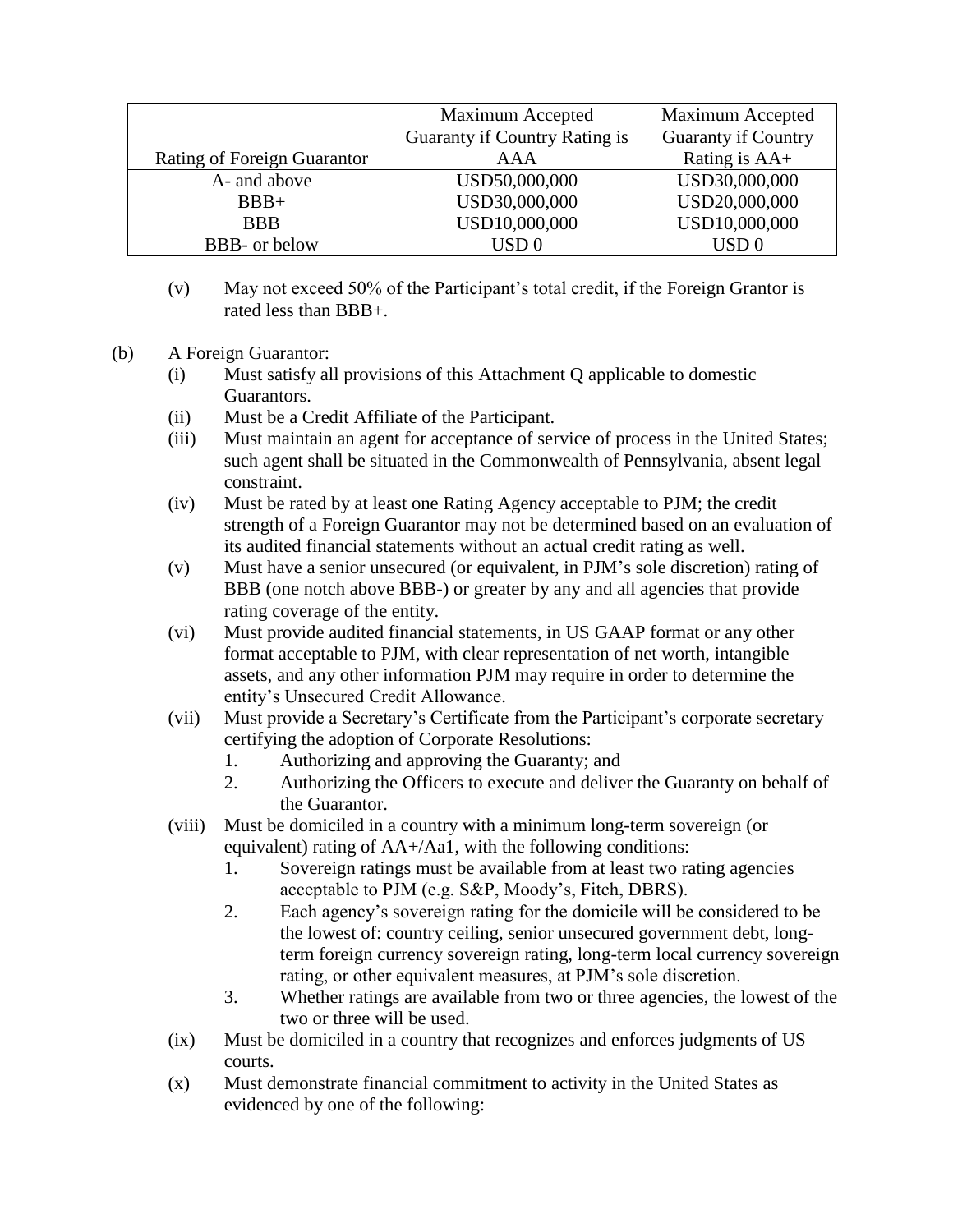- 1. American Depository Receipts (ADR) are traded on the New York Stock Exchange, American Stock Exchange, or NASDAQ.
- 2. Equity ownership worth over USD 100,000,000 in the wholly-owned or majority owned subsidiaries in the United States.
- (xi) Must satisfy all other applicable provisions of the PJM Tariff and/or Operating Agreement, including this Attachment Q.
- (xii) Must pay for all expenses incurred by PJM related to reviewing and accepting a foreign guaranty beyond nominal in-house credit and legal review.
- (xiii) Must, at its own cost, provide PJM with independent legal opinion from an attorney/solicitor of PJM's choosing and licensed to practice law in the United States and/or Guarantor's domicile, in form and substance acceptable to PJM in its sole discretion, confirming the enforceability of the Foreign Guaranty, the Guarantor's legal authorization to grant the Guaranty, the conformance of the Guaranty, Guarantor, and Guarantor's domicile to all of these requirements, and such other matters as PJM may require in its sole discretion.

## **2. Canadian Guaranties**

The entity providing a Canadian Guaranty on behalf of a Participant is a Canadian Guarantor. A Participant may provide a Canadian Guaranty in satisfaction of part of its credit obligations or voluntary credit provision at PJM provided that all of the following conditions are met.

PJM reserves the right to deny, reject, or terminate acceptance of any Canadian Guaranty at any time for reasonable cause, including material adverse circumstances or occurrences.

- (a) A Canadian Guaranty:
	- (i) Must contain provisions equivalent to those contained in PJM's standard form of Foreign Guaranty with any modifications subject to review and approval by PJM counsel.
	- (ii) Must be denominated in US currency.
	- (iii) Must be written and executed solely in English, including any duplicate originals.
- (b) A Canadian Guarantor:
	- (i) Must be a Credit Affiliate of the Participant.
	- (ii) Must satisfy all provisions of this Attachment Q applicable to domestic Guarantors.
	- (iii) Must maintain an agent for acceptance of service of process in the United States; such agent shall be situated in the Commonwealth of Pennsylvania, absent legal constraint.
	- (iv) Must be rated by at least one Rating Agency acceptable to PJM; the credit strength of a Canadian Guarantor may not be determined based on an evaluation of its audited financial statements without an actual credit rating as well.
	- (v) Must provide audited financial statements, in US GAAP format or any other format acceptable to PJM with clear representation of net worth, intangible assets, and any other information PJM may require in order to determine the entity's Unsecured Credit Allowance.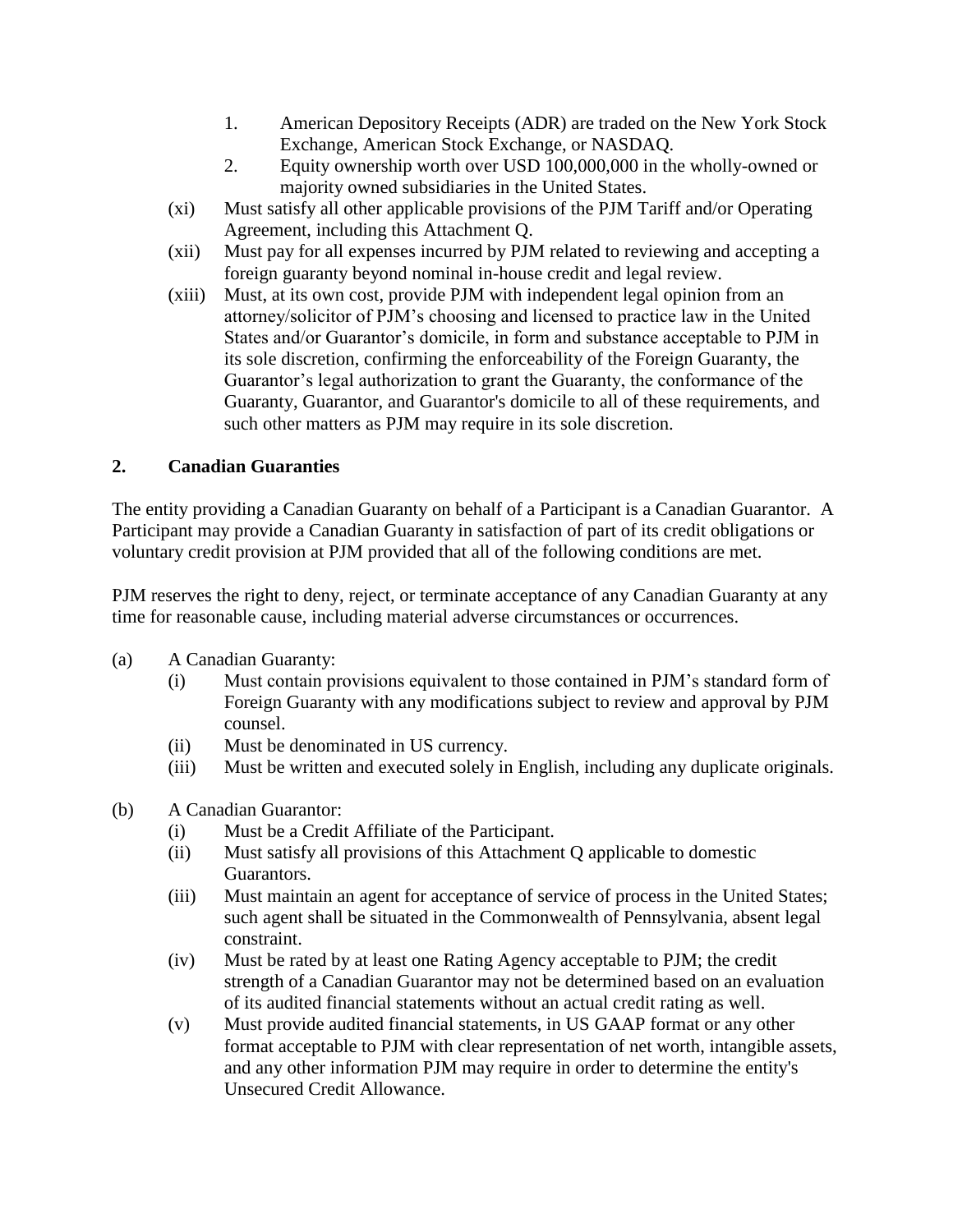(vi) Must satisfy all other applicable provisions of the PJM Tariff and/or Operating Agreement, including this Attachment Q.

#### **D. Surety Bond**

An unconditional, irrevocable surety bond can be utilized to meet the Collateral requirement for Participants. As stated below, the form, substance, and provider of the surety bond must all be acceptable to PJM.

- (i) An acceptable surety bond must be payable immediately upon demand without prior demonstration of the validity of the demand. The surety bond will only be accepted from a U.S. Treasury-listed approved surety that has either (i) a minimum corporate debt rating of "A" by Standard & Poor's or Fitch Ratings, or "A2" from Moody's Investors Service, or an equivalent short term rating from one of these agencies, or (ii) a minimum insurer rating of "A" by A.M. Best. PJMSettlement will consider the lowest applicable rating to be the rating of the surety. If the rating of a surety providing a surety bond is lowered below A/A2 by any rating agency, then PJMSettlement may require the Participant to provide a surety bond from another surety that is rated A/A2 or better, or to provide another form of Collateral.
- (ii) The surety bond shall have an initial period of at least one year, and shall state that it shall renew automatically for successive one-year periods, until terminated upon at least ninety (90) days prior written notice from the issuing surety. If PJM receives notice from the issuing surety that the current surety bond is being cancelled, the Participant will be required to provide evidence, acceptable to PJM, that such surety bond will be replaced with appropriate Collateral, effective as of the cancellation date of the surety bond, no later than thirty (30) days before the cancellation date of the surety bond, and no later than ninety (90) days after the notice of cancellation. Failure to do so will constitute a default under this Attachment Q and one of more of the Agreements enabling PJM to immediately demand payment of the full value of the surety bond.
- (iii) PJM will post on its web site an acceptable standard form of a surety bond that should be utilized by a Participant choosing to submit a surety bond to establish credit at PJM. The acceptable standard form of surety bond will include nonnegotiable provisions, including but not be limited to, a payment on demand feature, requirement that the bond be construed pursuant to Pennsylvania law, making the surety's obligation to pay out on the bond absolute and unconditional irrespective of the principal's (Market Participant's) bankruptcy, terms of any other agreements, investigation of the Market Participant by any entity or governmental authority, or PJM first attempting to collect payment from the Market Participant, and will require, among other things, that (a) the surety waive *all* rights that would be available to a principal or surety under the law, including but not limited to any right to investigate or verify any matter related to a demand for payment, rights to set-off amounts due by PJM to the Market Participant, and all counterclaims, (b) the surety expressly waive *all* of its and the principal's defenses, including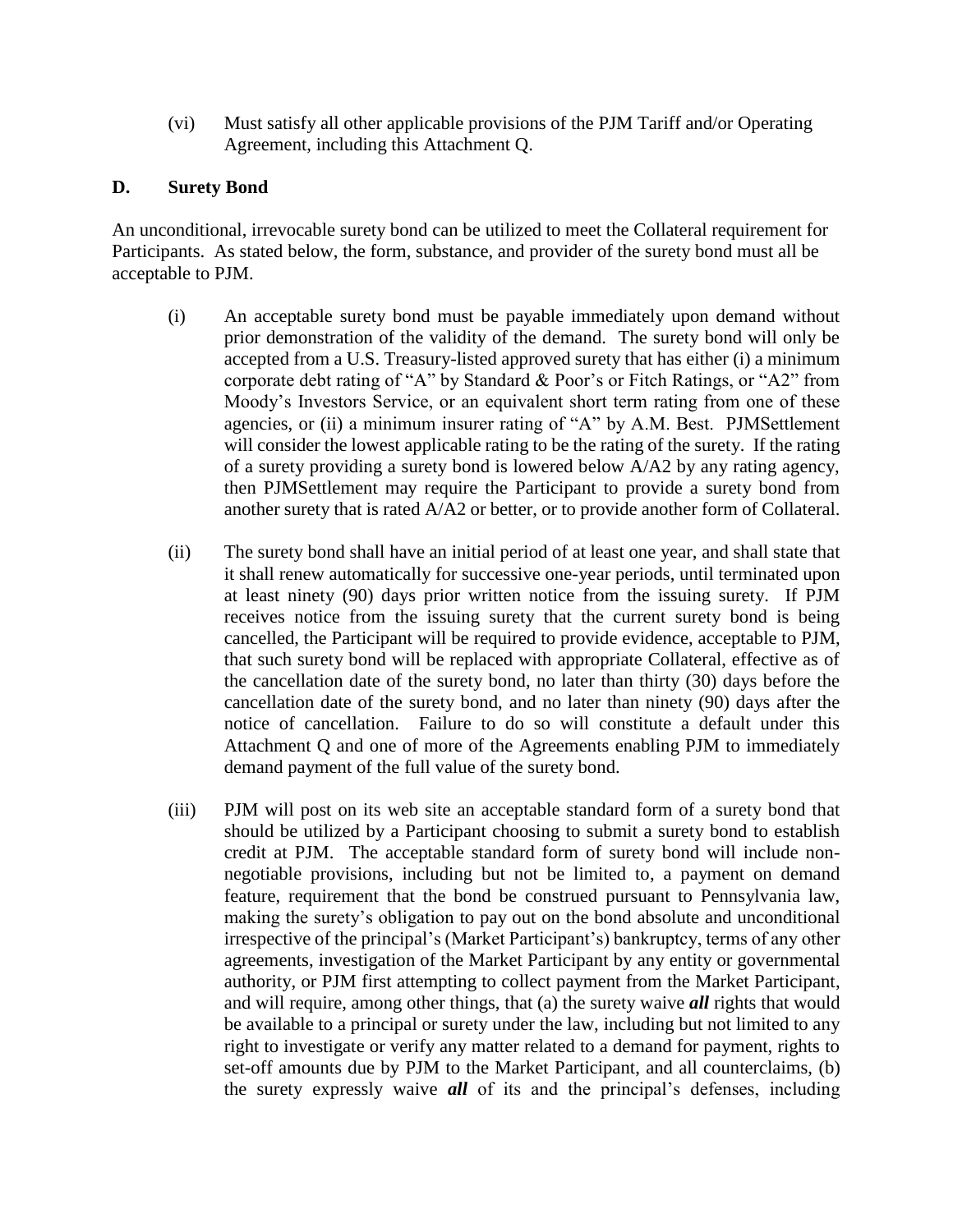illegality, fraud in the inducement, reliance on statements or representations of PJM and every other typically available defense; (c) the language of the bond that is determinative of the surety's obligation, and not the underlying agreement or arrangement between the principal and the oblige; (d) the bond shall not be conditioned on PJM first resorting to any other means of security or collateral, or pursuing any other remedies it may have; and (e) the surety acknowledge the continuing nature of its obligations in the event of termination or nonrenewal of the surety bond to make clear the surety remains liable for any obligations that arose before the effective date of its notice of cancellation of the surety bond. If the surety bond varies in any way from the standard format, it must first be reviewed and approved by PJM. PJM shall not accept any surety bond that varies in any material way from the standard format.

- (iv) All costs associated with obtaining and maintaining a surety bond and meeting the Attachment Q provisions are the responsibility of the Participant.
- (v) PJM shall not accept surety bonds with an aggregate value greater than \$10 million dollars (\$10,000,000) issued by any individual surety on behalf of any individual Participant.
- (vi) PJM shall not accept surety bonds with an aggregate value greater than \$50 million dollars (\$50,000,000) issued by any individual surety.

### **E. PJM Administrative Charges**

Collateral or credit support held by PJM shall also secure obligations to PJM for PJM administrative charges, and may be liquidated to satisfy all such obligations in an Event of Default.

### **F. Collateral and Credit Support Held by PJM**

Collateral or credit support submitted by Participants and held by PJM shall be held by PJM for the benefit of PJM.

### **VI. SUPPLEMENTAL CREDIT REQUIREMENTS FOR SCREENED TRANSACTIONS**

### **A. Virtual and Export Transaction Screening**

### **1. Credit for Virtual and Export Transactions**

Export Transactions and Virtual Transactions both utilize Credit Available for Virtual Transactions to support their credit requirements.

PJM does not require a Market Participant to establish separate or additional credit for submitting Virtual or Export Transactions; however, once transactions are submitted and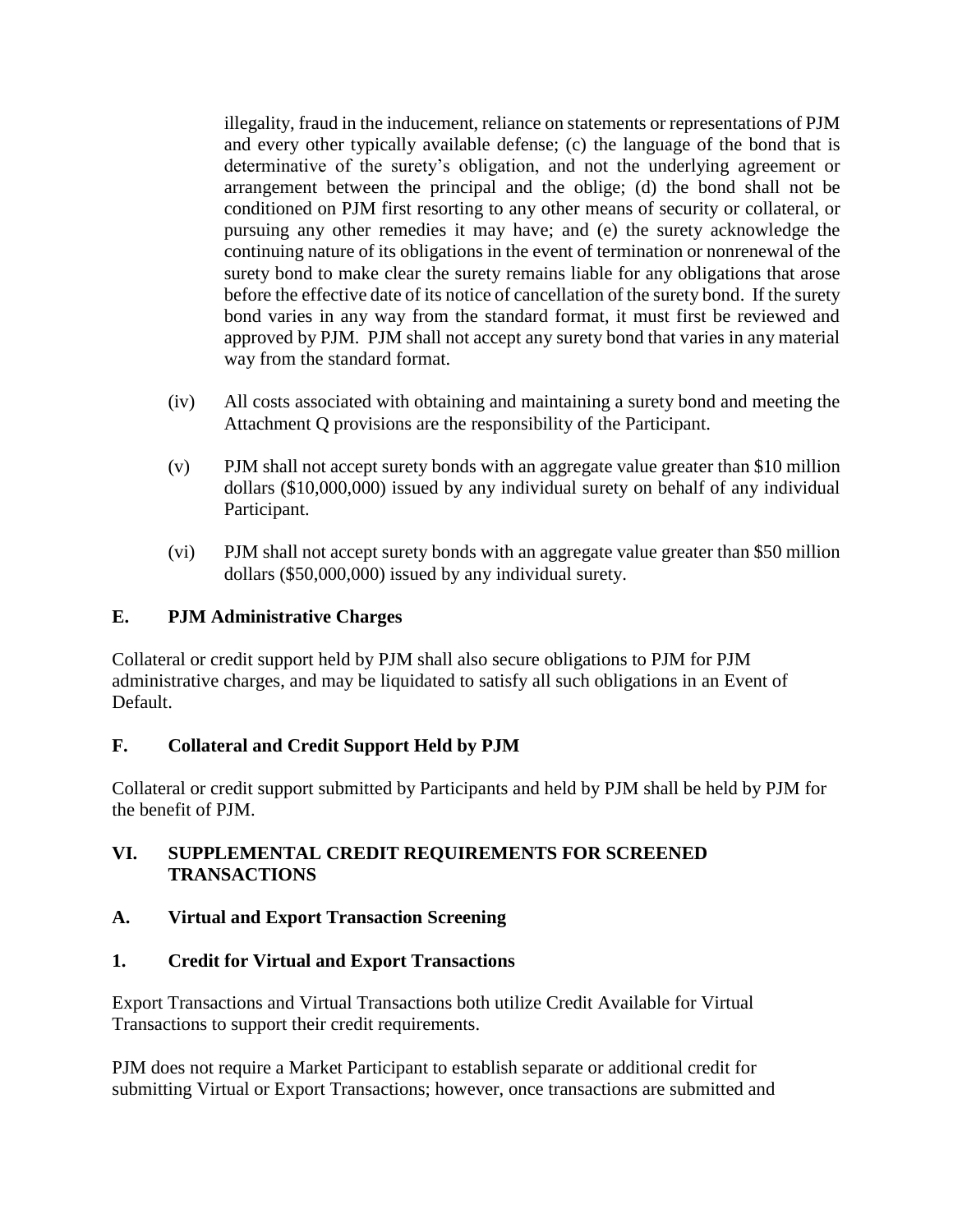accepted by PJM, PJM may require credit supporting those transactions to be held until the transactions are completed and their financial impact incorporated into the Market Participant's Obligations. If a Market Participant chooses to establish additional Collateral and/or Unsecured Credit Allowance in order to increase its Credit Available for Virtual Transactions, the Market Participant's Working Credit Limit for Virtual Transactions shall be increased in accordance with the definition thereof. The Collateral and/or Unsecured Credit Allowance available to increase a Market Participant's Credit Available for Virtual Transactions shall be the amount of Collateral and/or Unsecured Credit Allowance available after subtracting any credit required for Minimum Participation Requirements, FTR, RPM or other credit requirement determinants defined in this Attachment Q, as applicable.

If a Market Participant chooses to provide additional Collateral in order to increase its Credit Available for Virtual Transactions PJM may establish a reasonable timeframe, not to exceed three months, for which such Collateral must be maintained. PJM will not impose such restriction on a deposit unless a Market Participant is notified prior to making the deposit. Such restriction, if applied, shall be applied to all future deposits by all Market Participants engaging in Virtual Transactions.

A Market Participant may increase its Credit Available for Virtual Transactions by providing additional Collateral to PJM. PJM will make a good faith effort to make new Collateral available as Credit Available for Virtual Transactions as soon as practicable after confirmation of receipt. In any event, however, Collateral received and confirmed by noon on a Business Day will be applied (as provided under this Attachment Q) to Credit Available for Virtual Transactions no later than 10:00 am on the following Business Day. Receipt and acceptance of wired funds for cash deposit shall mean actual receipt by PJM's bank, deposit into PJM's customer deposit account, confirmation by PJM that such wire has been received and deposited, and entry into PJM's credit system. Receipt and acceptance of letters of credit or surety bonds shall mean receipt of the original Letter of Credit or surety bond, or amendment thereto, confirmation from PJM's credit and legal staffs that such Letter of Credit or surety bond, or amendment thereto conforms to PJM's requirements, which confirmation shall be made in a reasonable and practicable timeframe, and entry into PJM's credit system. To facilitate this process, bidders submitting additional Collateral for the purpose of increasing their Credit Available for Virtual Transactions are advised to submit such Collateral well in advance of the desired time, and to specifically notify PJM of such submission.

A Market Participant wishing to submit Virtual or Export Transactions must allocate within PJM's credit system the appropriate amount of Credit Available for Virtual Transactions to the virtual and export allocation sections within each customer account in which it wishes to submit such transactions.

### **2. Virtual Transaction Screening**

All Virtual Transactions submitted to PJM shall be subject to a credit screen prior to acceptance in the Day-ahead Energy Market. The credit screen is applied separately for each of a Market Participant's customer accounts. The credit screen process will automatically reject Virtual Transactions submitted by the Market Participant in a customer account if the Market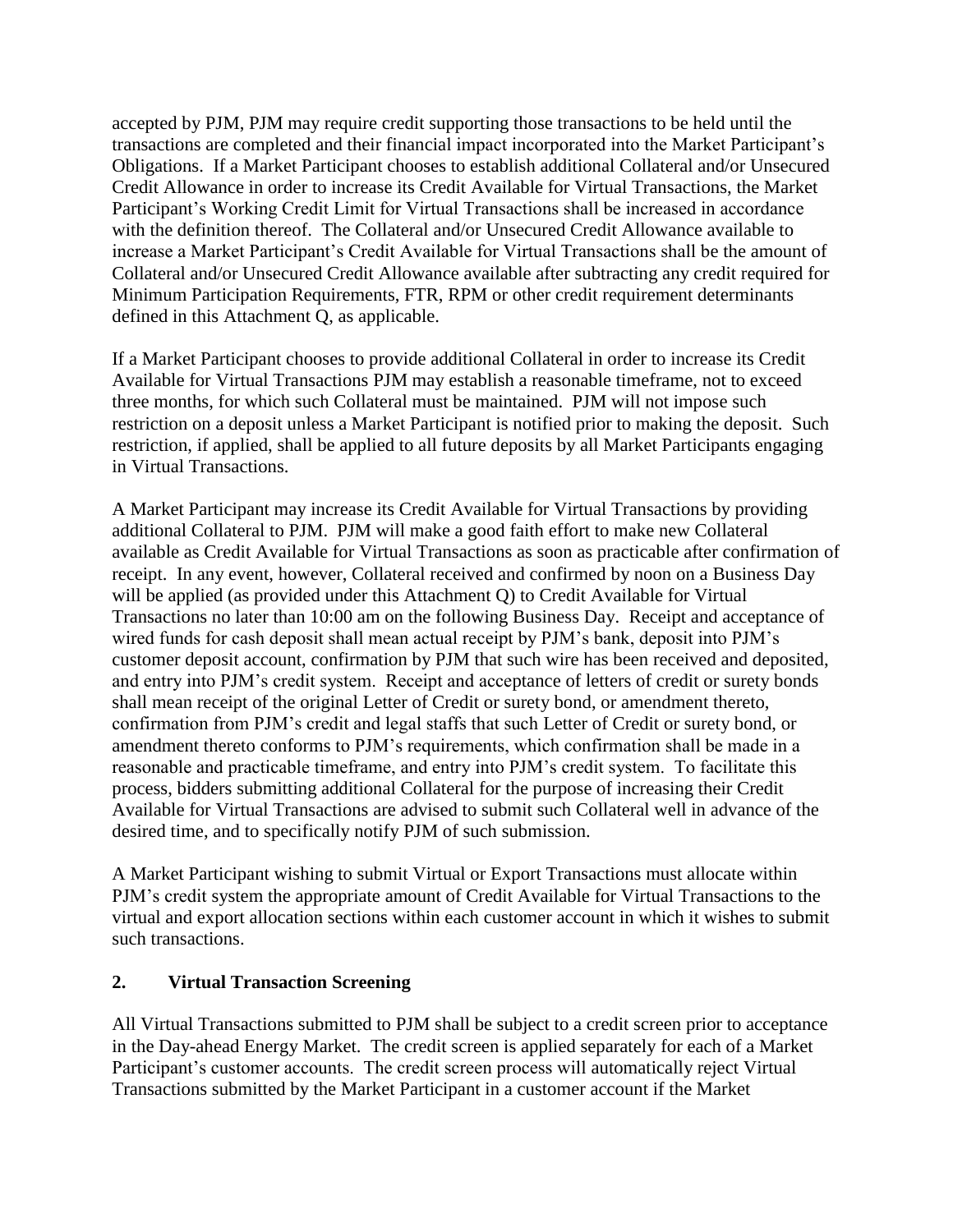Participant's Credit Available for Virtual Transactions, allocated on a customer account basis, is exceeded by the Virtual Credit Exposure that is calculated based on the Market Participant's Virtual Transactions submitted, as described below.

A Market Participant's Virtual Credit Exposure will be calculated separately for each customer account on a daily basis for all Virtual Transactions submitted by the Market Participant for the next Operating Day using the following equation:

Virtual Credit Exposure = INC and DEC Exposure + Up-to Congestion Exposure Where:

(a) INC and DEC Exposure for each customer account is calculated as:

(i) ((the total MWh bid or offered, whichever is greater, hourly at each node) x the Nodal Reference Price x 1 day) summed over all nodes and all hours; plus (ii) ((the difference between the total bid MWh cleared and total offered MWh cleared hourly at each node) x Nodal Reference Price) summed over all nodes and all hours for the previous cleared Day-ahead Energy Market.

(b) Up-to Congestion Exposure for each customer account is calculated as:

(i) Total MWh bid hourly for each Up-to Congestion Transaction x (price bid – Up-to Congestion Reference Price) summed over all Up-to Congestion Transactions and all hours; plus (ii) Total MWh cleared hourly for each Up-to Congestion Transaction x (cleared price – Up-to Congestion Reference Price) summed over all Up-to Congestion Transactions and all hours for the previous cleared Day-ahead Energy Market, provided that hours for which the calculation for an Up-to Congestion Transaction is negative, it shall be deemed to have a zero contribution to the sum.

### **3. Export Transaction Screening**

Export Transactions in the Real-time Energy Market shall be subject to Export Transaction Screening. Export Transaction Screening may be performed either for the duration of the entire Export Transaction, or separately for each time interval comprising an Export Transaction. PJM will deny or curtail all or a portion (based on the relevant time interval) of an Export Transaction if that Export Transaction, or portion thereof, would otherwise cause the Market Participant's Export Credit Exposure to exceed its Credit Available for Export Transactions. Export Transaction Screening shall be applied separately for each Operating Day and shall also be applied to each Export Transaction one or more times prior to the market clearing process for each relevant time interval. Export Transaction Screening shall not apply to transactions established directly by and between PJM and a neighboring Balancing Authority for the purpose of maintaining reliability.

A Market Participant's credit exposure for an individual Export Transaction shall be the MWh volume of the Export Transaction for each relevant time interval multiplied by each relevant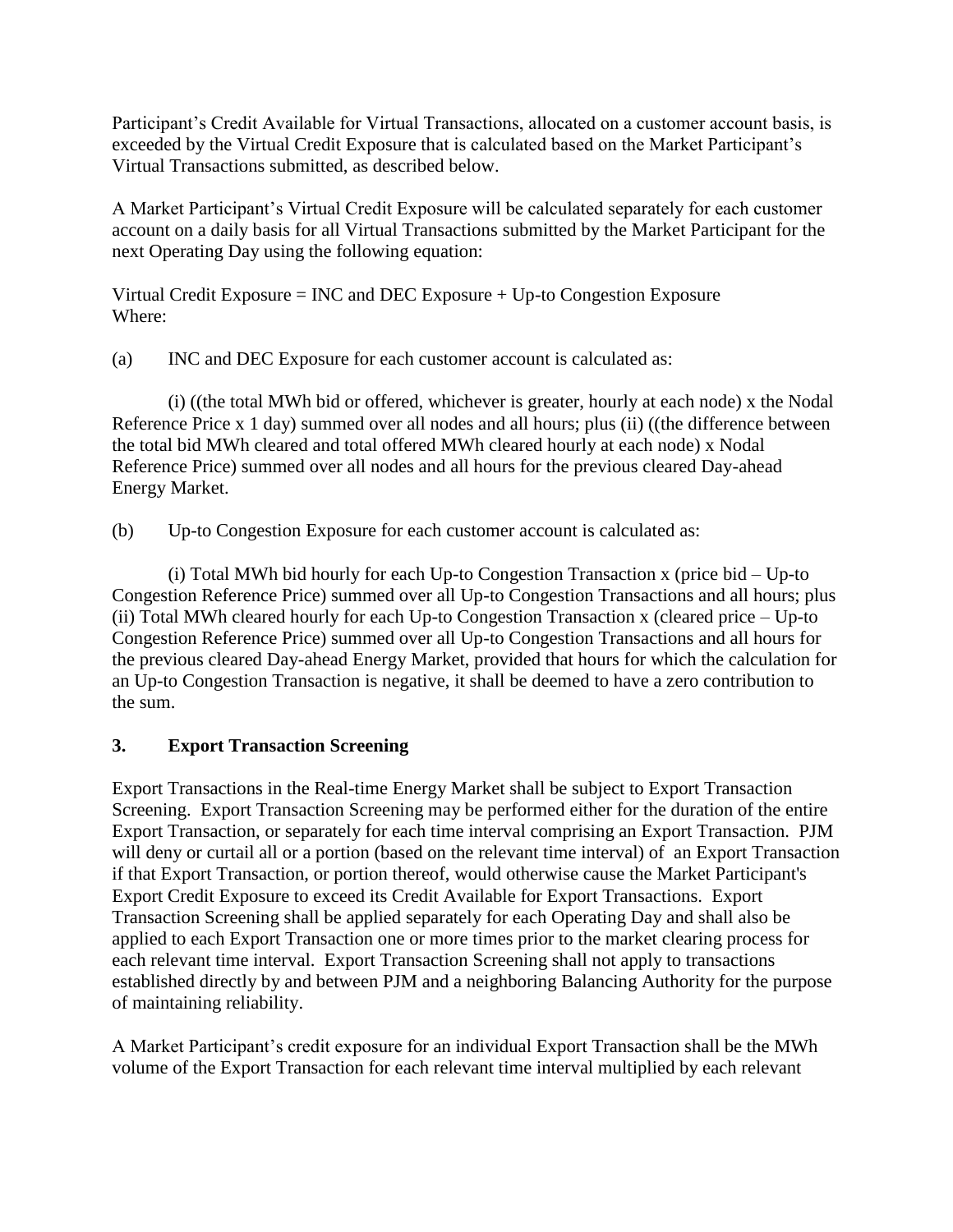Export Transaction Price Factor and summed over all relevant time intervals of the Export Transaction.

### **B. RPM Auction and Price Responsive Demand Credit Requirements**

Settlement during any Delivery Year of cleared positions resulting or expected to result from any RPM Auction shall be included as appropriate in Peak Market Activity, and the provisions of this Attachment Q shall apply to any such activity and obligations arising therefrom. In addition, the provisions of this section shall apply to any entity seeking to participate in any RPM Auction, to address credit risks unique to such auctions. The provisions of this section also shall apply under certain circumstances to PRD Providers that seek to commit Price Responsive Demand pursuant to the provisions of the Reliability Assurance Agreement.

Credit requirements described herein for RPM Auctions and RPM bilateral transactions are applied separately for each customer account of a Market Participant. Market Participants wishing to participate in an RPM Auction or enter into RPM bilateral transactions must designate the appropriate amount of credit to each account in which their offers are submitted.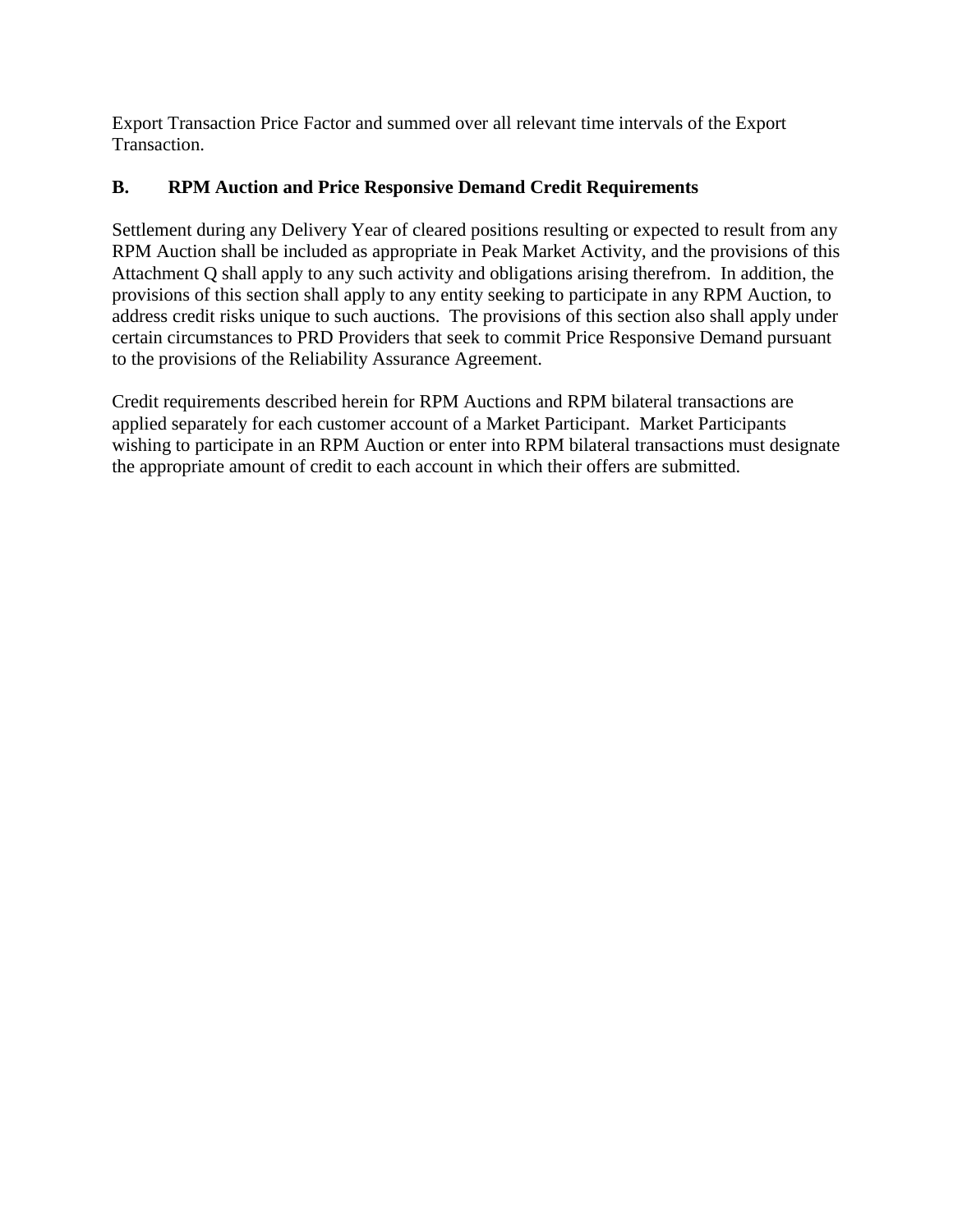### **1. Applicability**

A Market Participant seeking to submit a Sell Offer in any RPM Auction based on any Capacity Resource for which there is a materially increased risk of nonperformance must satisfy the credit requirement specified herein before submitting such Sell Offer. A PRD Provider seeking to commit Price Responsive Demand for which there is a materially increased risk of nonperformance must satisfy the credit requirement specified herein before it may commit the Price Responsive Demand. Credit must be maintained until such risk of non-performance is substantially eliminated, but may be reduced commensurate with the reduction in such risk, as set forth in section IV.B.3 below.

For purposes of this provision, a resource for which there is a materially increased risk of nonperformance shall mean: (i) a Planned Generation Capacity Resource; (ii) a Planned Demand Resource or an Energy Efficiency Resource; (iii) a Qualifying Transmission Upgrade; (iv) an existing or Planned Generation Capacity Resource located outside the PJM Region that at the time it is submitted in a Sell Offer has not secured firm transmission service to the border of the PJM Region sufficient to satisfy the deliverability requirements of the Reliability Assurance Agreement; or (v) Price Responsive Demand to the extent the responsible PRD Provider has not registered PRD-eligible load at a PRD Substation level to satisfy its Nominal PRD Value commitment, in accordance with Reliability Assurance Agreement, Schedule 6.1.

### **2. Reliability Pricing Model Auction and Price Responsive Demand Credit Requirement**

Except as provided for Credit-Limited Offers below, for any resource specified in section IV.B.1 above, other than Price Responsive Demand, the credit requirement shall be the RPM Auction Credit Rate, as provided in section IV.B.4 below, times the megawatts to be offered for sale from such resource in an RPM Auction. For Qualified Transmission Upgrades, the credit requirements shall be based on the Locational Deliverability Area in which such upgrade was to increase the Capacity Emergency Transfer Limit. However, the credit requirement for Planned Financed Generation Capacity Resources and Planned External Financed Generation Capacity Resources shall be one half of the product of the RPM Auction Credit Rate, as provided in section IV.B.4 below, times the megawatts to be offered for sale from such resource in a Reliability Pricing Model Auction. The RPM Auction Credit Requirement for each Market Participant shall be determined on a customer account basis, separately for each customer account of a Market Participant, and shall be the sum of the credit requirements for all such resources to be offered by such Market Participant in the auction or, as applicable, cleared by such Market Participant in the relevant auctions. For Price Responsive Demand, the credit requirement shall be based on the Nominal PRD Value (stated in Unforced Capacity terms) times the Price Responsive Demand Credit Rate as set forth in section IV.B.5 below. Except for Credit-Limited Offers, the RPM Auction Credit requirement for a Market Participant will be reduced for any Delivery Year to the extent less than all of such Market Participant's offers clear in the Base Residual Auction or any Incremental Auction for such Delivery Year. Such reduction shall be proportional to the quantity, in megawatts, that failed to clear in such Delivery Year.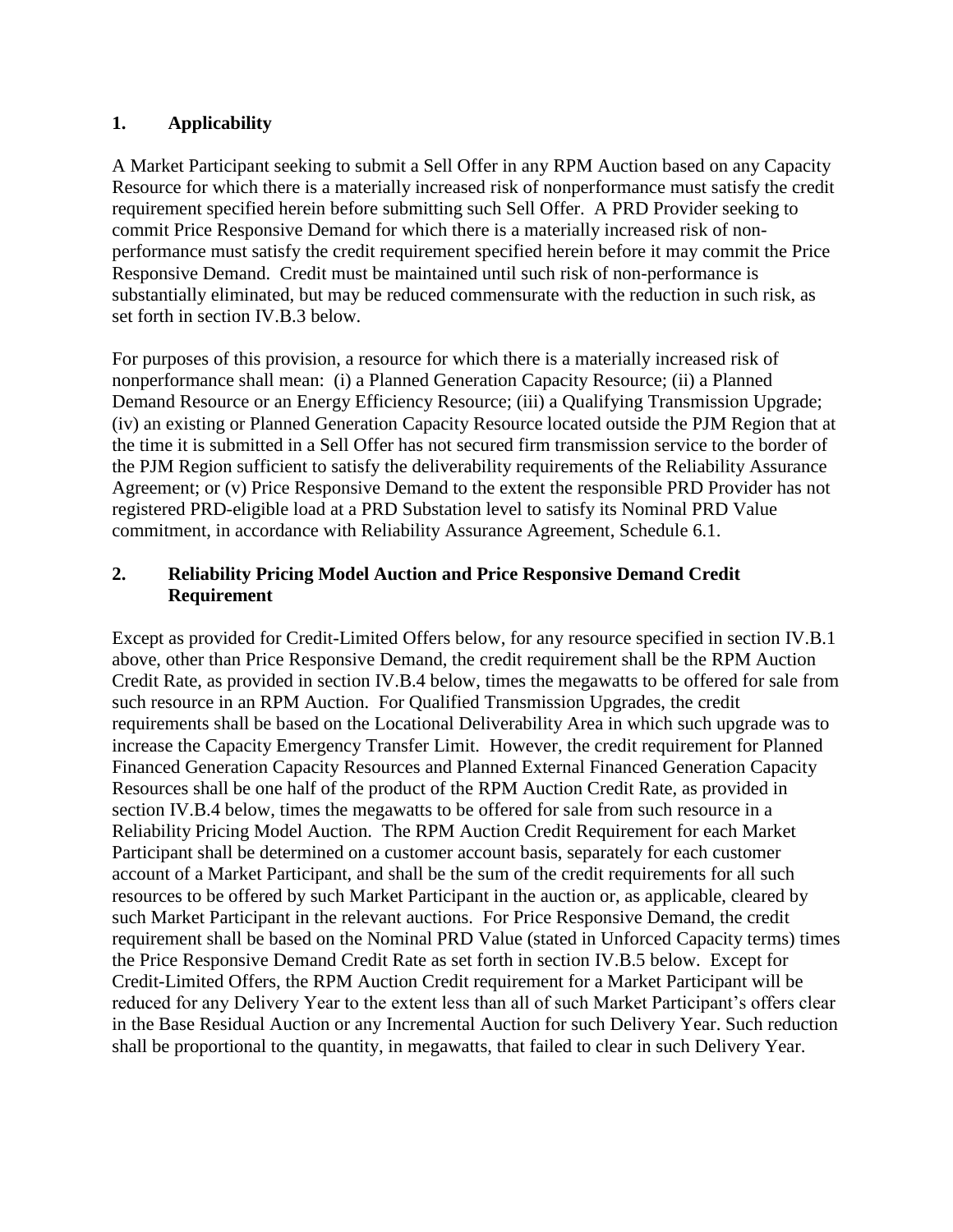A Sell Offer based on a Planned Generation Capacity Resource, Planned Demand Resource, or Energy Efficiency Resource may be submitted as a Credit-Limited Offer. A Market Participant electing this option shall specify a maximum amount of Unforced Capacity, in megawatts, and a maximum credit requirement, in dollars, applicable to the Sell Offer. A Credit-Limited Offer shall clear the RPM Auction in which it is submitted (to the extent it otherwise would clear based on the other offer parameters and the system's need for the offered capacity) only to the extent of the lesser of: (i) the quantity of Unforced Capacity that is the quotient of the division of the specified maximum credit requirement by the Auction Credit Rate resulting from section IV.B.4.b. below; and (ii) the maximum amount of Unforced Capacity specified in the Sell Offer. For a Market Participant electing this alternative, the RPM Auction Credit requirement applicable prior to the posting of results of the auction shall be the maximum credit requirement specified in its Credit-Limited Offer, and the RPM Auction Credit requirement subsequent to posting of the results will be the Auction Credit Rate, as provided in section IV.B.4.b, c. or d. of this Attachment Q, as applicable, times the amount of Unforced Capacity from such Sell Offer that cleared in the auction. The availability and operational details of Credit-Limited Offers shall be as described in the PJM Manuals.

As set forth in section IV.B.4 below, a Market Participant's Auction Credit requirement shall be determined separately for each Delivery Year.

### **3. Reduction in Credit Requirement**

As specified below, the RPM Auction Credit Rate may be reduced under certain circumstances after the auction has closed.

The Price Responsive Demand credit requirement shall be reduced as and to the extent the PRD Provider registers PRD-eligible load at a PRD Substation level to satisfy its Nominal PRD Value commitment, in accordance with Reliability Assurance Agreement, Schedule 6.1.

In addition, the RPM Auction Credit requirement for a Market Participant for any given Delivery Year shall be reduced periodically, after the Market Participant has provided PJM a written request for each reduction, accompanied by documentation sufficient for PJM to verify attainment of required milestones or satisfaction of other requirements, and PJM has verified that the Market Participant has successfully met progress milestones for its Capacity Resource that reduce the risk of non-performance, as follows:

(a) For Planned Demand Resources and Energy Efficiency Resources, the RPM Auction Credit requirement will be reduced in direct proportion to the megawatts of such Demand Resource that the Resource Provider qualifies as a Capacity Resource, in accordance with the procedures established under the Reliability Assurance Agreement.

(b) For Existing Generation Capacity Resources located outside the PJM Region that have not secured sufficient firm transmission to the border of the PJM Region prior to the auction in which such resource is first offered, the RPM Auction Credit requirement shall be reduced in direct proportion to the megawatts of firm transmission service secured by the Market Participant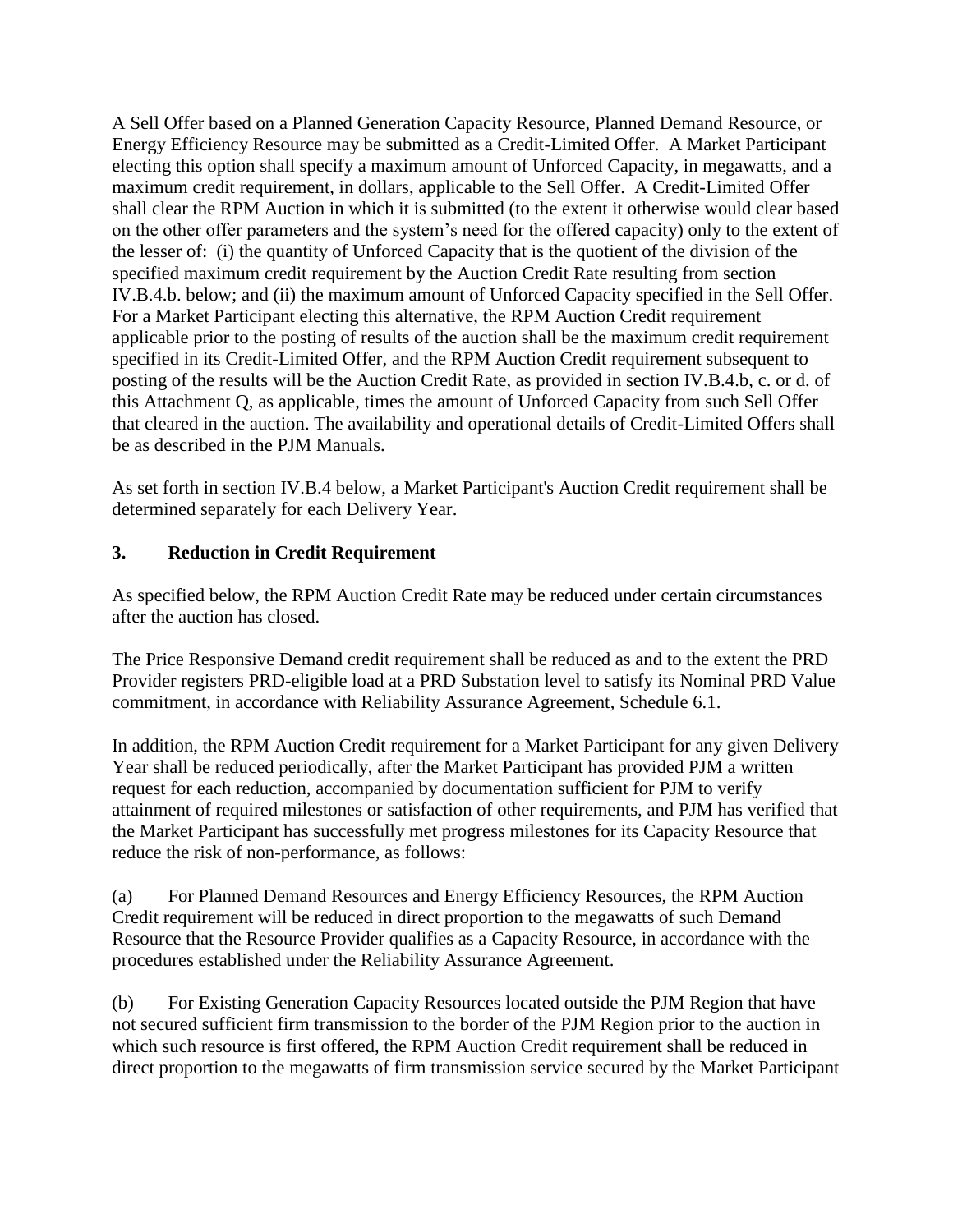that qualify such resource under the deliverability requirements of the Reliability Assurance Agreement.

(c) For Planned Generation Capacity Resources located in the PJM Region, the RPM Auction Credit requirement shall be reduced as the Capacity Resource attains the milestones stated in the following table and as further described in the PJM Manuals.

| <b>Milestones</b>                                                                 | Increment of reduction<br>from initial RPM Auction<br><b>Credit requirement</b> |
|-----------------------------------------------------------------------------------|---------------------------------------------------------------------------------|
| <b>Effective Date of Interconnection Service Agreement</b>                        | 50%                                                                             |
| <b>Financial Close</b>                                                            | 15%                                                                             |
| Full Notice to Proceed and Commencement of<br>Construction (e.g., footers poured) | 5%                                                                              |
| Main Power Generating Equipment Delivered                                         | 5%                                                                              |
| <b>Commencement of Interconnection Service</b>                                    | 25%                                                                             |

For externally financed projects, the Market Participant must submit with its request for reduction a sworn, notarized certification of a duly authorized independent engineer for the Financial Close, Full Notice to Proceed and Commencement of Construction, and Main Power Generating Equipment Delivered milestones.

For internally financed projects, the Market Participant must submit with its request for reduction a sworn, notarized certification of a duly authorized officer of the Market Participant for the Financial Close milestone and either a duly authorized independent engineer or Professional Engineer for the Full Notice to Proceed and Commencement of Construction and the Main Power Generating Equipment Delivered milestones.

The required certifications must be in a form acceptable to PJM, certifying that the engineer or officer, as applicable, has personal knowledge, or has engaged in a diligent inquiry to determine, that the milestone has been achieved and that, based on its review of the relevant project information, the engineer or officer, as applicable, is not aware of any information that could reasonably cause it to believe that the Capacity Resource will not be in-service by the beginning of the applicable Delivery Year. The Market Participant shall, if requested by PJM, supply to PJM on a confidential basis all records and documents relating to the engineer's and/or officer's certifications.

(d) For Planned External Generation Capacity Resources, the RPM Auction Credit requirement shall be reduced as the Capacity Resource attains the milestones stated in the following table and as further described in the PJM Manuals; provided, however, that the total percentage reduction in the RPM Auction Credit requirement shall be no greater than the quotient of (i) the MWs of firm transmission service that the Market Participant has secured for the complete transmission path divided by (ii) the MWs of firm transmission service required to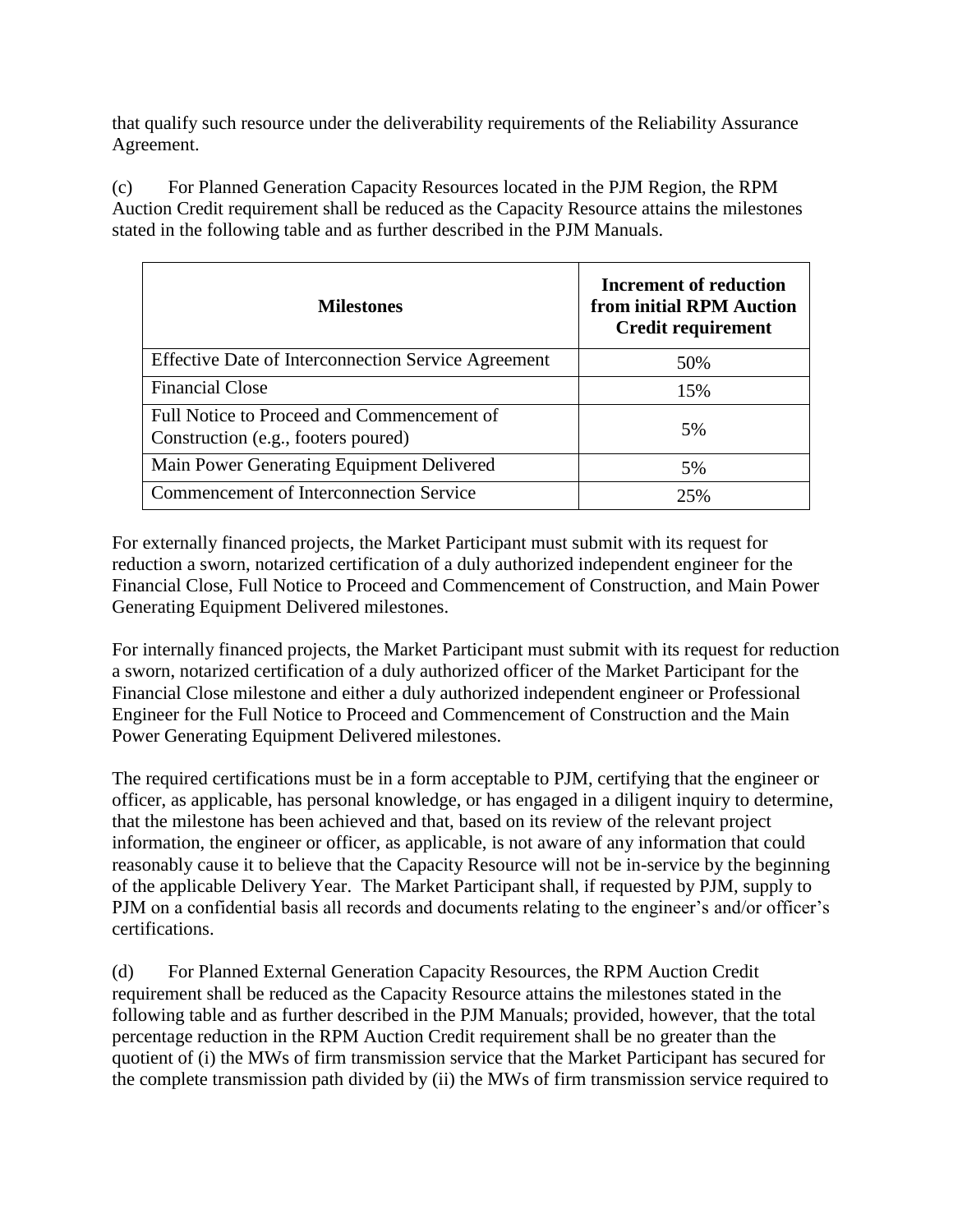qualify such resource under the deliverability requirements of the Reliability Assurance Agreement.

| <b>Credit Reduction Milestones for Planned External Generation Capacity Resources</b> |                                                                                 |  |  |  |  |  |  |
|---------------------------------------------------------------------------------------|---------------------------------------------------------------------------------|--|--|--|--|--|--|
| <b>Milestones</b>                                                                     | <b>Increment of reduction from</b><br>initial RPM Auction Credit<br>requirement |  |  |  |  |  |  |
| Effective Date of the equivalent of an Interconnection<br>Service Agreement           | 50%                                                                             |  |  |  |  |  |  |
| <b>Financial Close</b>                                                                | 15%                                                                             |  |  |  |  |  |  |
| Full Notice to Proceed and Commencement of<br>Construction (e.g., footers poured)     | 5%                                                                              |  |  |  |  |  |  |
| Main Power Generating Equipment Delivered                                             | 5%                                                                              |  |  |  |  |  |  |
| <b>Commencement of Interconnection Service</b>                                        | 25%                                                                             |  |  |  |  |  |  |

To obtain a reduction in its RPM Auction Credit requirement, the Market Participant must demonstrate satisfaction of the applicable milestone in the same manner as set forth for Planned Generation Capacity Resources in subsection (c) above.

(e) For Planned Financed Generation Capacity Resources located in the PJM Region, the RPM Auction Credit requirement shall be reduced as the Capacity Resource attains the milestones stated in the following table and as further described in the PJM Manuals.

| <b>Credit Reduction Milestones for Planned Financed Generation Capacity Resources</b> |                                                                                 |  |  |  |  |  |  |
|---------------------------------------------------------------------------------------|---------------------------------------------------------------------------------|--|--|--|--|--|--|
| <b>Milestones</b>                                                                     | <b>Increment of reduction from</b><br>initial RPM Auction Credit<br>requirement |  |  |  |  |  |  |
| <b>Full Notice to Proceed</b>                                                         | 50%                                                                             |  |  |  |  |  |  |
| Commencement of Construction (e.g., footers poured)                                   | 15%                                                                             |  |  |  |  |  |  |
| Main Power Generating Equipment Delivered                                             | 10%                                                                             |  |  |  |  |  |  |
| Commencement of Interconnection Service                                               | 25%                                                                             |  |  |  |  |  |  |

To obtain a reduction in its RPM Auction Credit requirement, the Market Participant must demonstrate satisfaction of the applicable milestone in the same manner as set forth for Planned Generation Capacity Resources in subsection (c) above.

(f) For Planned External Financed Generation Capacity Resources, the RPM Auction Credit Requirement shall be reduced as the Capacity Resource attains the milestones stated in the following table and as further described in the PJM Manuals; provided, however, that the total percentage reduction in the RPM Auction Credit requirement, including the initial 50% reduction for being a Planned External Financed Generation Capacity Resources, shall be no greater than the quotient of (i) the MWs of firm transmission service that the Market Participant has secured for the complete transmission path divided by (ii) the MWs of firm transmission service required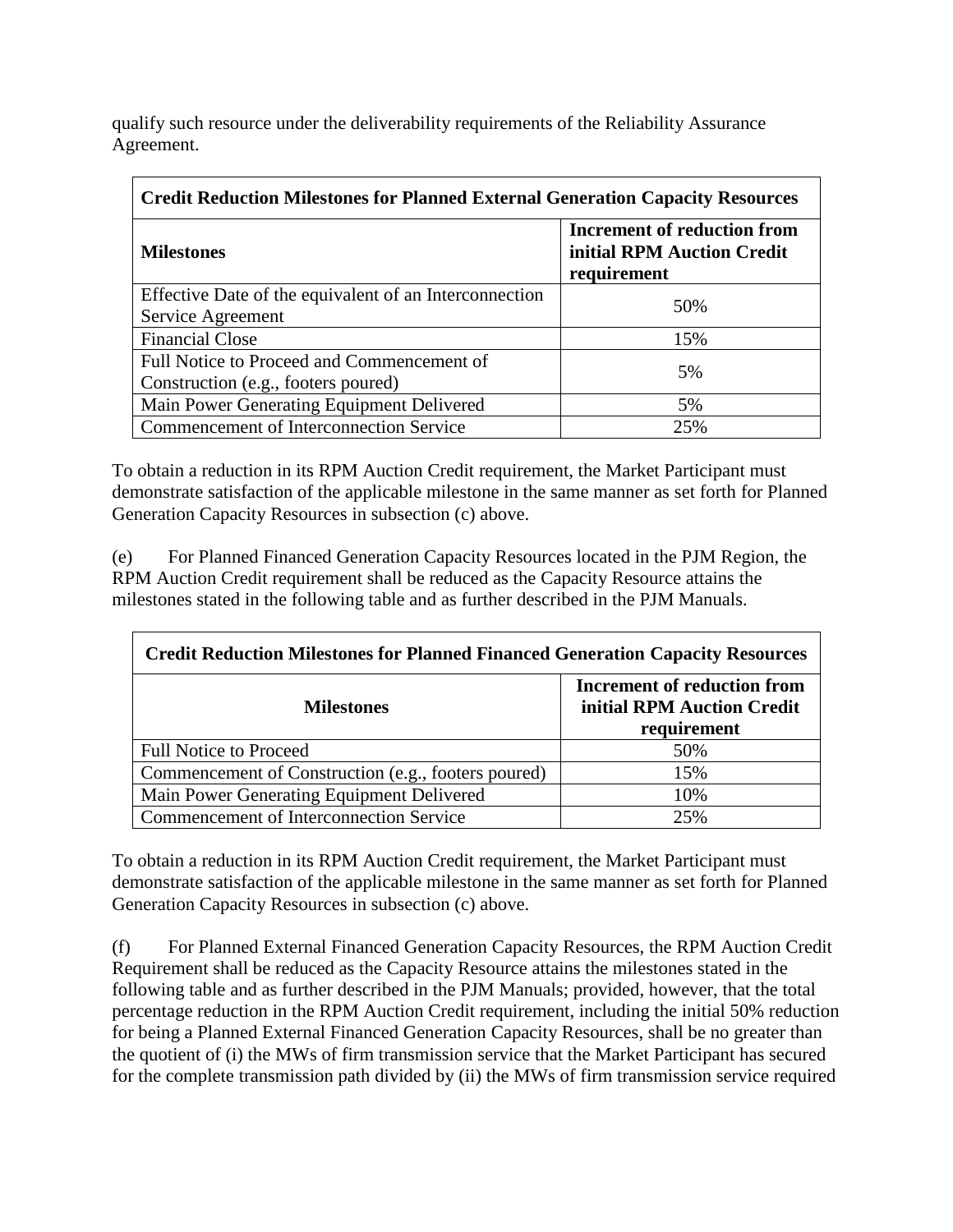to qualify such resource under the deliverability requirements of the Reliability Assurance Agreement.

| <b>Credit Reduction Milestones for Planned External Financed Generation Capacity</b> |                                                                                 |  |
|--------------------------------------------------------------------------------------|---------------------------------------------------------------------------------|--|
| <b>Milestones</b>                                                                    | <b>Increment of reduction from</b><br>initial RPM Auction Credit<br>requirement |  |
| <b>Full Notice to Proceed</b>                                                        | 50%                                                                             |  |
| Commencement of Construction (e.g., footers poured)                                  | 15%                                                                             |  |
| Main Power Generating Equipment Delivered                                            | 10%                                                                             |  |
| <b>Commencement of Interconnection Service</b>                                       | 25%                                                                             |  |

To obtain a reduction in its RPM Auction Credit requirement, the Market Participant must demonstrate satisfaction of the applicable milestone in the same manner as set forth for Planned Generation Capacity Resources in subsection (c) above.

(g) For Qualifying Transmission Upgrades, the RPM Auction Credit requirement shall be reduced to 50% of the amount calculated under section IV.B.2 above beginning as of the effective date of the latest associated Interconnection Service Agreement (or, when a project will have no such agreement, an Upgrade Construction Service Agreement), and shall be reduced to zero on the date the Qualifying Transmission Upgrade is placed in service.

### **4. RPM Auction Credit Rate**

As set forth in the PJM Manuals, a separate Auction Credit Rate shall be calculated for each Delivery Year prior to each RPM Auction for such Delivery Year, as follows:

(a) Prior to the posting of the results of a Base Residual Auction for a Delivery Year, the Auction Credit Rate shall be:

- (i) For all Capacity Resources other than Capacity Performance Resources, (the greater of (A) 0.3 times the Net Cost of New Entry for the PJM Region for such Delivery Year, in MW-day or (B) \$20 per MW-day) times the number of calendar days in such Delivery Year; and
- (ii) For Capacity Performance Resources, the greater of  $((A)$  0.5 times the Net Cost of New Entry for the PJM Region for such Delivery Year or for the Relevant LDA, in MW-day or (B) \$20 per MW-day) times the number of calendar days in such Delivery Year.
- (iii) For Seasonal Capacity Performance Resources, the same as the Auction Credit Rate for Capacity Performance Resources, but reduced to be proportional to the number of calendar days in the relevant season.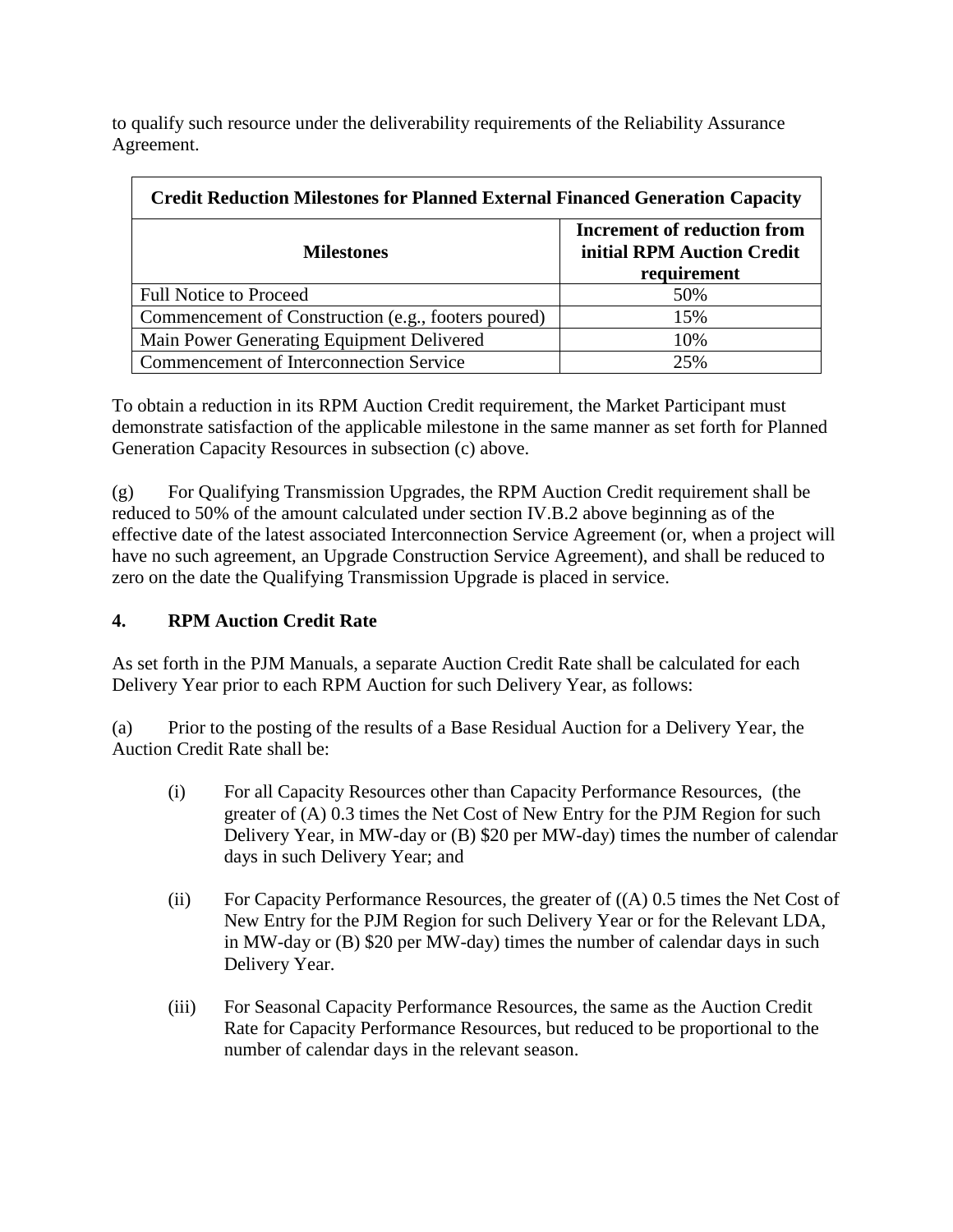(b) Subsequent to the posting of the results from a Base Residual Auction, the Auction Credit Rate used for ongoing credit requirements for supply committed in such auction shall be:

- (i) For all Capacity Resources other than Capacity Performance Resources, (the greater of (A) \$20/MW-day or (B) 0.2 times the Capacity Resource Clearing Price in such auction for the Locational Deliverability Area within which the resource is located) times the number of calendar days in such Delivery Year; and
- (ii) For Capacity Performance Resources, the (greater of  $[(A)$  \$20/MW-day or  $(B)$  0.2 times the Capacity Resource Clearing Price in such auction for the Locational Deliverability Area within which the resource is located) or (C) the lesser of (1) 0.5 times the Net Cost of New Entry for the PJM Region for such Delivery Year or for the Relevant LDA, in \$/MW-day or (2) 1.5 times the Net Cost of New Entry (stated on an installed capacity basis) for the PJM Region for such Delivery year or for the Relevant LDA, in \$/MW-day minus (the Capacity Resource Clearing Price in such auction for the Locational Deliverability Area within which the resource is located)] times the number of calendar days in such Delivery Year).
- (iii) For Seasonal Capacity Performance Resources, the same as the Auction Credit Rate for Capacity Performance Resources, but reduced to be proportional to the number of calendar days in the relevant season.

(c) For any resource not previously committed for a Delivery Year that seeks to participate in an Incremental Auction, the Auction Credit Rate shall be:

(i) For all Capacity Resources other than Capacity Performance Resources, (the greater of (A) 0.3 times the Net Cost of New Entry for the PJM Region for such Delivery Year, in MW-day or (B) 0.24 times the Capacity Resource Clearing Price in the Base Residual Auction for such Delivery Year for the Locational Deliverability Area within which the resource is located or (C) \$20 per MW-day) times the number of calendar days in such Delivery Year; and

(ii) For Capacity Performance Resources, the (greater of (A) 0.5 times Net Cost of New Entry for the PJM Region for such Delivery Year or for the Relevant LDA or (B) \$20/MWday) times the number of calendar days in such Delivery Year.

(d) Subsequent to the posting of the results of an Incremental Auction, the Auction Credit Rate used for ongoing credit requirements for supply committed in such auction shall be:

(i) For Base Capacity Resources: (the greater of (A) \$20/MW-day or (B) 0.2 times the Capacity Resource Clearing Price in such auction for the Locational Deliverability Area within which the resource is located) times the number of calendar days in such Delivery Year, but no greater than the Auction Credit Rate previously established for such resource's participation in such Incremental Auction pursuant to subsection (c) above) times the number of calendar days in such Delivery Year;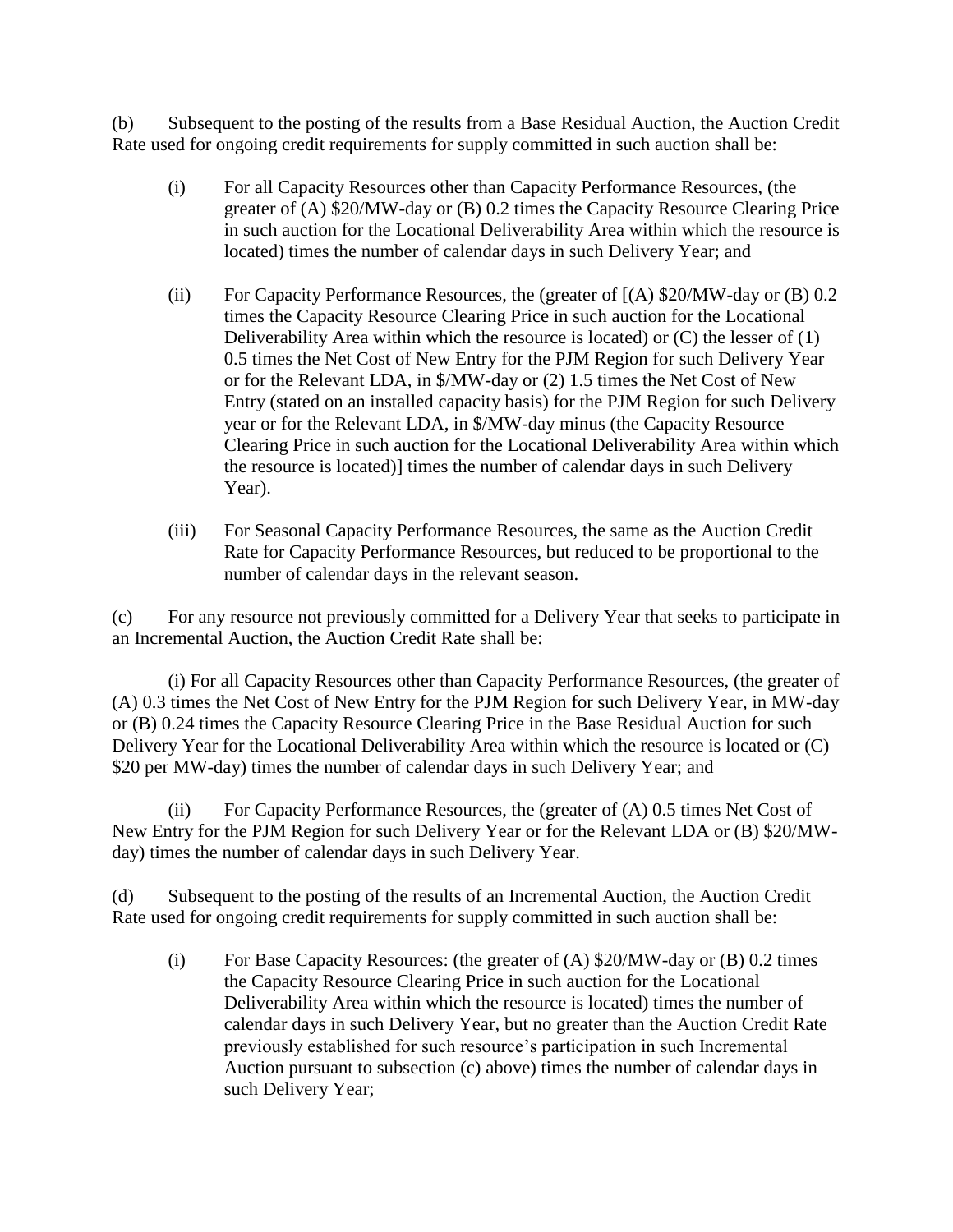- (ii) For Capacity Performance Resources, the greater of  $[(A)$  \$20/MW-day or  $(B)$  0.2 times the Capacity Resource Clearing Price in such auction for the Locational Deliverability Area within which the resource is located or (C) the lesser of (1) 0.5 times the Net Cost of New Entry for the PJM Region for such Delivery Year or for the Relevant LDA, in \$/MW-day or (2) 1.5 times the Net Cost of New Entry (stated on an installed capacity basis) for the PJM Region for such Delivery Year or for the Relevant LDA, in \$/MW-day minus (the Capacity Resource Clearing Price in such auction for the Locational Deliverability Area within which the resource is located)] times the number of calendar days in such Delivery Year); and
- (iii) For Seasonal Capacity Performance Resources, the same as the Auction Credit Rate for Capacity Performance Resources, but reduced to be proportional to the number of calendar days in the relevant season.

(e) For the purposes of this section IV.B.4 and section IV.B.5 below, "Relevant LDA" means the Locational Deliverability Area in which the Capacity Performance Resource is located if a separate Variable Resource Requirement Curve has been established for that Locational Deliverability Area for the Base Residual Auction for such Delivery Year.

### **5. Price Responsive Demand Credit Rate**

- (a) For the 2018/2019 through 2022/2023 Delivery Years:
	- (i) Prior to the posting of the results of a Base Residual Auction for a Delivery Year, the Price Responsive Demand Credit Rate shall be (the greater of (A) 0.3 times the Net Cost of New Entry for the PJM Region for such Delivery Year, in MWday or (B) \$20 per MW-day) times the number of calendar days in such Delivery Year:
	- (ii) Subsequent to the posting of the results from a Base Residual Auction, the Price Responsive Demand Credit Rate used for ongoing credit requirements for Price Responsive Demand committed in such auction shall be (the greater of (A) \$20/MW-day or (B) 0.2 times the Capacity Resource Clearing Price in such auction for the Locational Deliverability Area within which the Price Responsive Demand load is located, in \$/MW-day) times the number of calendar days in such Delivery Year times a final price uncertainty factor of 1.05;
	- (iii) For any additional Price Responsive Demand that seeks to commit in a Third Incremental Auction in response to a qualifying change in the final LDA load forecast, the Price Responsive Demand Credit Rate shall be the same as the rate for Price Responsive Demand that had cleared in the Base Residual Auction; and
	- (iv) Subsequent to the posting of the results of the Third Incremental Auction, the Price Responsive Demand Credit Rate used for ongoing credit requirements for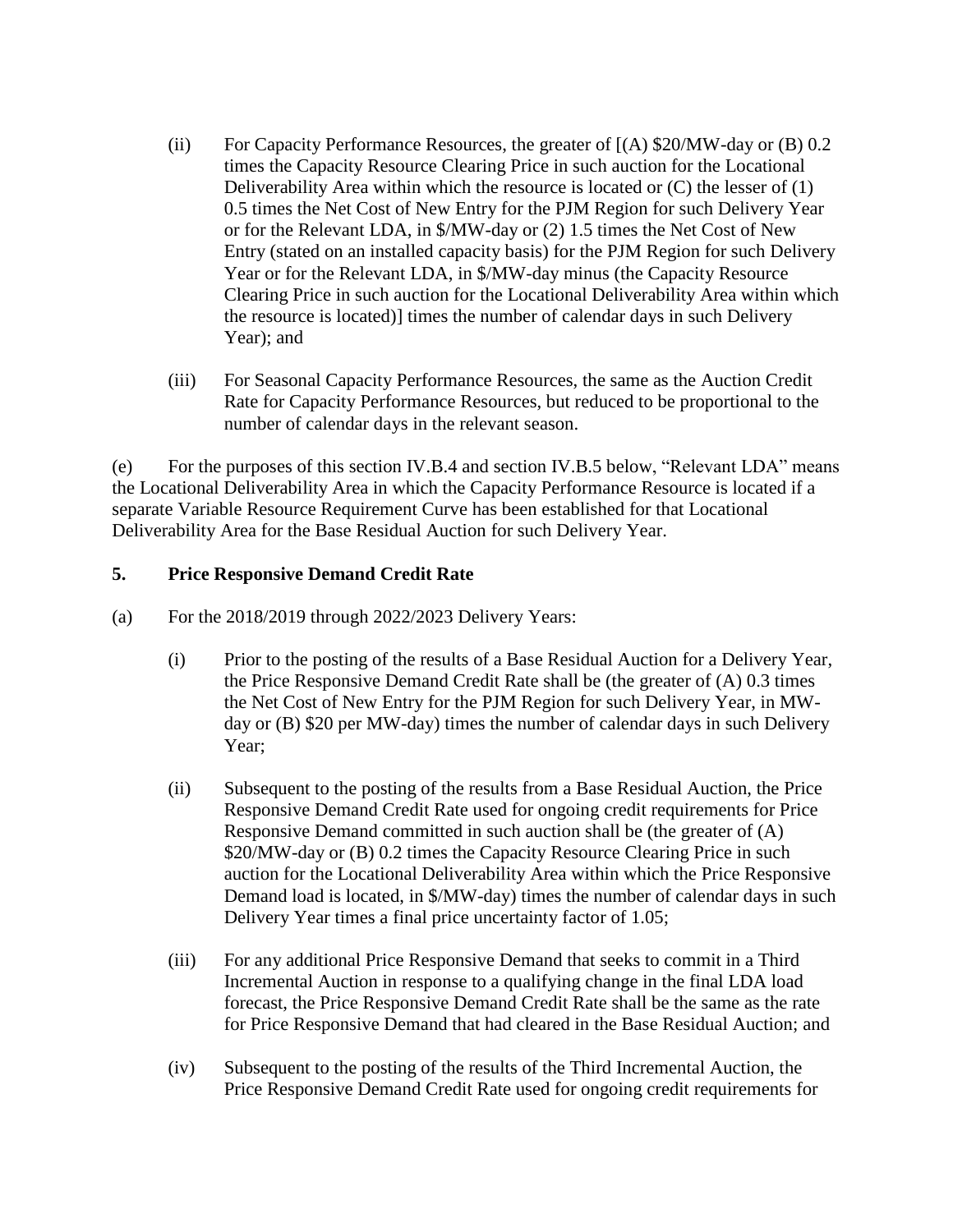all Price Responsive Demand, shall be (the greater of (i) \$20/MW-day or (ii) 0.2 times the Final Zonal Capacity Price for the Locational Deliverability Area within which the Price Responsive Demand is located) times the number of calendar days in such Delivery Year, but no greater than the Price Responsive Demand Credit Rate previously established under subsections (a)(i), (a)(ii), or (a)(iii) of this section for such Delivery Year.

- (b) For the 2022/2023 Delivery Year and Subsequent Delivery Years:
	- (i) Prior to the posting of the results of a Base Residual Auction for a Delivery Year, the Price Responsive Demand Credit Rate shall be (the greater of (A) 0.5 times the Net Cost of New Entry for the PJM Region for such Delivery Year or for the Relevant LDA, in \$/MW-day or (B) \$20 per MW-day) times the number of calendar days in such Delivery Year;
	- (ii) Subsequent to the posting of the results from a Base Residual Auction, the Price Responsive Demand Credit Rate used for ongoing credit requirements for Price Responsive Demand committed in such auction shall be (the greater of [(A) \$20/MW-day or (B) 0.2 times the Capacity Resource Clearing Price in such auction for the Locational Deliverability Area within which the Price Responsive Demand is located, in \$/MW-day or (C) the lesser of (1) 0.5 times the Net Cost of New Entry for the PJM Region for such Delivery Year or for the Relevant LDA, in \$/MW-day or (2) 1.5 times the Net Cost of New Entry (stated on an installed capacity basis) for the PJM Region for such Delivery year or for the Relevant LDA, in \$/MW-day minus (the Capacity Resource Clearing Price in such auction for the Locational Deliverability Area within which the Price Responsive Demand is located)] times the number of calendar days in such Delivery Year;
	- (iii) For any additional Price Responsive Demand that seeks to commit in a Third Incremental Auction in response to a qualifying change in the final LDA load forecast, the Price Responsive Demand Credit Rate shall be (the greater of (A) 0.5 times Net Cost of New Entry for the PJM Region for such Delivery Year or for the Relevant LDA, in \$/MW-day or (B) \$20/MW-day) times the number of calendar days in such Delivery Year; and
	- (iv) Subsequent to the posting of the results of the Third Incremental Auction, the Price Responsive Demand Credit Rate used for ongoing credit requirements for all Price Responsive Demand committed in such auction shall be the greater of [(A) \$20/MW-day or (B) 0.2 times the Capacity Resource Clearing Price in such auction for the Locational Deliverability Area within which the Price Responsive Demand is located or (C) the lesser of (1) 0.5 times the Net Cost of New Entry for the PJM Region for such Delivery Year or for the Relevant LDA, in \$/MW-day or (2) 1.5 times the Net Cost of New Entry (stated on an installed capacity basis) for the PJM Region for such Delivery Year or for the Relevant LDA, in \$/MW-day minus (the Capacity Performance Resource Clearing Price in such Incremental Auction for the Locational Deliverability Areas within which the Price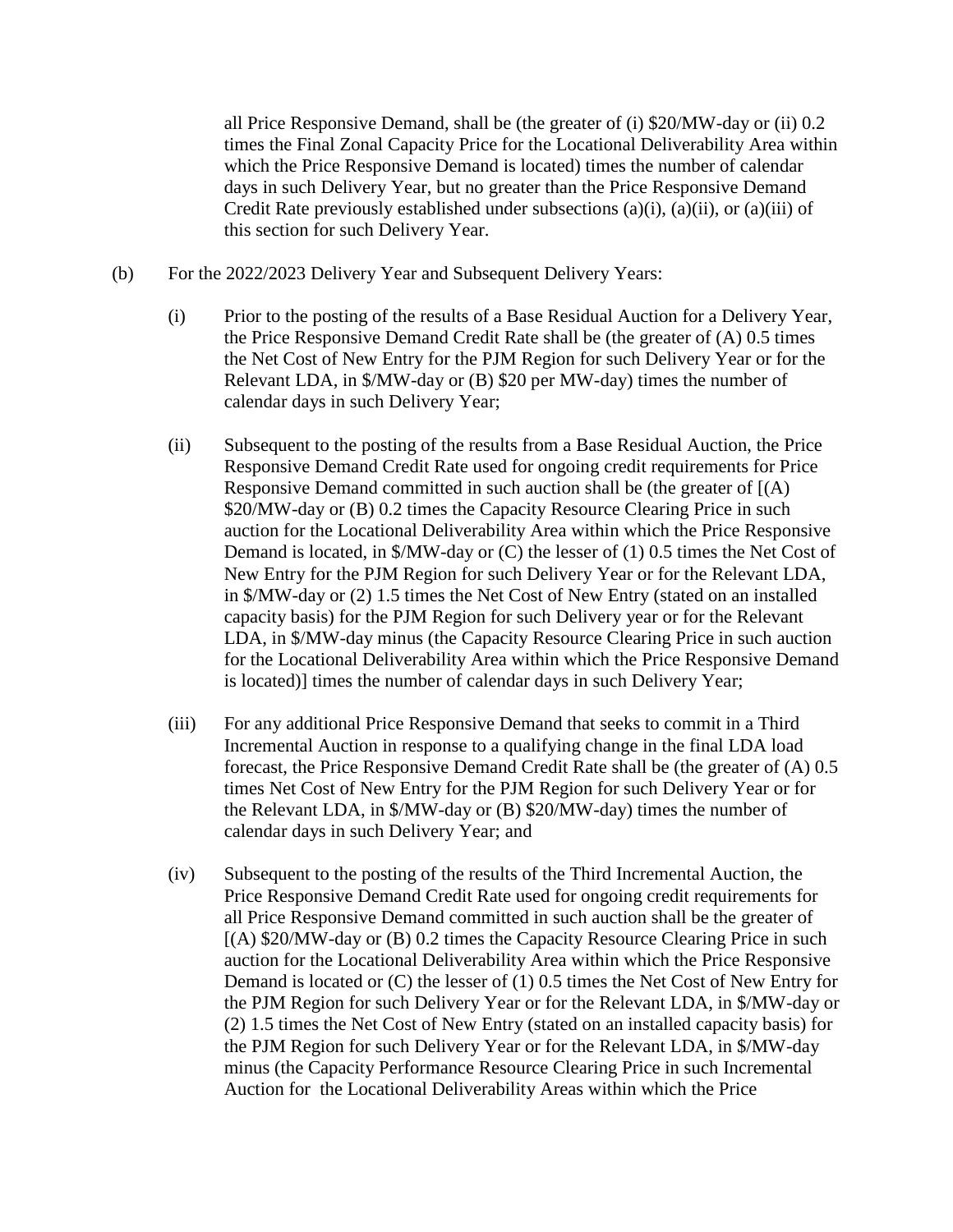Responsive Demand is located)] times the number of calendar days in such Delivery Year.

## **6. RPM Seller Credit - Additional Form of Unsecured Credit for RPM**

In addition to the forms of credit specified elsewhere in this Attachment Q, RPM Seller Credit shall be available to Market Participants, but solely for purposes of satisfying RPM Auction Credit requirements. If a supplier has a history of being a net seller into PJM Markets, on average, over the past 12 months, then PJM will count as available Unsecured Credit twice the average of that Market Participant's total net monthly PJM bills over the past 12 months. This RPM Seller Credit shall be subject to the cap on available Unsecured Credit as established in section II.G.3 above.

RPM Seller Credit is calculated as a single value for each Market Participant, not separately by account, and must be designated to specific customer accounts in order to be available to satisfy RPM Auction Credit requirements that are calculated in each such customer account.

## **7. Credit Responsibility for Traded Planned RPM Capacity Resources**

PJM may require that credit and financial responsibility for planned Capacity Resources that are traded remain with the original party (which for these purposes, means the party bearing credit responsibility for the planned Capacity Resource immediately prior to trade) unless the receiving party independently establishes consistent with this Attachment Q, that it has sufficient credit with PJM and agrees by providing written notice to PJM that it will fully assume the credit responsibility associated with the traded planned Capacity Resource.

## **C. Financial Transmission Right Auctions**

Credit requirements described herein for FTR activity are applied separately for each customer account of a Market Participant, unless specified otherwise in this section C. FTR Participants must designate the appropriate amount of credit to each separate customer account in which any activity occurs or will occur.

## **1. FTR Credit Limit.**

Participants must maintain their FTR Credit Limit at a level equal to or greater than their FTR Credit Requirement for each applicable account. FTR Credit Limits will be established only by a Participant providing Collateral and designating the available credit to specific accounts.

## **2. FTR Credit Requirement.**

For each Market Participant with FTR activity, PJM shall calculate an FTR Credit Requirement. The FTR Credit Requirement shall be based on FTR cost, FTR Historical Value and MWh volume, anticipated FTR activity for new Market Participants, and anticipated change in exposure for existing Market Participants newly participating in the FTR market, and may be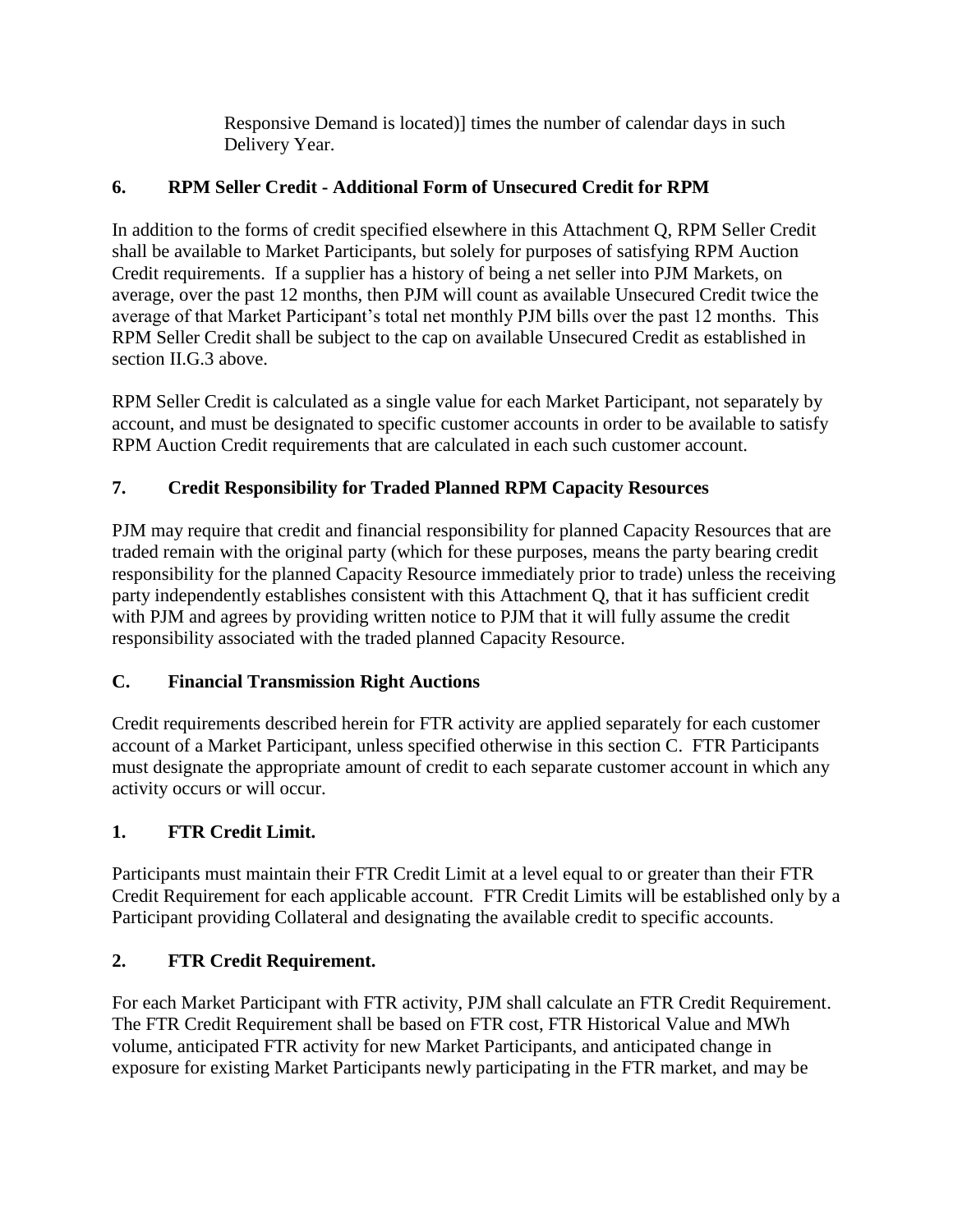increased to reflect any change in exposure based on the most recent applicable FTR auction prices, as further described below.

FTR Historical Values shall be calculated separately for on-peak, off-peak, and 24-hour FTRs for each month of the year. FTR Historical Values shall be adjusted by plus or minus ten percent for cleared counter flow or prevailing flow FTRs, respectively, in order to mitigate exposure due to uncertainty and fluctuations in actual FTR value. Historical values used in the calculation of FTR Historical Values shall be adjusted when the network simulation model utilized in PJM's economic planning process indicates that transmission congestion will decrease due to certain transmission upgrades that are in effect or planned to go into effect for the following Planning Period. The transmission upgrades to be modeled for this purpose shall only include those upgrades that, individually, or together, have 10% or more impact on the transmission congestion on an individual constraint or constraints with congestion of \$5 million or more affecting a common congestion path. The adjustments to historical values shall be the dollar amount of the adjustment shown in the network simulation model.

If FTR cost less the FTR Historical Value, plus any applicable increase related to portfolio diversification as described in section C.6 below, results in a value that is less than ten cents (10 $\varphi$ ) per MWh, the FTR Credit Requirement shall be increased to ten cents (10 $\varphi$ ) per MWh. When calculating the portfolio MWh for this comparison, for cleared "Sell" FTRs, the MWh shall be subtracted from the portfolio total; prior to clearing, the MWh for "Sell" FTRs shall not be included in the portfolio total. FTR Credit Requirements shall be further adjusted by ARR credits available and by an amount based on portfolio diversification, if applicable. The requirement will be based on individual monthly exposures which are then used to derive a total requirement.

The FTR Credit Requirement shall be calculated by first adding for each month the FTR Monthly Credit Requirement Contribution for each submitted, accepted, and cleared FTR and then subtracting the prorated value of any ARRs held by the Market Participant for that month. The resulting twelve monthly subtotals represent the expected value of net payments between PJM and the Market Participant for FTR activity each month during the Planning Period. Subject to later adjustment by an amount based on portfolio diversification, if applicable, and subject to later adjustment for auction prices, the FTR Credit Requirement shall be the sum of the individual positive monthly subtotals, representing months in which net payments to PJM are expected.

### **3. Rejection of FTR Bids.**

Bids submitted into an auction will be rejected if the Market Participant's FTR Credit Requirement including such submitted bids would exceed the Market Participant's FTR Credit Limit, or if the Market Participant fails to provide additional credit support or additional Collateral as required pursuant to provisions related to portfolio diversification and mark-toauction.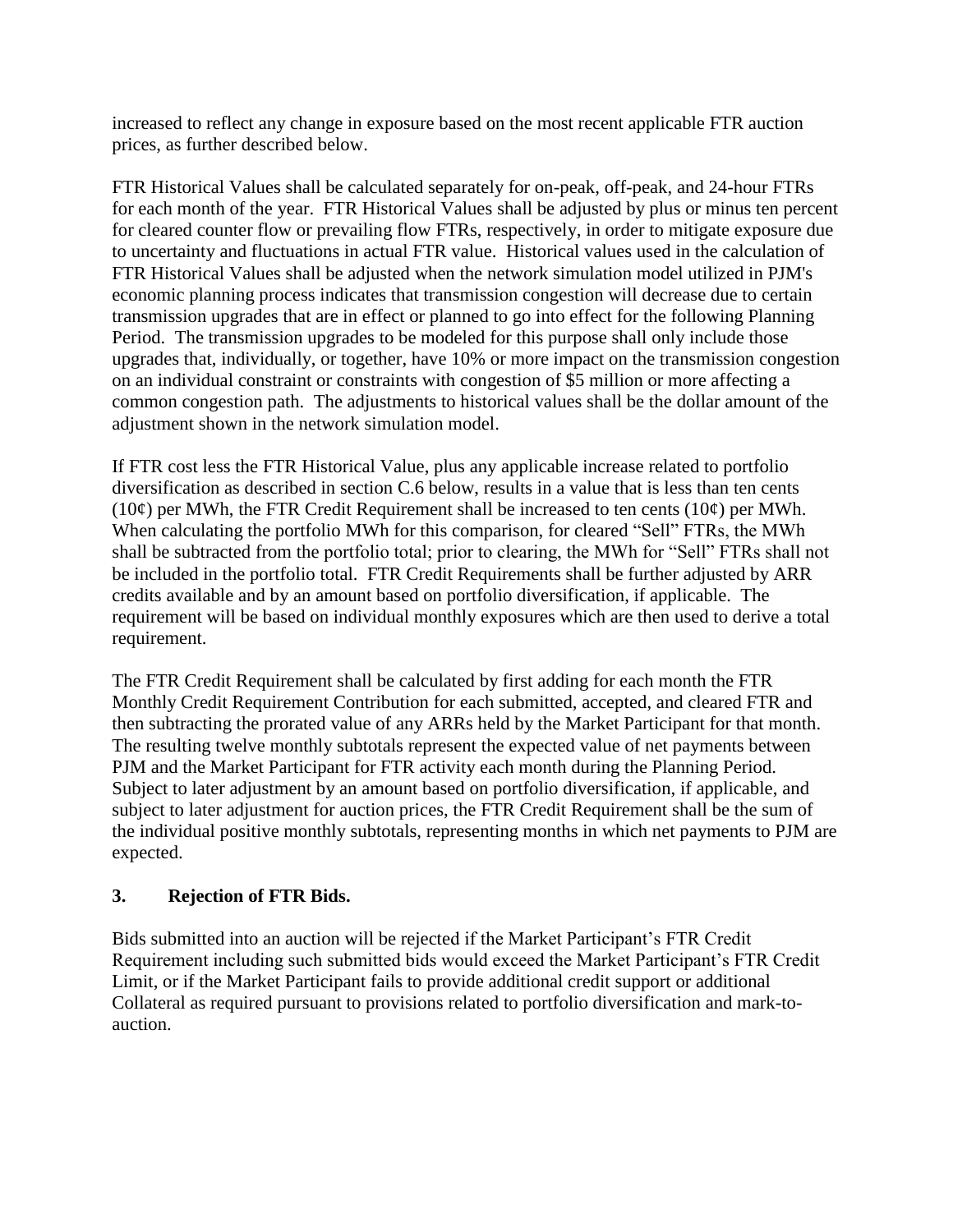### **4. FTR Credit Collateral Returns.**

A Market Participant may request from PJM the return of any Collateral no longer required for the FTR markets. PJM is permitted to limit the frequency of such requested Collateral returns, provided that Collateral returns shall be made by PJM at least once per calendar quarter, if requested by a Market Participant.

### **5. Credit Responsibility for Bilateral Transfers of FTRs.**

PJM may require that credit responsibility associated with an FTR bilaterally transferred to a new Market Participant remain with the original party (which for these purposes, means the party bearing credit responsibility for the FTR immediately prior to bilateral transfer) unless and until the receiving party independently establishes, consistent with this Attachment Q, sufficient credit with PJM and agrees through confirmation of the bilateral transfer in PJM's FTR reporting tool that it will meet in full the credit requirements associated with the transferred FTR.

### **6. Portfolio Diversification.**

Portfolio diversification shall be calculated, and the appropriate provisions herein applied, separately for each customer account of a Market Participant, and separately for each month.

Subsequent to calculating a tentative cleared solution for an FTR auction (or auction round), PJM shall determine the FTR Portfolio Auction Value for each customer account of a Market Participant, including the tentative cleared solution. Any customer accounts with such FTR Portfolio Auction Values that are negative in one or more months shall be deemed "FTR Flow Undiversified."

For customer accounts that are FTR Flow Undiversified in a month, PJM shall increment the FTR Credit Requirement by an amount equal to three times the absolute value of the FTR Portfolio Auction Value in that month, including the tentative cleared solution. For portfolios that are FTR Flow Undiversified in months subsequent to the current planning year, these incremental amounts, calculated on a monthly basis, shall be reduced (but not below zero) by an amount up to 25% of the monthly value of ARR credits that are held by a Market Participant. Subsequent to the ARR allocation process preceding an annual FTR auction, such ARRs credits shall be reduced to zero for months associated with that ARR allocation process. PJM may recalculate such ARR credits at any time, but at a minimum shall do so subsequent to each annual FTR auction. If a reduction in such ARR credits at any time increases an FTR Participant's FTR Credit Requirements beyond its credit available for FTR activity, the FTR Participant must increase its credit to eliminate the shortfall in the applicable customer account(s).

If the FTR Credit Requirement for any Market Participant's customer account exceeds its credit available for FTRs as a result of these diversification requirements for the tentatively cleared portfolio of FTRs, PJM shall immediately issue a demand for additional credit, and such demand must be fulfilled before 4:00 p.m. on the Business Day following the demand. If any Market Participant does not timely satisfy such demand, PJM shall cause the removal of that Market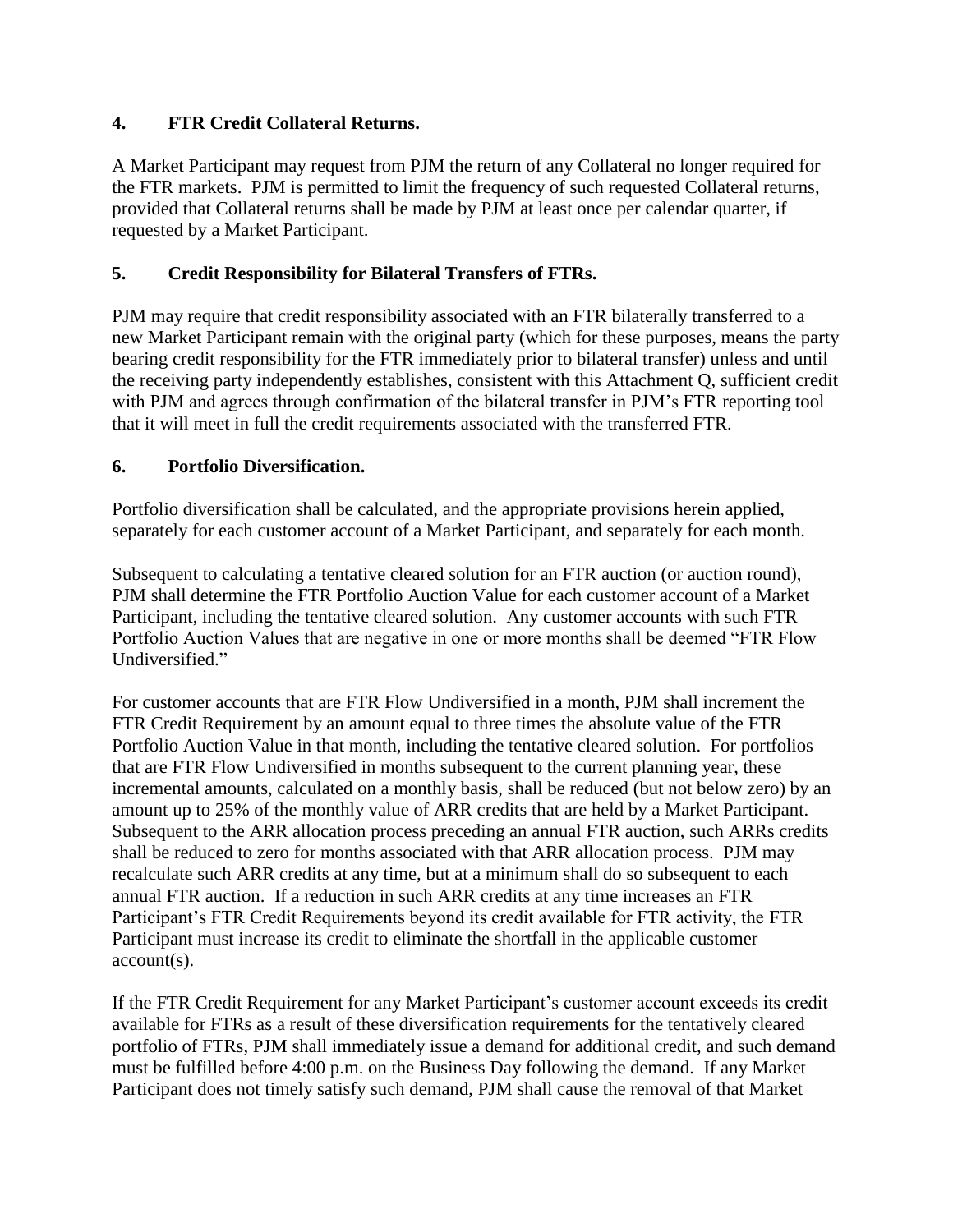Participant's entire set of bids in that account for that FTR auction (or auction round) and a new cleared solution shall be calculated for the entire auction (or auction round).

If necessary, PJM shall repeat the auction clearing calculation. PJM shall repeat these portfolio diversification calculations subsequent to any secondary clearing calculation, and PJM shall require affected Market Participants to establish additional credit.

## **7. FTR Administrative Charge Credit Requirement**

In addition to any other credit requirements, PJM may apply a credit requirement to cover the maximum administrative fees that may be charged to a Market Participant for its bids and offers.

## **8. Long-Term FTR Credit Recalculation**

Long-term FTR Credit Requirement calculations shall be updated annually for known history, consistent with updating of historical values used for FTR Credit Requirement calculations in the annual auctions. If the historical value update results in an FTR Credit Requirement for any Market Participant's customer account that exceeds its credit available for FTR activity, then PJM shall issue a Collateral Call equal to the lesser of the increase in the FTR Credit Requirement from the historical value adjustment and the credit shortfall after the historical value adjustment.

## **9. Mark-to-Auction**

A Mark-to-Auction Value shall be calculated separately for each customer account of a Market Participant. For each such customer account, the Mark-to-Auction Value shall be a single number equal to the sum, over all months remaining in the applicable FTR period and for all cleared FTRs in the customer account, of the most recently available cleared auction price applicable to the FTR minus the original transaction price of the FTR, multiplied by the transacted quantity.

The FTR Credit Requirement, as otherwise described above, shall be increased when the Markto-Auction Value is negative. The increase shall equal the absolute value of the negative Markto-Auction Value less the value of ARR credits that are held in the customer account and have not been used to reduce the FTR Credit Requirement prior to application of the Mark-to-Auction Value. PJM shall recalculate ARR credits held by each Market Participant after each annual FTR auction and may also recalculate such ARR credits at any other additional time intervals it deems appropriate. Application of the Mark-to-Auction Value, including the effect from ARR application, shall not decrease the FTR Credit Requirement.

For Market Participant customer accounts for which FTR bids have been submitted into the current FTR auction, if the Market Participant's FTR Credit Requirement exceeds its credit available for FTRs as a result of the mark-to-auction requirements for the Market Participant's portfolio of FTRs in the tentative cleared solution for an FTR auction (or auction round), PJM shall issue a Collateral Call to the Market Participant, and the Market Participant must fulfill such demand before 4:00 p.m. on the following Business Day. If a Market Participant does not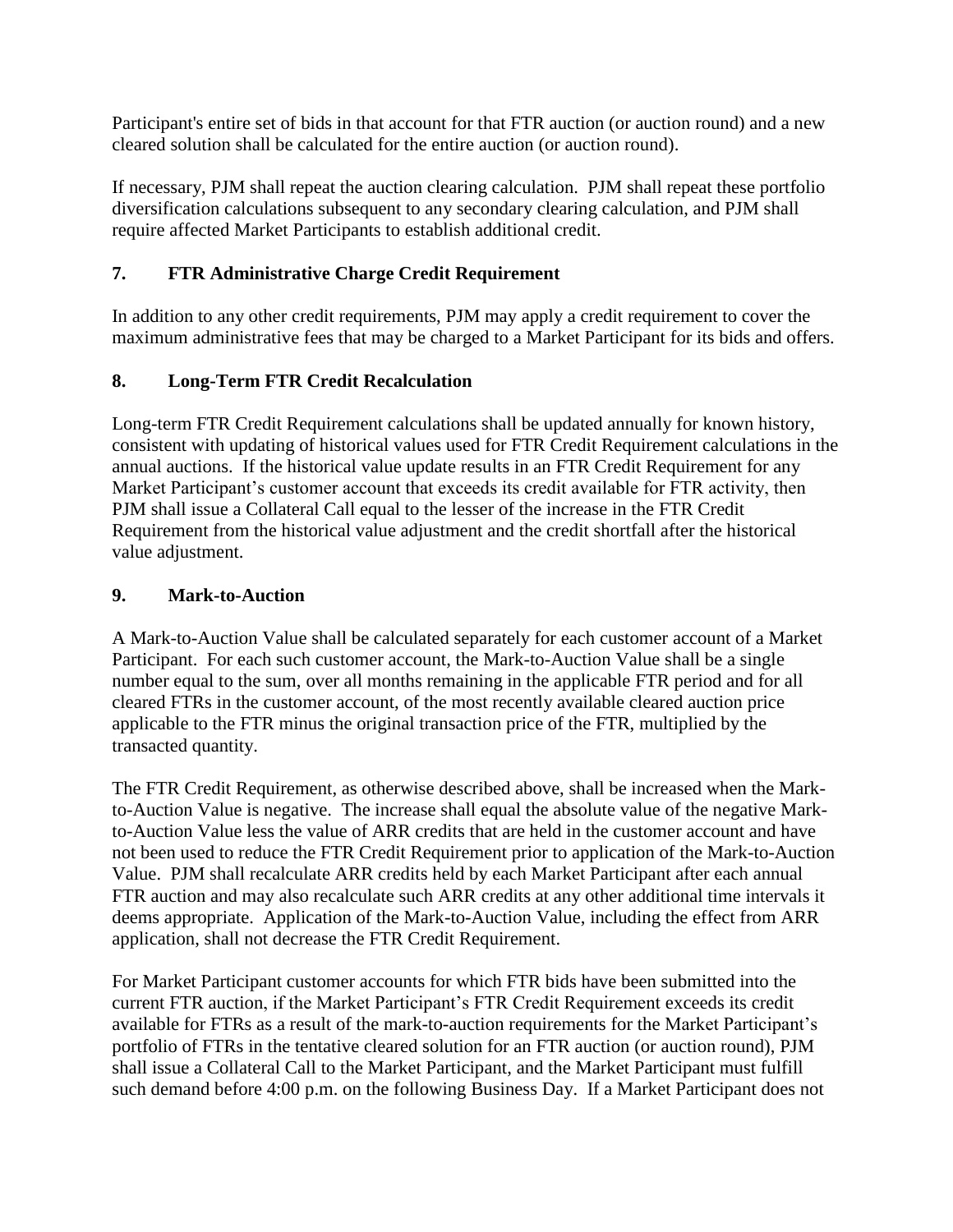timely satisfy such Collateral Call, PJM shall, in coordination with PJM, cause the removal of all of that Market Participant's bids in that FTR auction (or auction round), submitted from such Market Participant's customer account, and a new cleared solution shall be calculated for the FTR auction (or auction round).

If necessary, PJM shall repeat the auction clearing calculation. PJM shall repeat these mark-toauction calculations subsequent to any secondary clearing calculation, and PJM shall require affected Market Participants to establish additional credit.

Subsequent to final clearing of an FTR auction or an annual FTR auction round, PJM shall recalculate the FTR Credit Requirement for all FTR portfolios, and, as applicable, issue to each Market Participant an MTA Collateral Call for the total amount by which the FTR Credit Requirement exceeds the credit allocated in any of the Market Participant's accounts.

If the MTA Collateral Call is not satisfied within the applicable cure period referenced in Operating Agreement, section 15, then such Market Participant shall be restricted in all of its credit-screened transactions. Specifically, such Market Participant may not engage in any Virtual Transactions or Export Transactions, or participate in RPM Auctions or other RPM activity. Such Market Participant may engage only in the selling of open FTR positions, either in FTR auctions or bilaterally, provided such sales would reduce the Market Participant's FTR Credit Requirements. PJM shall not return any Collateral to such Market Participant, and no payment shall be due or payable to such Market Participant, until its credit shortfall is remedied. Market Participant shall allocate any excess or unallocated Collateral to any of its account in which there is a credit shortfall. Market Participants may remedy their credit shortfall at any time through provision of sufficient Collateral.

If a Market Participant fails to satisfy MTA Collateral Calls for two consecutive auctions of overlapping periods, e.g. two balance of Planning Period auctions, an annual FTR auction and a balance of Planning Period auction, or two long term FTR auctions, (for this purpose the four rounds of an annual FTR auction shall be considered a single auction), the Market Participant shall be declared in default of this Attachment Q.

## **VII. PEAK MARKET ACTIVITY AND WORKING CREDIT LIMIT**

### **A. Peak Market Activity Credit Requirement**

PJM shall calculate a Peak Market Activity credit requirement for each Participant. Each Participant must maintain sufficient Unsecured Credit Allowance and/or Collateral, as applicable, and subject to the provisions herein, to satisfy its Peak Market Activity credit requirement.

Peak Market Activity for Participants will be determined semi-annually, utilizing an initial Peak Market Activity, as explained below, calculated after the first complete billing week in the months of April and October. Peak Market Activity shall be the greater of the initial Peak Market Activity, or the greatest amount invoiced for the Participant's transaction activity for all PJM Markets and services in any rolling one, two, or three week period, ending within a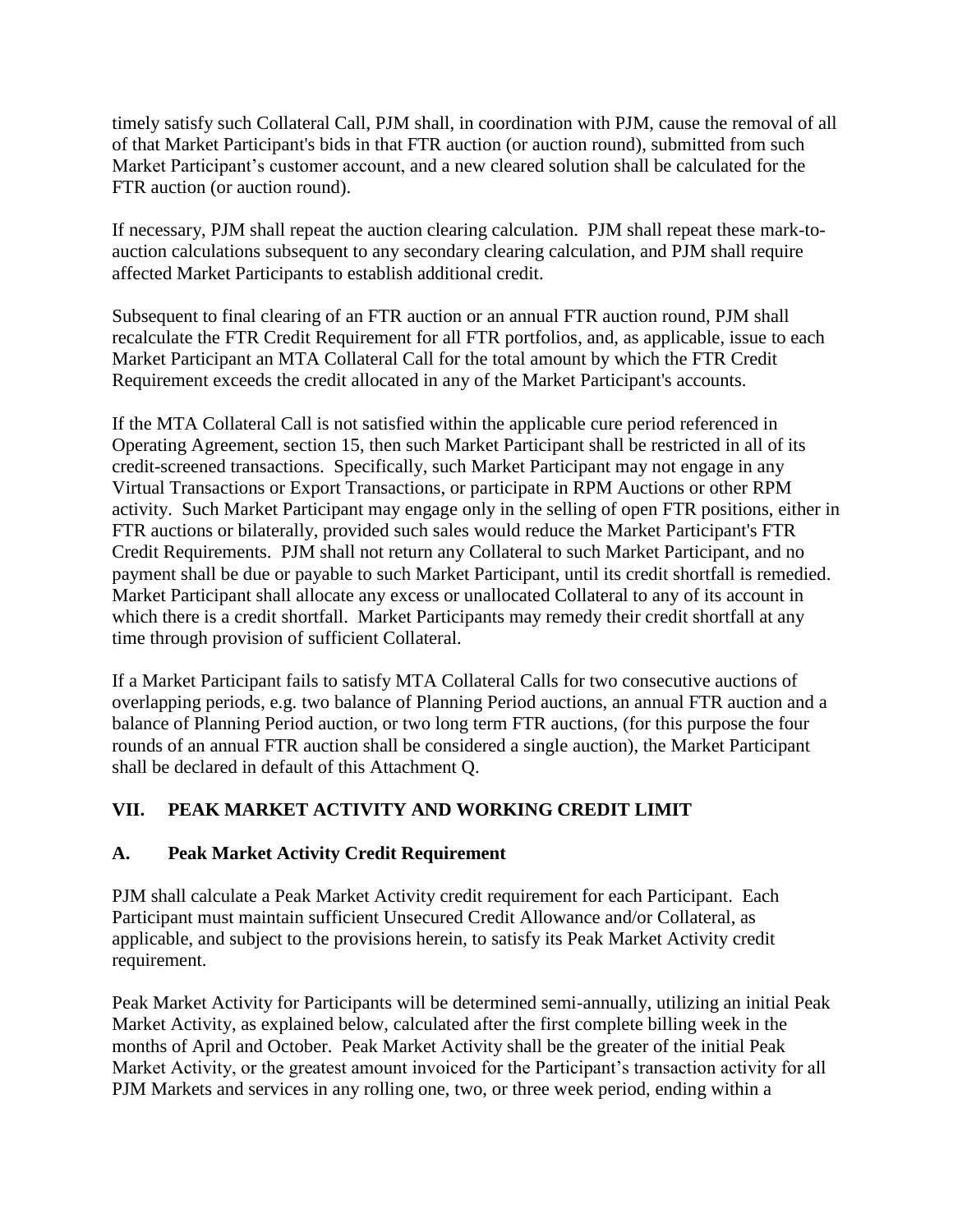respective semi-annual period. However, Peak Market Activity shall not exceed the greatest amount invoiced for the Participant's transaction activity for all PJM Markets and services in any rolling one, two or three week period in the prior 52 weeks.

Peak Market Activity shall exclude FTR Net Activity, Virtual Transactions Net Activity, and Export Transactions Net Activity.

When calculating Peak Market Activity, PJM may attribute credits for Regulation service to the days on which they were accrued, rather than including them in the month-end invoice.

The initial Peak Market Activity for Applicants will be determined by PJM based on a review of an estimate of their transactional activity for all PJM Markets and services over the next 52 weeks, which the Applicant shall provide to PJM.

The initial Peak Market Activity for Market Participants and Transmission Customers, calculated at the beginning of each semi-annual period, shall be the three-week average of all non-zero invoice totals over the previous 52 weeks. This calculation shall be performed and applied within three (3) Business Days following the day the invoice is issued for the first full billing week in the current semi-annual period.

Prepayments shall not affect Peak Market Activity unless otherwise agreed to in writing pursuant to this Attachment Q.

Peak Market Activity calculations shall take into account reductions of invoice values effectuated by early payments which are applied to reduce a Participant's Peak Market Activity as contemplated by other terms of this Attachment Q; provided that the initial Peak Market Activity shall not be less than the average value calculated using the weeks for which no early payment was made.

A Participant may reduce its Collateral requirement by agreeing in writing (in a form acceptable to PJM) to make additional payments, including prepayments, as and when necessary to ensure that such Participant's Total Net Obligation at no time exceeds such reduced Collateral requirement.

PJM may, at its discretion, adjust a Participant's Peak Market Activity requirement if PJM determines that the Peak Market Activity is not representative of such Participant's expected activity, as a consequence of known, measurable, and sustained changes. Such changes may include, but shall not be limited to when a Participant makes PJM aware of federal, state or local law that could affect the allocation of charges or credits from a Participant to another party, the loss (without replacement) of short-term load contracts, when such contracts had terms of three months or more and were acquired through state-sponsored retail load programs, but shall not include short-term buying and selling activities.

PJM may waive the credit requirements for a Participant that has no outstanding transactions and agrees in writing that it shall not, after the date of such agreement, incur obligations under any of the Agreements. Such entity's access to all electronic transaction systems administered by PJM shall be terminated.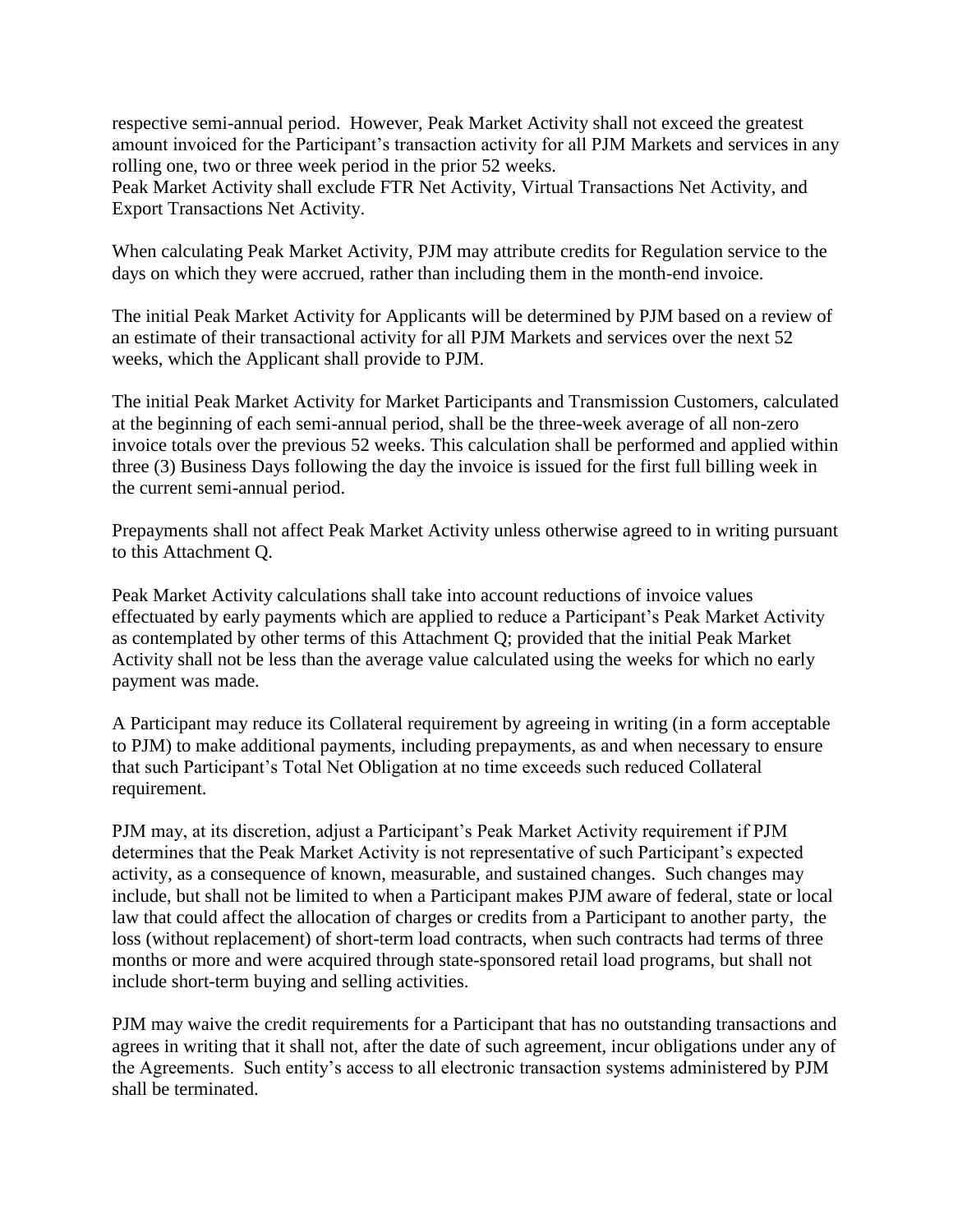A Participant receiving unsecured credit may make early payments up to ten times in a rolling 52-week period in order to reduce its Peak Market Activity for credit requirement purposes. Imputed Peak Market Activity reductions for credit purposes will be applied to the billing period for which the payment was received. Payments used as the basis for such reductions must be received prior to issuance or posting of the invoice for the relevant billing period. The imputed Peak Market Activity reduction attributed to any payment may not exceed the amount of Unsecured Credit for which the Participant is eligible.

### **B. Working Credit Limit**

PJM will establish a Working Credit Limit for each Participant against which its Total Net Obligation will be monitored.

If a Participant's Total Net Obligation approaches its Working Credit Limit, PJM may require the Participant to make an advance payment or increase its Collateral in order to maintain its Total Net Obligation below its Working Credit Limit. Except as explicitly provided herein, advance payments shall not serve to reduce the Participant's Peak Market Activity for the purpose of calculating credit requirements.

Example: After ten (10) calendar days, and with five (5) calendar days remaining before the bill is due to be paid, a Participant approaches its \$4.0 million Working Credit Limit. PJM may require a prepayment of \$2.0 million in order that the Total Net Obligation will not exceed the Working Credit Limit.

If a Participant exceeds its Working Credit Limit or is required to make advance payments more than ten times during a 52-week period, PJM may require Collateral in an amount as may be deemed reasonably necessary to support its Total Net Obligation.

When calculating Total Net Obligation, PJM may attribute credits for Regulation service to the days on which they were accrued, rather than including them in the month-end invoice.

## **VIII. SUSPENSION OR LIMITATION ON MARKET PARTICIPATION**

If PJM determines that a Participant presents an unreasonable credit risk as determined pursuant to initial or ongoing risk evaluations, as described in section II above, or in the case of any other event which, after notice, lapse of time, or both, would result in an Event of Default, PJM will take steps to mitigate the exposure of any PJM Markets, which may include, but is not limited to, requiring Collateral, additional Collateral or Restricted Collateral or suspending or limiting the Market Participant's ability to participate in the PJM Markets commensurate to the risk to any PJM Markets.

If a Participant fails to reduce or eliminate any unreasonable credit risks to PJM's satisfaction within the applicable cure period including without limitation by posting Collateral, additional Collateral or Restricted Collateral, PJM may treat such failure as an Event of Default.

Notwithstanding the foregoing, a Participant that transacts in FTRs will be eligible to request that PJM exempt or exclude FTR transactions of such Participant from the effect of any such limitations on market activity established by PJM, and PJM may but shall not be required to so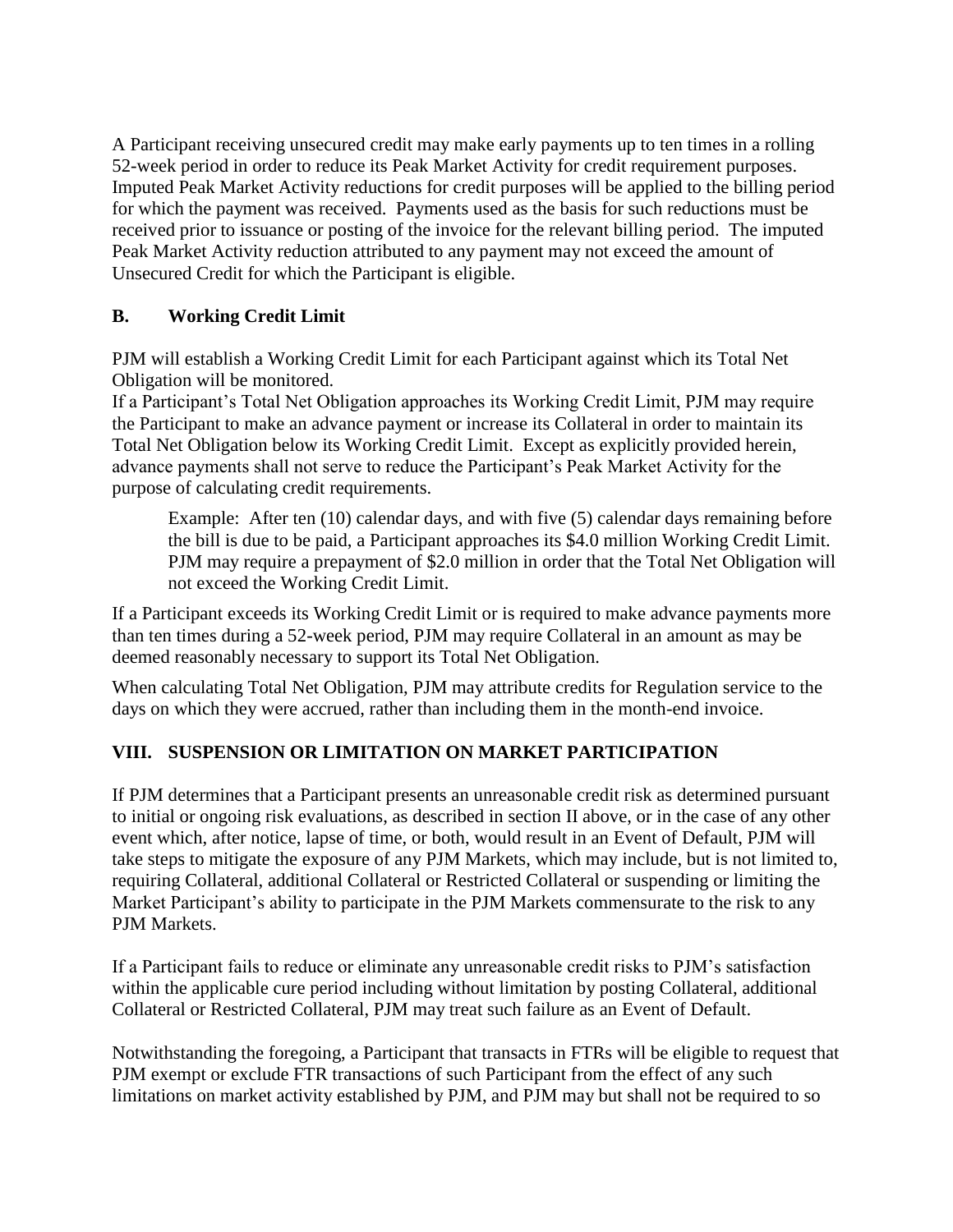exempt or exclude, any FTR transactions that the Participant reasonably demonstrates to PJM it has entered into to "hedge or mitigate commercial risk" arising from its transactions in the PJM Interchange Energy Market that are intended to result in the actual flow of physical energy or ancillary services in the PJM Region, as the phrase "hedge or mitigate commercial risks" is defined under the CFTC's regulations defining the end-user exception to clearing set forth in 17 C.F.R. §50.50(c).

#### **IX. REMEDIES FOR CREDIT BREACH, FINANCIAL DEFAULT OR CREDIT SUPPORT DEFAULT; REMEDIES FOR EVENTS OF DEFAULT; BANKRUPTCY PROVISIONS**

If PJM determines that a Market Participant is in Credit Breach, or that a Financial Default or Credit Support Default exists, PJM may issue to the Market Participant a breach notice and/or a Collateral Call or demand for additional documentation or assurances. At such time, PJM may also suspend payments of any amounts due to the Participant and limit, restrict or rescind the Market Participant's privileges to participate in any or all PJM Markets under the Agreements during any such cure period. Failure to remedy the Credit Breach, Financial Default or to satisfy a Collateral Call or demand for additional documentation or assurances within the applicable cure period described in Operating Agreement, section 15.1.5, shall constitute an Event of Default. If a Participant fails to meet the requirements of this Attachment Q, but then remedies the Credit Breach, Financial Default or Credit Support Default, or satisfies a Collateral Call or demand for additional documentation or assurances within the applicable cure period, then the Participant shall be deemed to again be in compliance with this Attachment Q, so long as no other Credit Breach, Financial Default, Credit Support Default or Collateral Call or demand for additional documentation or assurances has occurred and is continuing.

Only one cure period shall apply to a single event giving rise to a Credit Breach, Financial Default or Credit Support Default. Application of Collateral towards a Financial Default, Credit Breach or Credit Support Breach shall not be considered a cure of such Credit Breach, Financial Default or Credit Support Default unless the Participant is determined by PJM to be in full compliance with all requirements of this Attachment Q after such application.

When an Event of Default under this Attachment Q or one or more of the Agreements has occurred and is continuing, PJM may take such actions as may be required or permitted under the Agreements to protect the PJM Markets and the PJM Members, including but not limited to (a) suspension and/or termination of the Participant's ongoing Transmission Service, (b) limitation, suspension and/or termination of participation in any PJM Markets, (c) close out and liquidation of the Market Participant's market portfolio, exercising judgment in the manner in which this is achieved in any PJM Markets. When an Event of Default under this Attachment Q or one or more of the Agreements has occurred and is continuing, PJM also has the immediate right to liquidate all or a portion of a Participant's Collateral at its discretion to satisfy Total Net Obligations to PJM under this Attachment Q or one or more of the Agreements. No remedy for an Event of Default is or shall be deemed to be exclusive of any other available remedy or remedies by contract or under applicable laws and regulations. Each such remedy shall be distinct, separate and cumulative, shall not be deemed inconsistent with or in exclusion of any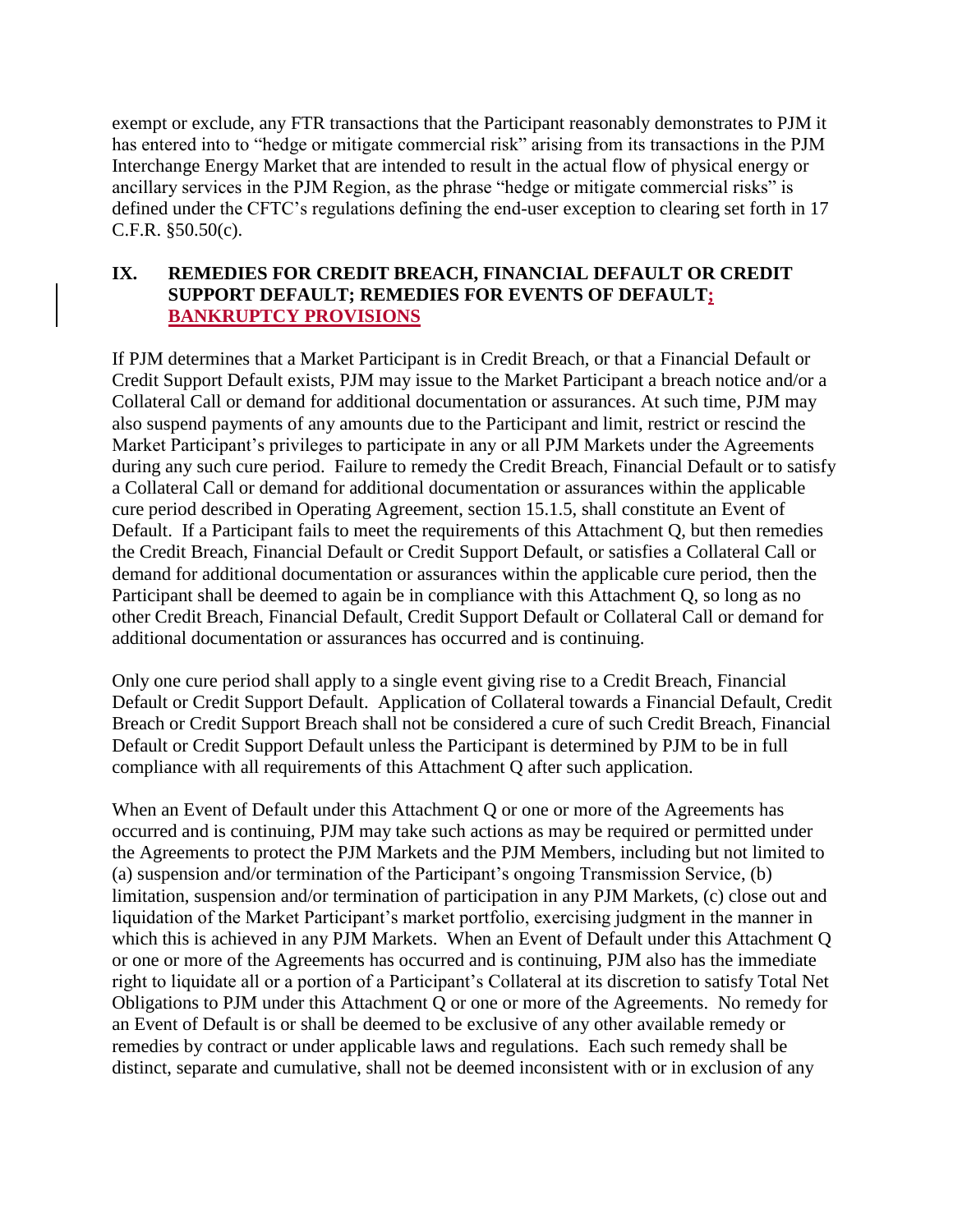other available remedy, and shall be in addition to and separate and distinct from every other remedy.

When an Event of Default under this Attachment Q or one or more of the Agreements has occurred and is continuing, PJM may continue to retain all payments due to a Participant as a cash security for all such Participant's obligations under the Agreements (regardless of any restrictions placed on such Participant's use of Collateral for any account, market activity or capitalization purpose); provided, however, that an Event of Default will not be deemed cured or no longer continuing because PJM is retaining amounts due the Participant, or because PJM has not yet applied Collateral or credit support to any amounts due PJM, unless PJM determines that the Participant has again satisfied all the Collateral requirements and application requirements as a new Applicant for participation in the PJM Markets, and consistent with the requirements and limitations of Operating Agreement, section 15.

In Event of Default by a Participant, PJM may exercise any remedy or action allowed or prescribed by this Attachment Q immediately or following investigation and determination of an orderly exercise of such remedy or action. Delay in exercising any allowed remedy or action shall not preclude PJM from exercising such remedy or action at a later time.

PJM may hold a defaulting Participant's Collateral for as long as such party's positions exist and consistent with this Attachment Q, in order to protect the PJM Markets and PJM's membership, and minimize or mitigate the impacts or potential impacts or risks associated with such Event of Default when an Event of Default under this Attachment Q or one or more of the Agreements has occurred and is continuing.

PJM may apply towards an ongoing Event of Default any amounts that are held or later become available or due to the defaulting Participant through PJM's markets and systems.

In order to cover the Participant's Obligations, PJM may hold a Participant's Collateral indefinitely and specifically through the end of the billing period which includes the 90th day following the last day a Participant had activity, open positions, or accruing obligations (other than reconciliations and true-ups), until such Participant has satisfactorily paid any obligations invoiced through such period and until PJM determines that the Participant's positions represent no risk exposure to the PJM Markets or the PJM Members. Obligations incurred or accrued through such period shall survive any withdrawal from PJM. When an Event of Default under this Attachment Q or one or more of the Agreements has occurred and is continuing, PJM may apply any Collateral to such Participant's Obligations, even if Participant had previously announced and effected its withdrawal from PJM.

Upon the voluntary or involuntary filing of a bankruptcy by a Market Participant, PJM shall have the following immediate and self-effecting rights: (1) the right to retain and segregate pre-petition collateral and revenues; (2) the right to require post-petition collateral as a condition for future participation in PJM Markets; and (3) the right to set-off and recoup payments and Obligations owed to or due from Market Participant; (4) the right to condition continued access to PJM Markets upon PJM being declared a Critical Vendor or similar designation in the First Day Motion Orders issued by the bankruptcy court; and (5) the right to terminate access to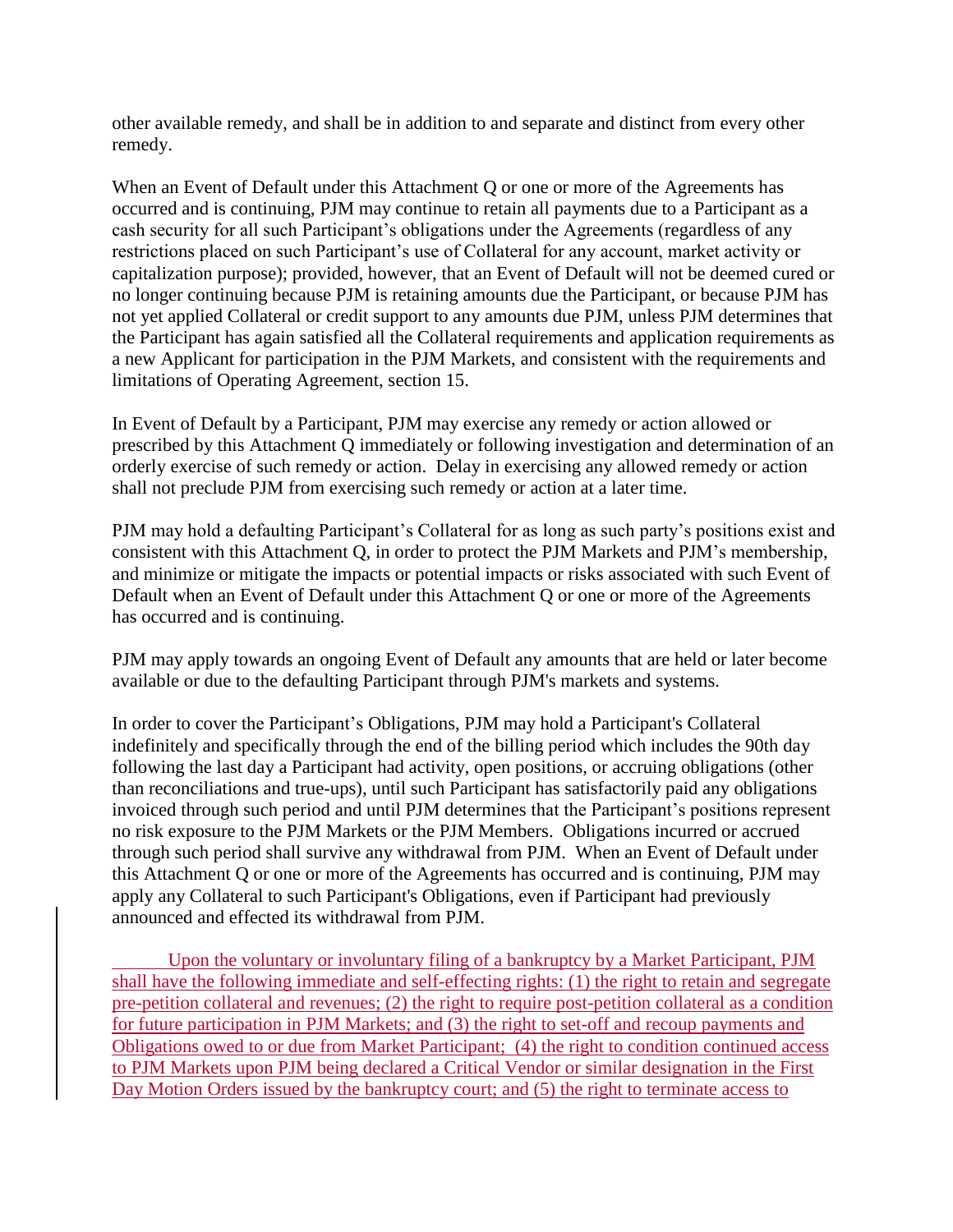PJM's Markets. Further, any payments received by PJM pursuant to its Tariff or related agreements prior to a bankruptcy filing by a Market Participant are to be valid and may not be considered or deemed a preferential transfer or payment to PJM.

Market Participants grants and pledges to PJM a continuing priority security interest, to secure the prompt payment and performance in full of any and all Obligations, in all presently existing and acquired Collateral and pre-petition revenues held by PJM. The security interest granted is and shall at all times continue to be a valid first priority perfected security interests in Collateral held by PJM. A Market Participant who provides Collateral agrees that the Tariff shall constitute a security agreement.

### **X. FTRS UNDER THE COMMODITY EXCHANGE ACT AND THE BANKRUPTCY CODE**

Under the terms of the Tariff, PJM Settlement is the counterparty to all transactions in PJM Markets, including but not limited to all FTR transactions, other than (i) any bilateral transactions between Participants, or (ii) with respect to self-supplied or self-scheduled transactions reported to the Office of the Interconnection. Pursuant to the "Final Order in Response to a Petition From Certain Independent System Operators and Regional Transmission Organizations To Exempt Specified Transactions Authorized by a Tariff or Protocol Approved by the Federal Energy Regulatory Commission or the Public Utility Commission of Texas From Certain Provisions of the Commodity Exchange Act Pursuant to the Authority Provided in the Act" 78 Fed. Reg. 19880 (April 2, 2013) (the "CFTC RTO/ISO Order"), the Commodity Futures Trading Commission (the "CFTC") exempts transactions offered or entered into in a market administered by PJM pursuant to the Tariff, including but not limited to FTR transactions, from the provisions of the Commodity Exchange Act and the CFTC's rules applicable to "swaps," with the exception of the CFTC's general anti-fraud and anti-manipulation authority and scienter-based prohibitions.

Notwithstanding the CFTC RTO/ISO Order, for purposes of the United States Bankruptcy Code ("Bankruptcy Code"), all FTR transactions constitute "swap agreements" and/or "forward contracts," and PJM and each FTR Participant is a "forward contract merchant" and/or a "swap participant" within the meaning of the Bankruptcy Code for purposes of FTR transactions.

Pursuant to this Attachment Q and other provisions of the Agreements, PJM already has, and shall continue to have, the following rights (among other rights) with respect to a Market Participant's Event of Default: (a) the right to terminate and/or liquidate any FTR transaction held by that Market Participant; (b) the right to immediately proceed against any Collateral provided by the Market Participant; (c) the right to set-off any obligations due or owing to that Market Participant pursuant to any forward contract, swap agreement, or similar agreement against any amounts due and owing by that Market Participant pursuant to any forward contract, swap agreement, or similar agreement, such arrangement to constitute a "master netting agreement" within the meaning of the Bankruptcy Code; and (d) the right to suspend or limit that Market Participant from entering into further FTR transactions.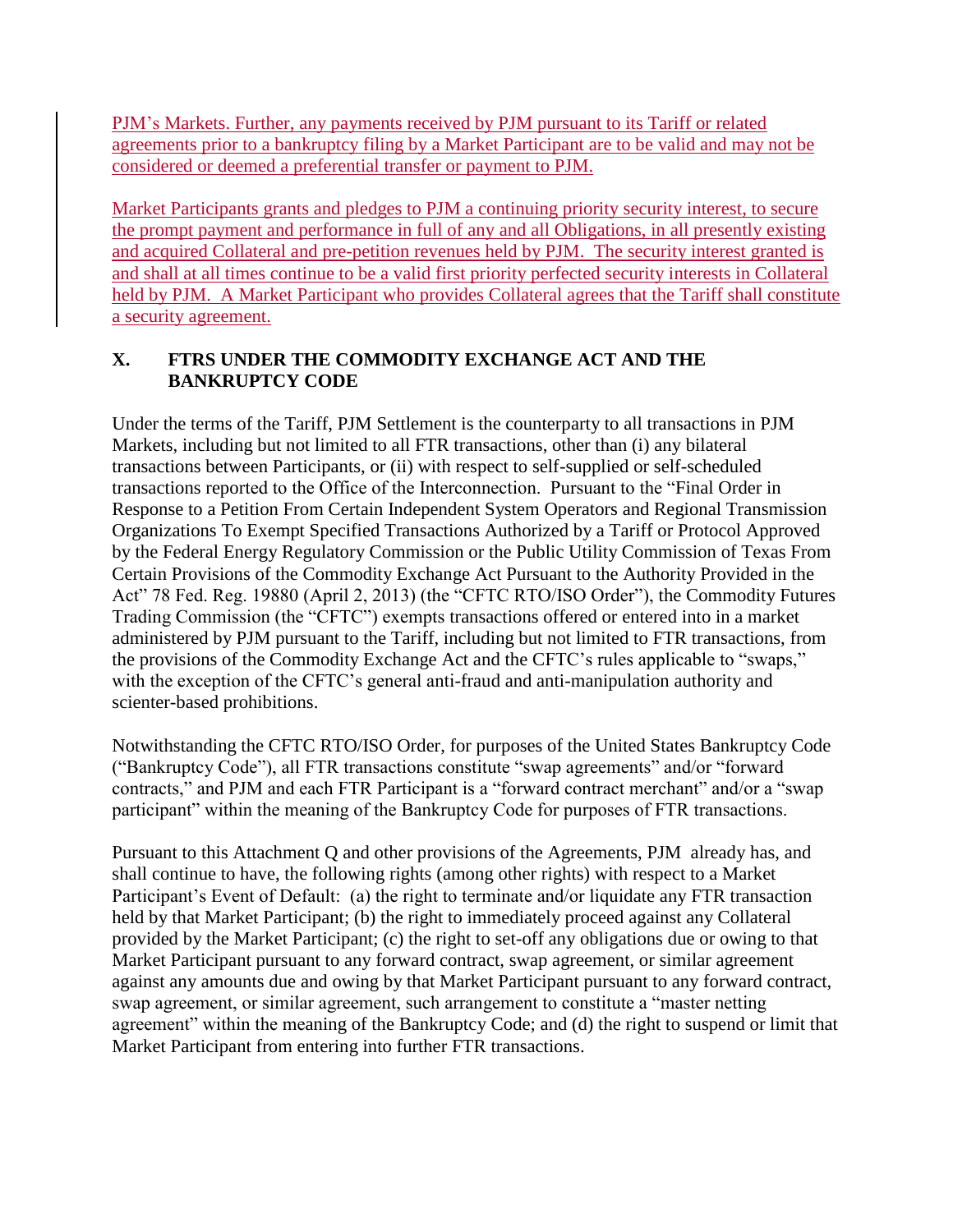For the avoidance of doubt, upon the commencement of a voluntary or involuntary proceeding for a Participant under the Bankruptcy Code, and without limiting any other rights of PJM or obligations of any Participant under the Agreements, PJM may exercise any of its rights against such Participant, including, without limitation (1) the right to terminate and/or liquidate any FTR transaction held by that Participant, (2) the right to immediately proceed against any Collateral provided by that Participant, (3) the right to set off and or recoup any obligations due and owing to that Participant pursuant to any forward contract, swap agreement and/or master netting agreement against any amounts due and owing by that Participant with respect to an FTR transaction including as a result of the actions taken by PJM pursuant to (a) above, and 4) the right to suspend or limit that Participant from entering into future FTR transactions.

For purposes of the Bankruptcy Code, all transactions, including but not limited to FTR transactions, between PJM, on the one hand, and a Market Participant, on the other hand, are intended to be part of a single integrated agreement, and together with the Agreements constitute a "master netting agreement."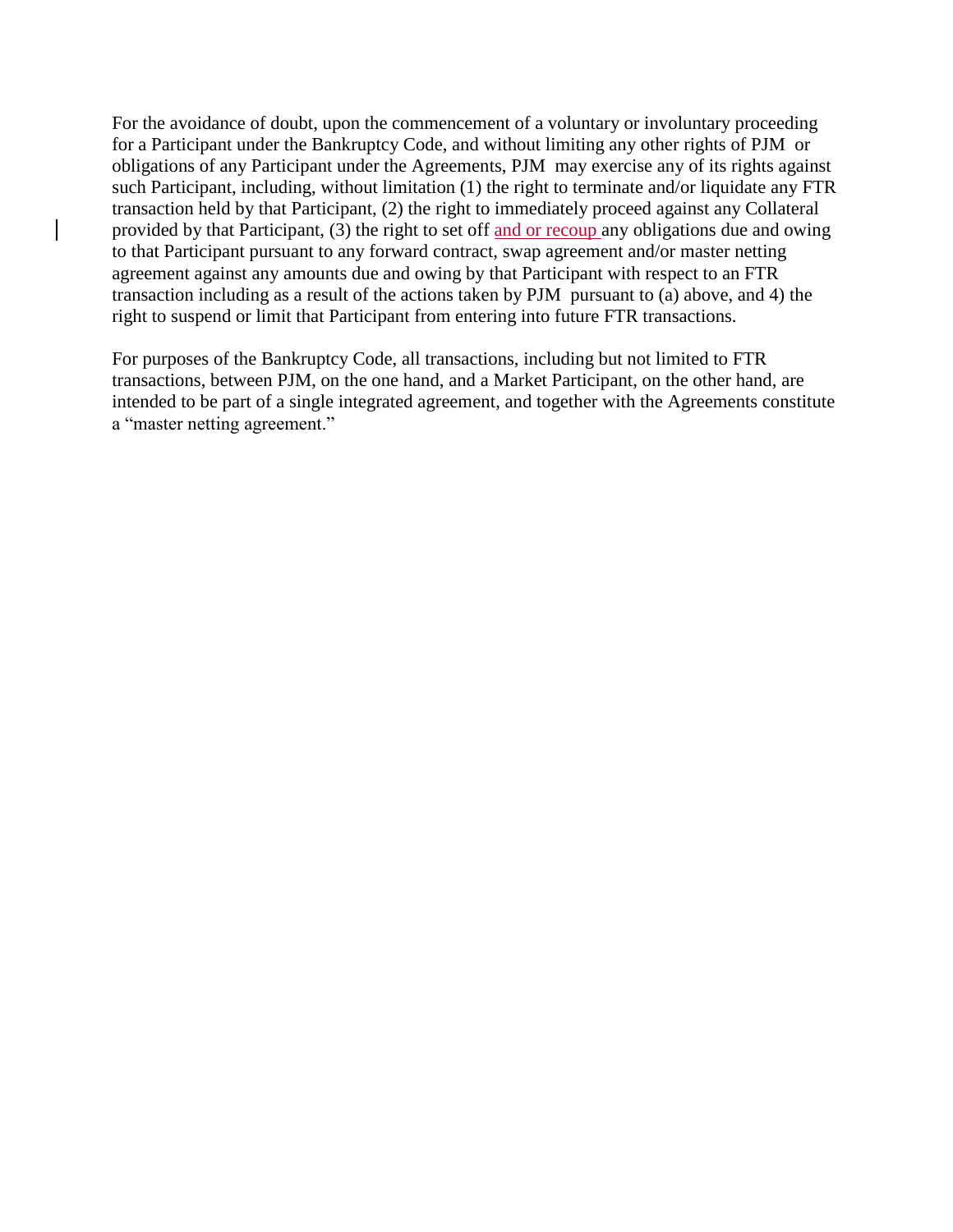**Attachment Q Appendix 1**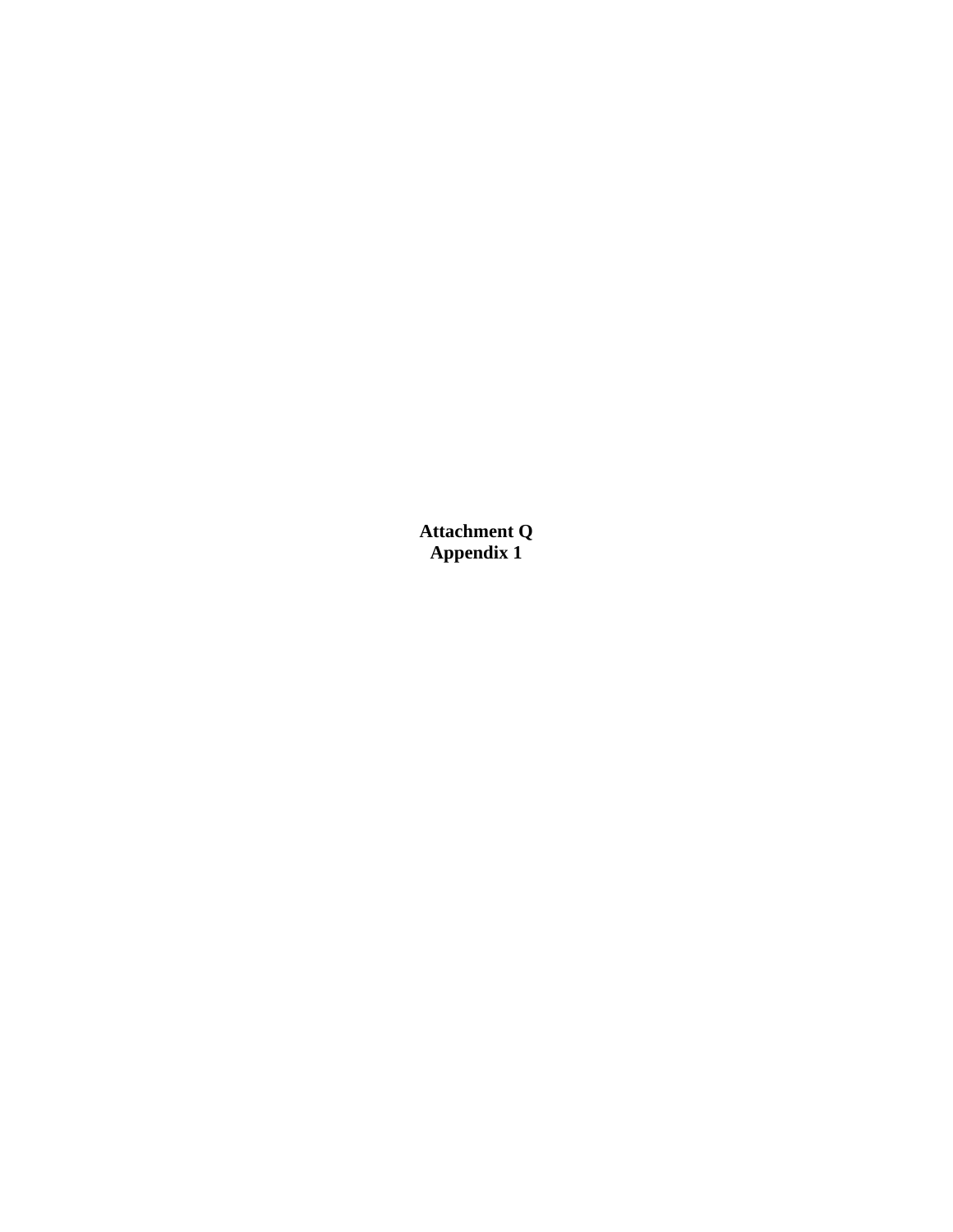#### **PJM MINIMUM PARTICIPATION CRITERIA**  ANNUAL OFFICER CERTIFICATION FORM

| <b>Participant Name:</b> |  | _("Participant" |
|--------------------------|--|-----------------|
|--------------------------|--|-----------------|

I, \_\_\_\_\_\_\_\_\_\_\_\_\_\_\_\_\_\_\_\_\_\_\_\_\_\_\_\_\_\_\_\_\_\_\_\_\_\_\_\_\_\_\_\_\_\_, a duly authorized officer of Participant, understanding that PJM Interconnection, L.L.C. and PJMSettlement, Inc. ("PJMSettlement") are relying on this certification as evidence that Participant meets the minimum requirements set forth in the PJM Open Access Transmission Tariff ("PJM Tariff"), Attachment Q hereby certify that I have full authority to represent on behalf of Participant and further represent as follows, as evidenced by my initialing each representation in the space provided below:

- 1. All employees or agents transacting in markets or services provided pursuant to the PJM Tariff or PJM Amended and Restated Operating Agreement ("PJM Operating Agreement") on behalf of the Participant have received appropriate training and are authorized to transact on behalf of Participant. As used in this representation, the term "appropriate" as used with respect to training means training that is (i) comparable to generally accepted practices in the energy trading industry, and (ii) commensurate and proportional in sophistication, scope and frequency to the volume of transactions and the nature and extent of the risk taken by the participant.\_\_\_\_\_\_\_\_\_
- 2. Participant has written risk management policies, procedures, and controls, approved by Participant's independent risk management function and applicable to transactions in any PJM Markets in which it participates and for which employees or agents transacting in markets or services provided pursuant to the PJM Tariff or PJM Operating Agreement have been trained, that provide an appropriate, comprehensive risk management framework that, at a minimum, clearly identifies and documents the range of risks to which Participant is exposed, including, but not limited to credit risks, liquidity risks and market risks. As used in this representation, a Participant's "independent risk management function" can include appropriate corporate persons or bodies that are independent of the Participant's trading functions, such as a risk management committee, a risk officer, a Participant's board or board committee, or a board or committee of the Participant's parent company.

a. Participant is providing to PJM or PJMSettlement, in accordance with Tariff, Attachment Q, section III, with this Annual Officer Certification Form, a copy of its current governing risk management policies, procedures and controls applicable to its activities in any PJM Markets pursuant to Attachment Q or because there have been substantive changes made to such policies, procedures and controls applicable to its market activities since they were last provided to PJM.

b. If the risk management policies, procedures and controls applicable to Participant's market activities submitted to PJM or PJMSettlement were submitted prior to the current certification, Participant certifies that no substantive changes have been made to such policies, procedures and controls applicable to its market activities since such submission.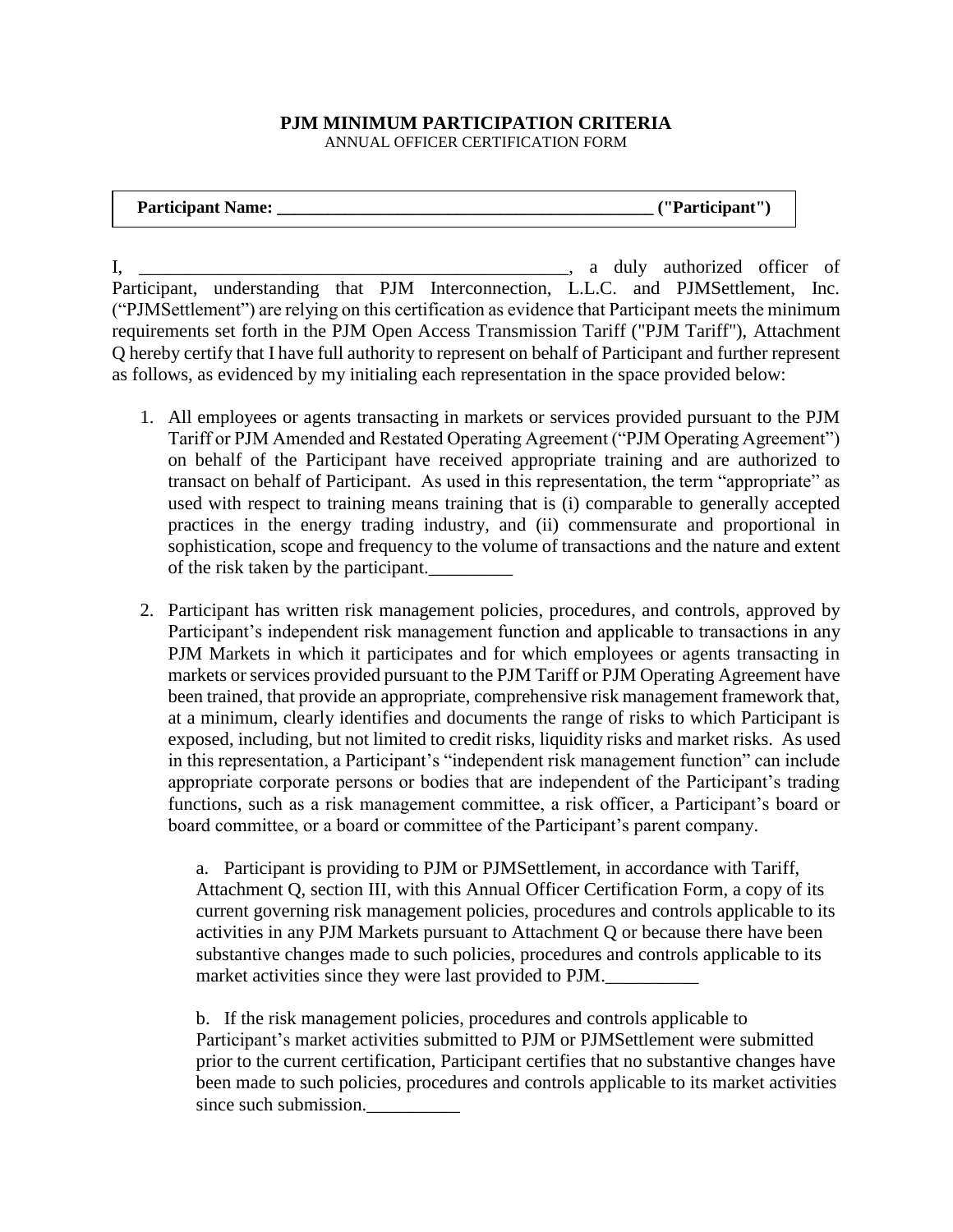3. An FTR Participant must make either the following 3.a. or 3.b. additional representations, evidenced by the undersigned officer initialing either the one 3.a. representation or the four 3.b. representations in the spaces provided below:

> a. Participant transacts in PJM's FTR markets with the sole intent to hedge congestion risk in connection with either obligations Participant has to serve load or rights Participant has to generate electricity in the PJM Region ("physical transactions") and monitors all of the Participant's FTR market activity to endeavor to ensure that its FTR positions, considering both the size and pathways of the positions, are either generally proportionate to or generally do not exceed the Participant's physical transactions, and remain generally consistent with the Participant's intention to hedge its physical transactions.

b. On no less than a weekly basis, Participant values its FTR positions and engages in a probabilistic assessment of the hypothetical risk of such positions using analytically based methodologies, predicated on the use of industry accepted valuation methodologies.

Such valuation and risk assessment functions are performed either by persons within Participant's organization independent from those trading in PJM's FTR markets or by an outside firm qualified and with expertise in this area of risk management.

Having valued its FTR positions and quantified their hypothetical risks, Participant applies its written policies, procedures and controls to limit its risks using industry recognized practices, such as value-at-risk limitations, concentration limits, or other controls designed to prevent Participant from purposefully or unintentionally taking on risk that is not commensurate or proportional to Participant's financial capability to manage such risk.\_\_\_\_\_\_\_\_\_\_

Exceptions to Participant's written risk policies, procedures and controls applicable to Participant's FTR positions are documented and explain a reasoned basis for the granting of any exception.

- 4. Participant has appropriate personnel resources, operating procedures and technical abilities to promptly and effectively respond to all PJM and PJMSettlement communications and directions.\_\_\_\_\_\_\_\_\_\_
- 5. Participant has demonstrated compliance with the Minimum Capitalization criteria set forth in Tariff, Attachment Q that are applicable to any PJM Markets in which Participant transacts, and is not aware of any change having occurred or being imminent that would invalidate such compliance.\_\_\_\_\_\_\_\_\_\_
- 6. All Participants must certify and initial in at least one of the four sections below: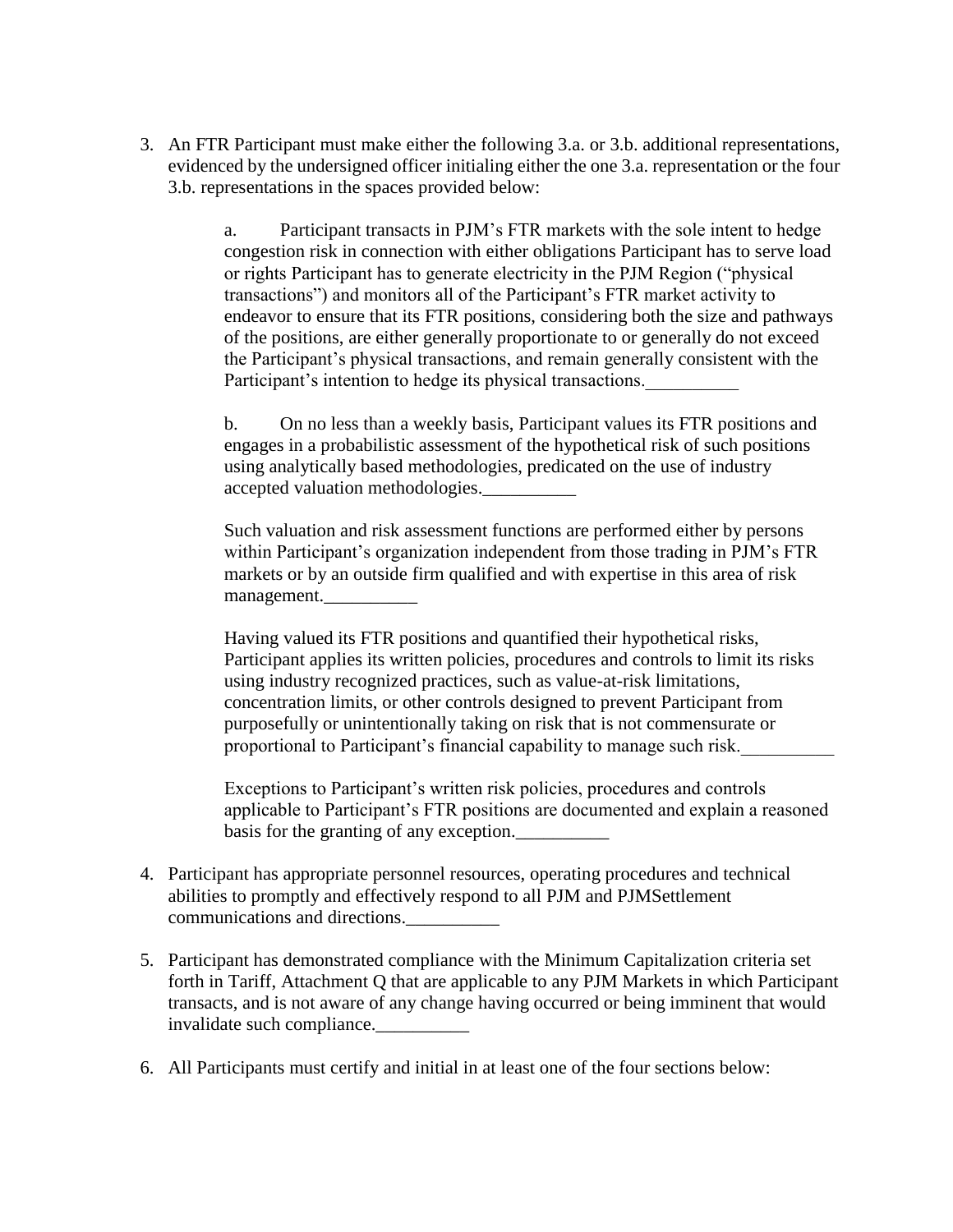a. I certify that Participant qualifies as an "appropriate person" as that term is defined under section  $4(c)(3)$ , or successor provision, of the Commodity Exchange Act or an "eligible contract participant" as that term is defined under section 1a(18), or successor provision, of the Commodity Exchange Act. I certify that Participant will cease transacting in any PJM Markets and notify PJM and PJMSettlement immediately if Participant no longer qualifies as an "appropriate person" or "eligible contract participant."

If providing audited financial statements, which shall be in US GAAP format or any other format acceptable to PJM, to support Participant's certification of qualification as an "appropriate person:"

I certify, to the best of my knowledge and belief, that the audited financial statements provided to PJM and/or PJMSettlement present fairly, pursuant to such disclosures in such audited financial statements, the financial position of Participant as of the date of those audited financial statements. Further, I certify that Participant continues to maintain the minimum \$1 million total net worth and/or \$5 million total asset levels reflected in these audited financial statements as of the date of this certification. I acknowledge that both PJM and PJMSettlement are relying upon my certification to maintain compliance with federal regulatory requirements.\_\_\_\_\_\_\_\_\_\_

If not providing audited financial statements to support Participant's certification of qualification as an "appropriate person," Participant certifies that they qualify as an "appropriate person" under one of the entities defined in section  $4(c)(3)(A)-(J)$  of the Commodities Exchange Act.

If providing audited financial statements, which shall be in US GAAP format or any other format acceptable to PJM, to support Participant's certification of qualification as an "eligible contract participant:"

I certify, to the best of my knowledge and belief, that the audited financial statements provided to PJM and/or PJMSettlement present fairly, pursuant to such disclosures in such audited financial statements, the financial position of Participant as of the date of those audited financial statements. Further, I certify that Participant continues to maintain the minimum \$1 million total net worth and/or \$10 million total asset levels reflected in these audited financial statements as of the date of this certification. I acknowledge that both PJM and PJMSettlement are relying upon my certification to maintain compliance with federal regulatory requirements.\_\_\_\_\_\_\_\_\_\_

If not providing audited financial statements to support Participant's certification of qualification as an "eligible contract participant," Participant certifies that they qualify as an "eligible contract participant" under one of the entities defined in section  $1a(18)(A)$  of the Commodities Exchange Act.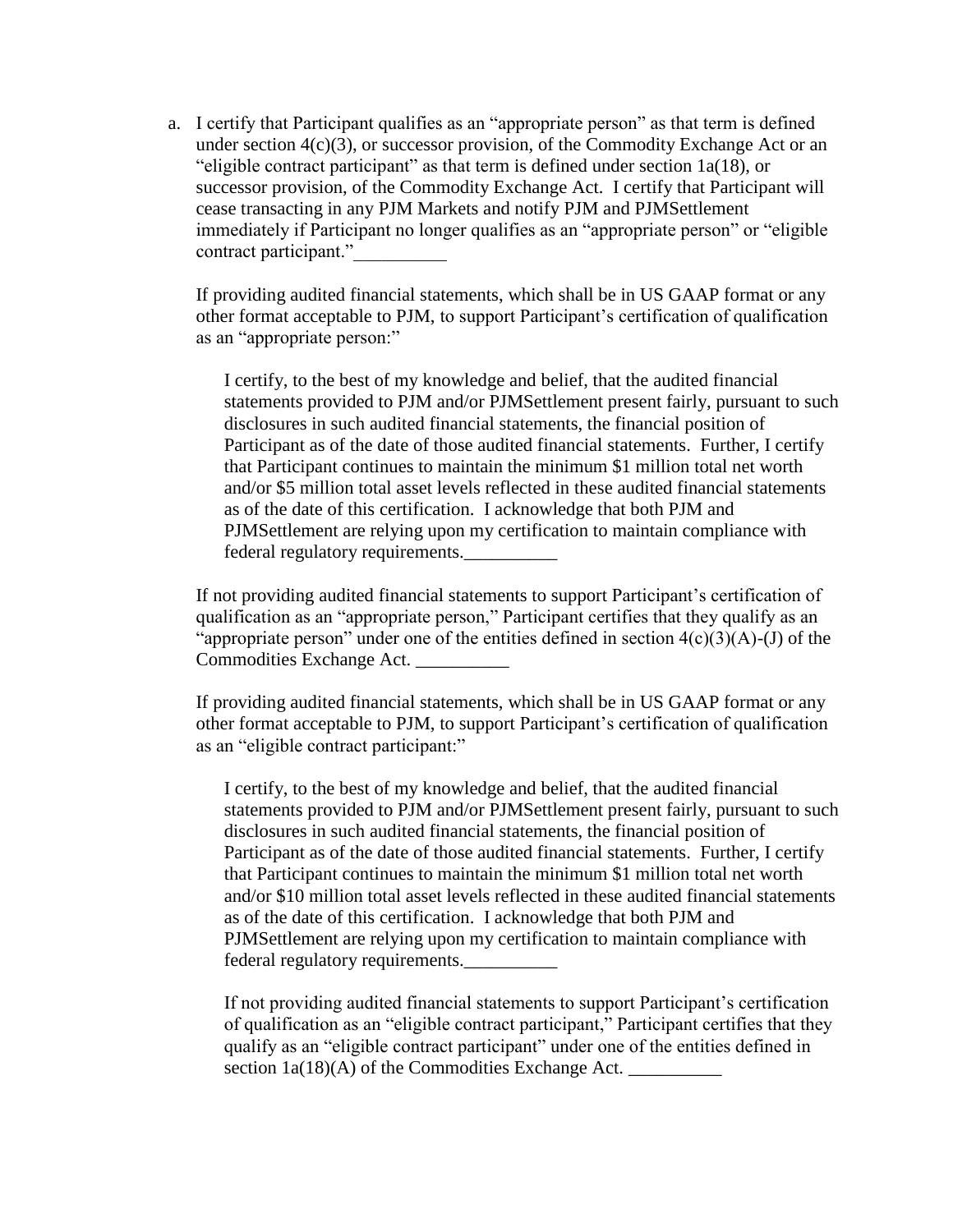b. I certify that Participant has provided an unlimited Corporate Guaranty in a form acceptable to PJM as described in Tariff, Attachment Q, section III.D from an issuer that has at least \$1 million of total net worth or \$5 million of total assets per Participant for which the issuer has issued an unlimited Corporate Guaranty. I also certify, to the best of my knowledge and belief, that the audited financial statements provided to PJM and/or PJMSettlement present fairly, pursuant to such disclosures in such audited financial statements, the financial position of the issuer as of the date of those audited financial statements. Further, I certify that Participant will cease transacting PJM's Markets and notify PJM and PJMSettlement immediately if issuer of the unlimited Corporate Guaranty for Participant no longer has at least \$1 million of total net worth or \$5 million of total assets per Participant for which the issuer has issued an unlimited Corporate Guaranty.

I certify that the issuer of the unlimited Corporate Guaranty to Participant continues to have at least \$1 million of total net worth or \$5 million of total assets per Participant for which the issuer has issued an unlimited Corporate Guaranty. I acknowledge that PJM and PJMSettlement are relying upon my certifications to maintain compliance with federal regulatory requirements.

- c. I certify that Participant fulfills the eligibility requirements of the Commodity Futures Trading Commission exemption order (78 F.R. 19880 – April 2, 2013) by being in the business of at least one of the following in the PJM Region as indicated below (initial those applicable):
	- 1. Generating electric energy, including Participants that resell physical energy acquired from an entity generating electric energy:
	- 2. Transmitting electric energy:
	- 3. Distributing electric energy delivered under Point-to-Point or Network Integration Transmission Service, including scheduled import, export and wheel through transactions:
	- 4. Other electric energy services that are necessary to support the reliable operation of the transmission system:\_\_\_\_\_\_\_\_\_\_

Description only if  $c(4)$  is initialed:

Further, I certify that Participant will cease transacting in any PJM Markets and notify PJM and PJMSettlement immediately if Participant no longer performs at least one of the functions noted above in the PJM Region. I acknowledge that PJM and PJMSettlement are relying on my certification to maintain compliance with federal energy regulatory requirements.

\_\_\_\_\_\_\_\_\_\_\_\_\_\_\_\_\_\_\_\_\_\_\_\_\_\_\_\_\_\_\_\_\_\_\_\_\_\_\_\_\_\_\_\_\_\_\_\_\_\_\_\_\_\_\_\_\_\_\_\_\_\_